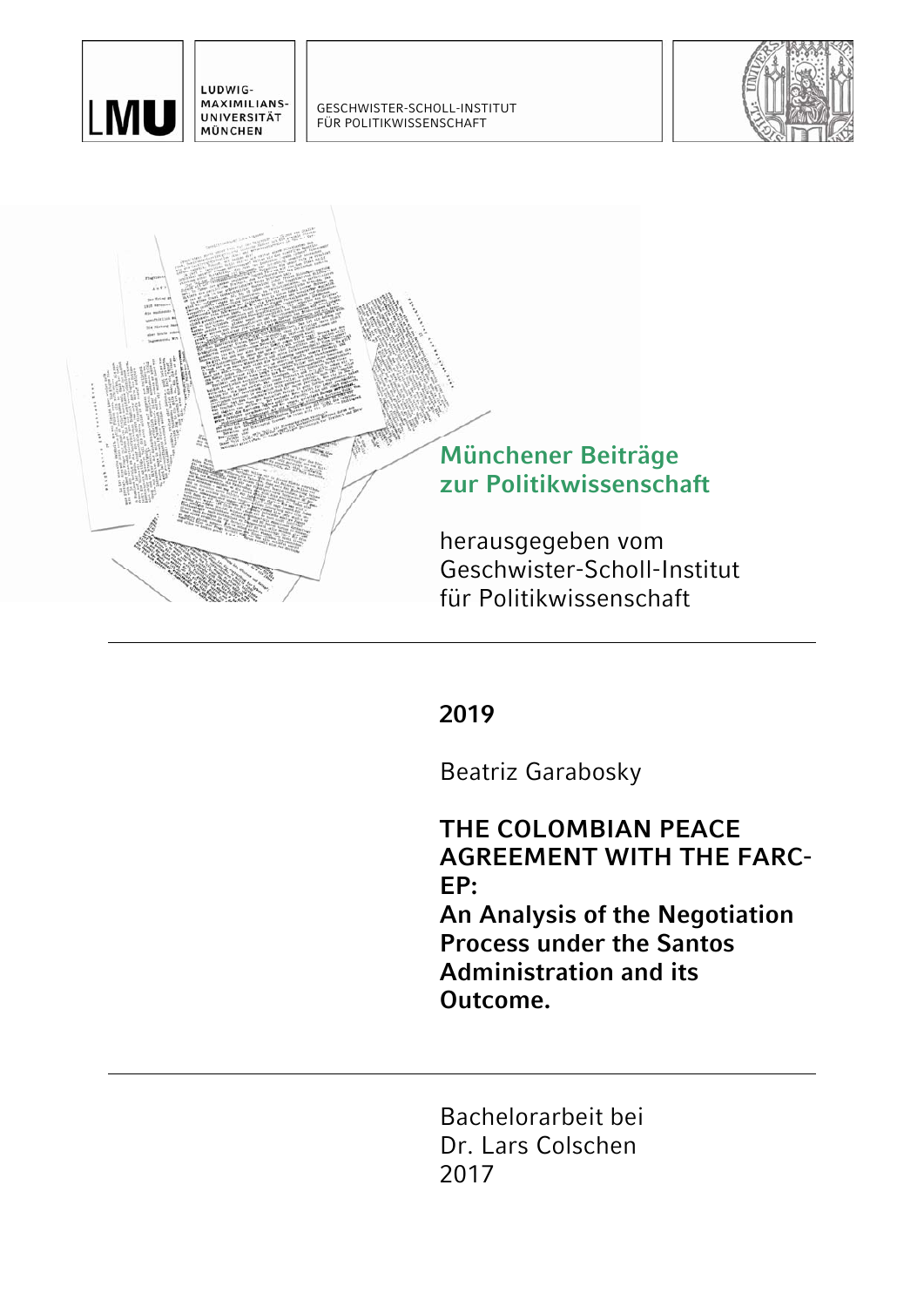# *Table of Content*

| 1. The Puzzling Case of the Negotiations with the FARC-EP                     | $\overline{4}$ |
|-------------------------------------------------------------------------------|----------------|
| 2. New Challenges for Conflict Resolution                                     | 7              |
| <b>2.1 Intrastate Conflicts</b>                                               | 7              |
| <b>2.2 Negotiations</b>                                                       | 8              |
| 2.3 Getting to the Negotiation Table                                          | 9              |
| 2.4 The Analytical Framework by Sawyer and Guetzkow                           | 10             |
| 2.4.1 Background Factors                                                      | 11             |
| 2.4.2 Preconditions                                                           | 12             |
| 2.4.3 Conditions                                                              | 13             |
| 2.4.4 Process                                                                 | 14             |
| 2.4.5 Outcome                                                                 | 15             |
| 3. The Previous Interactions between the FARC-EP and the Colombian Government | 16             |
| 3.1 The Inaccesibility of Politics and the Birth of the FARC-EP               | 16             |
| 3.2 The Negotiation Process under President Betancur                          | 17             |
| 3.2.1 Background Factors                                                      | 17             |
| 3.2.2 The Proper Negotiations                                                 | 18             |
| 3.2.3 Outcome: La Uribe Agreement                                             | 18             |
| 3.3 The Negotiation Process under President Pastrana                          | 20             |
| 3.4.1 Background Factors                                                      | 20             |
| 3.4.2 The Proper Negotiations                                                 | 21             |
| 3.4.3 Outcome: Breaking Down of Negotiations                                  | 22             |
| 3.3 A Stop in Negotiations under President Uribe                              | 23             |
| <b>4. The Negotiation Process under President Santos</b>                      | 24             |
| <b>4.1 Background Factors</b>                                                 | 25             |
| 4.1.1 Ideological Factors                                                     | 25             |
| 4.1.2 Relationship between and within the Parties                             | 26             |
| 4.1.3 Military Strength                                                       | 26             |
| 4.1.4 Alternatives and Bargaining Orientation                                 | 27             |
| <b>4.2 Preconditions</b>                                                      | 27             |
| 4.2.1 Preparation for Negotiations                                            | 27             |
| 4.2.2 Goals                                                                   | 28             |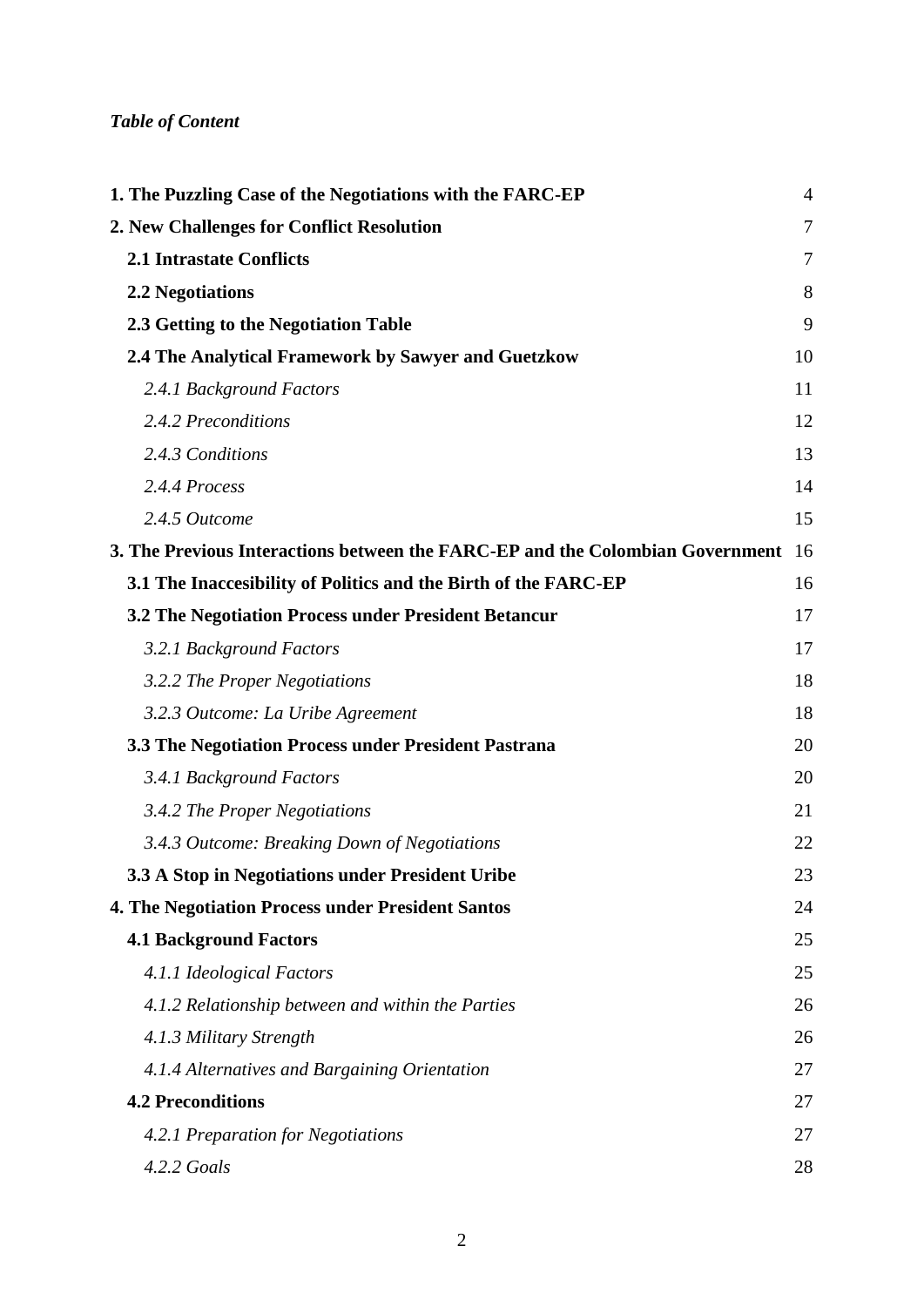| 4.2.3 Issue Structure                             | 28 |
|---------------------------------------------------|----|
| <b>4.3 Conditions</b>                             | 29 |
| 4.3.1 Physical Components                         | 29 |
| 4.3.2 Social Components                           | 29 |
| 4.3.3 Participation of Third Parties              | 30 |
| 4.3.4 Openness of Proceedings                     | 31 |
| 4.3.5 Constituent Accountability                  | 31 |
| 4.3.6 External Context                            | 32 |
| <b>4.4 The Proper Negotiations</b>                | 32 |
| 4.5 Outcome: The Final Agreement of November 24th | 34 |
| 4.5.1 A new Colombian Rural Area                  | 35 |
| 4.5.2 Democratic Opening                          | 36 |
| 4.5.3 An End to the Conflict                      | 36 |
| 4.5.4 Solution to the Problem of Illicit Drugs    | 39 |
| 4.5.5 Agreement on the Situation of the Victims   | 39 |
| <b>5. Achieving Peace in Colombia</b>             | 41 |
| Literature                                        | 47 |
| <b>Annexes</b>                                    | 52 |
| Annex 1: Eigenständigkeitserklärung               | 52 |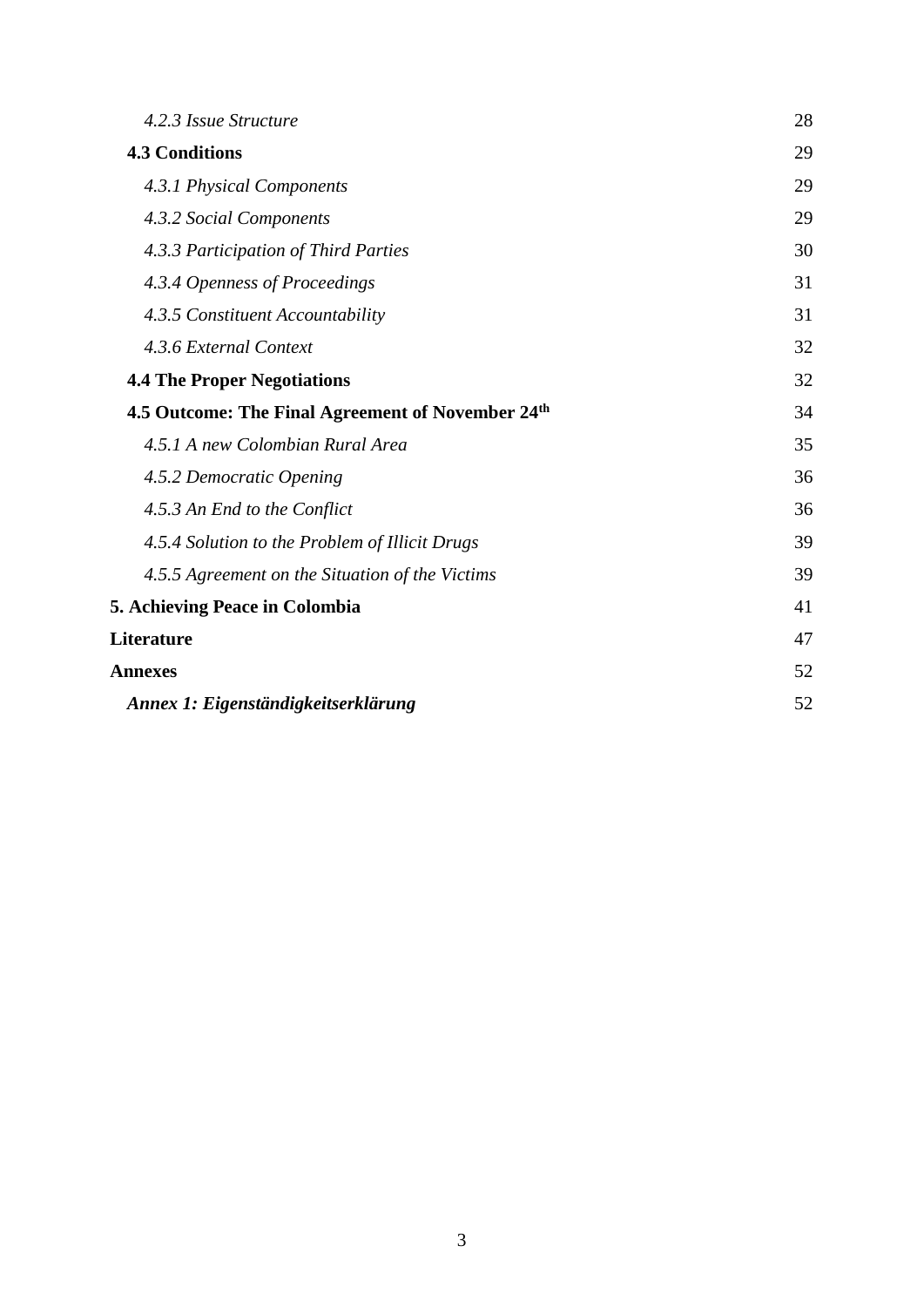#### <span id="page-3-0"></span>**1. The Puzzling Case of the Negotiations with the FARC-EP**

On the  $7<sup>th</sup>$  of October 2016, the Nobel Committee announced that the Colombian president, Juan Manuel Santos, was awarded the Nobel Peace Prize for "his resolute efforts to bring the country's more than 50-year-long civil war to an end" (Nobel Prize 2016). This was a surprise since the first peace agreement that was signed between the *Fuerzas Armadas Revolucionarias de Colombia-Ejército del Pueblo* (FARC-EP) and the Colombian government on the 24<sup>th</sup> of August was actually rejected by the population in a referendum. However, both the FARC-EP and the government did not give up, went back to the negotiation table and improved the agreement, which was then signed again on November  $24<sup>th</sup>$  and adopted by Congress on November 30<sup>th</sup>, thereby officially marking the end of the conflict with the FARC-EP.

Colombia is characterized by a long history of violence. It is estimated that between 1958 and 2002 over 220,000 people were killed and over two million were displaced due to the armed conflict (Buitrago B. and Valencia A. 2013, 120; Murcia 2017, 213). Active in the country are not only leftist guerilla groups, like the FARC-EP, but also paramilitaries and drug cartels, which creates a delicate security situation. Because of that, there have also been "repeated attempts and failures at conflict management" (Zartman 2001, 297). Several presidents have tried to find an agreement with the guerillas and failed. With the FARC-EP, especially, they were very unsuccessful, which reinforces the magnitude of Santos' achievement.

Furthermore, during the presidency of Alvaro Uribe Veléz, Santos' predecessor, Plan Colombia was implemented, an American multi-billion military program that has been transforming Colombian military and weakening the insurgent groups (Rochlin 2010), which has lead Hugo Chávez, the Venezuelan president, to call Colombia "the Israel of Latin America" (from Aló Presidente of 2<sup>nd</sup> March 2008 cited in Ibid., 715). As a consequence, it was not expected that negotiations with the guerilla would reopen so soon (Batlle and Duncan 2013, 115).

However, for the fourth time in the history of the country, a president decided to try to find a negotiated solution with the guerilla. In doing so, President Santos changed the negotiation process in several aspects, when compared to the previous attempts, going even against some common practices for negotiations in asymmetric conflicts, which makes his attempt even more puzzling. He had a defined and limited agenda, which included the main cause of the problem, the rural question, and thus goes against findings by Waldmann (2007), who believed that in Colombia only negotiations that had small agendas, meaning that they did not deal with the systemic problems of the country, would be able to lead to abandonment of weapons and could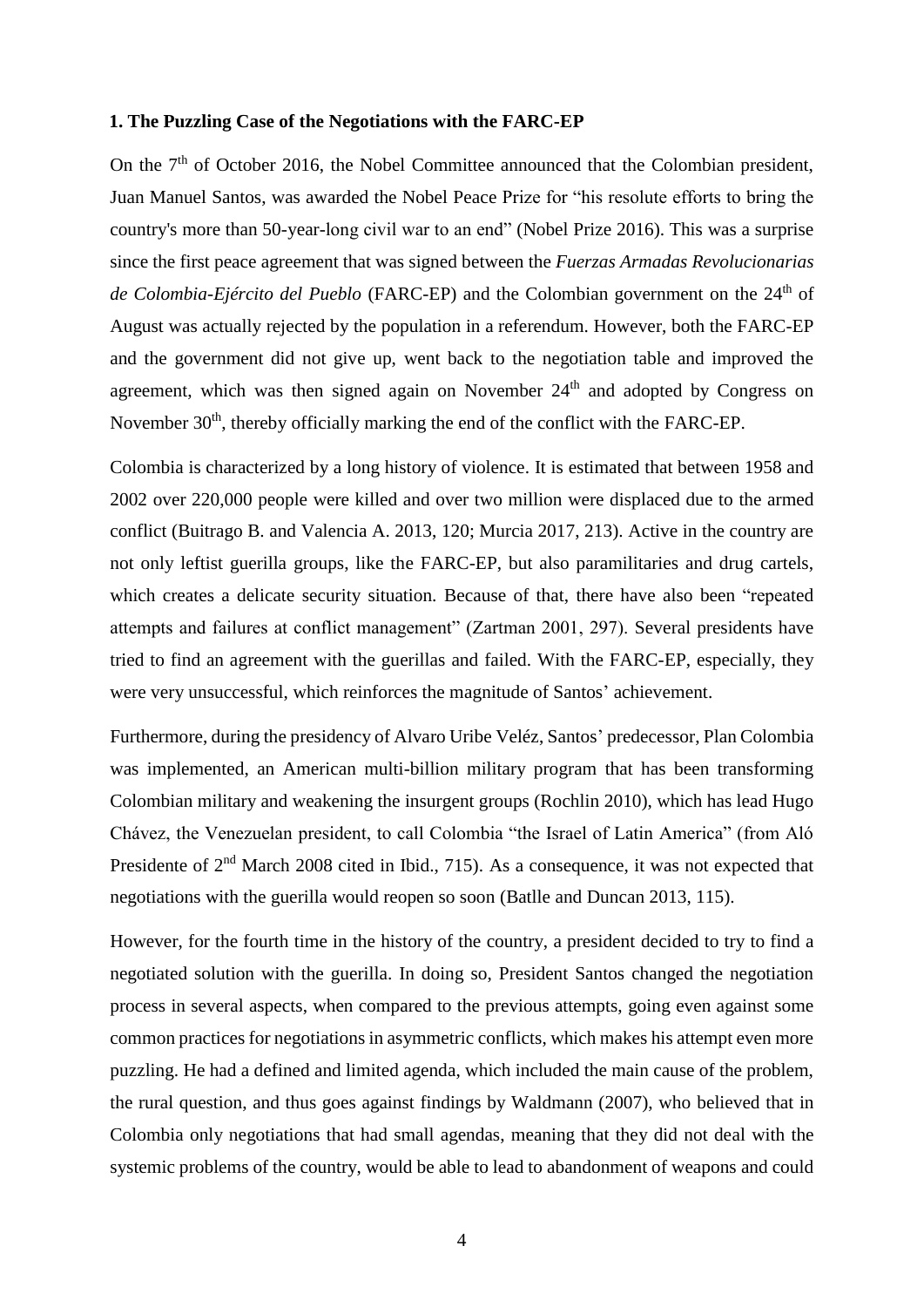thus be considered successful<sup>1</sup>. The process was also mainly owned nationally, without the participation of mediators, which is also something that most scholars believe to be a necessary condition for achieving an agreement in internal conflicts (Zartman and Faure 2011, 23). Santos also removed the negotiations from Colombia and kept the talks under extreme secrecy, with low media coverage, including the population through the referendum, workshops and the possibility to send direct proposals for the negotiation teams, which were very innovative mechanisms (Haspeslagh 2015, 2) that helped reframe the conflict. All of these innovations make the negotiation process under the Santos administration an interesting case of a successful negotiation between a state and a non-state actor, which as indicated by the award of the Nobel Peace Prize, is believed to finally be able to create the conditions in Colombia, so that the FARC-EP can surrender its weapons and start defending its cause in a political, non-violent way (Segura and Mechoulan 2017).

Therefore, the aim of this thesis is to understand how the recent peace agreement between the FARC-EP and the Colombian government came to be, especially in light of the fact that previous attempts failed. The objective is to discover how did the Santos administration proceed, which mechanisms lead to the signing of the agreement and how did he manage to be successful, when many others failed. Success here meaning that he was able to create an agreement with the FARC-EP that was accepted by both parties<sup>2</sup>. An analysis of the conditions in which the negotiations were conducted and how they lead to an agreement might deliver interesting insights on how non-state armed groups should be engaged. The field of internal conflicts is very new and there have been only a few cases that ended through an agreement and could be analyzed from that perspective, so that the analysis of the Colombian case should be able to advance a little the case literature of Conflict Resolution (CR), more specifically internal conflicts, between state and non-state actors, an academic field still in development.

Since the main interest of this thesis is to analyze the peace negotiations that lead to the signature of the agreement in the especial case of Colombia, it is going to be an idiographic case analysis (Levy 2009, 73). As a tool to help better understand the case, I am going to lean

 $\overline{a}$ 

<sup>&</sup>lt;sup>1</sup> In this decision, President Santos did not go against all theoretical beliefs, since peacebuilding scholars believe that including the main factors that cause a conflict in the negotiations is of extreme importance to achieving and mantaining peace (Buitrago B. and Valencia A. 2013, 115). Waldmann (2007) only claimed that a smaller agenda strategy, focusing on achieving a cease-fire and the laying down weapons, is more successful, because in his analysis, the only successful negotiation was conducted by President Barco, who in the 80s used such a small agenda strategy and managed to convince four small guerilla groups to abandon their violent fight.

<sup>&</sup>lt;sup>2</sup> "[The] signature of an agreement is a prima facie or nominal sign of success because it indicates a judgement by the parties that they expect to be better off with the agreement than without it, and that they can do no better by either continuing negotiations or choosing an alternative outcome" (Zartman 2010, 155).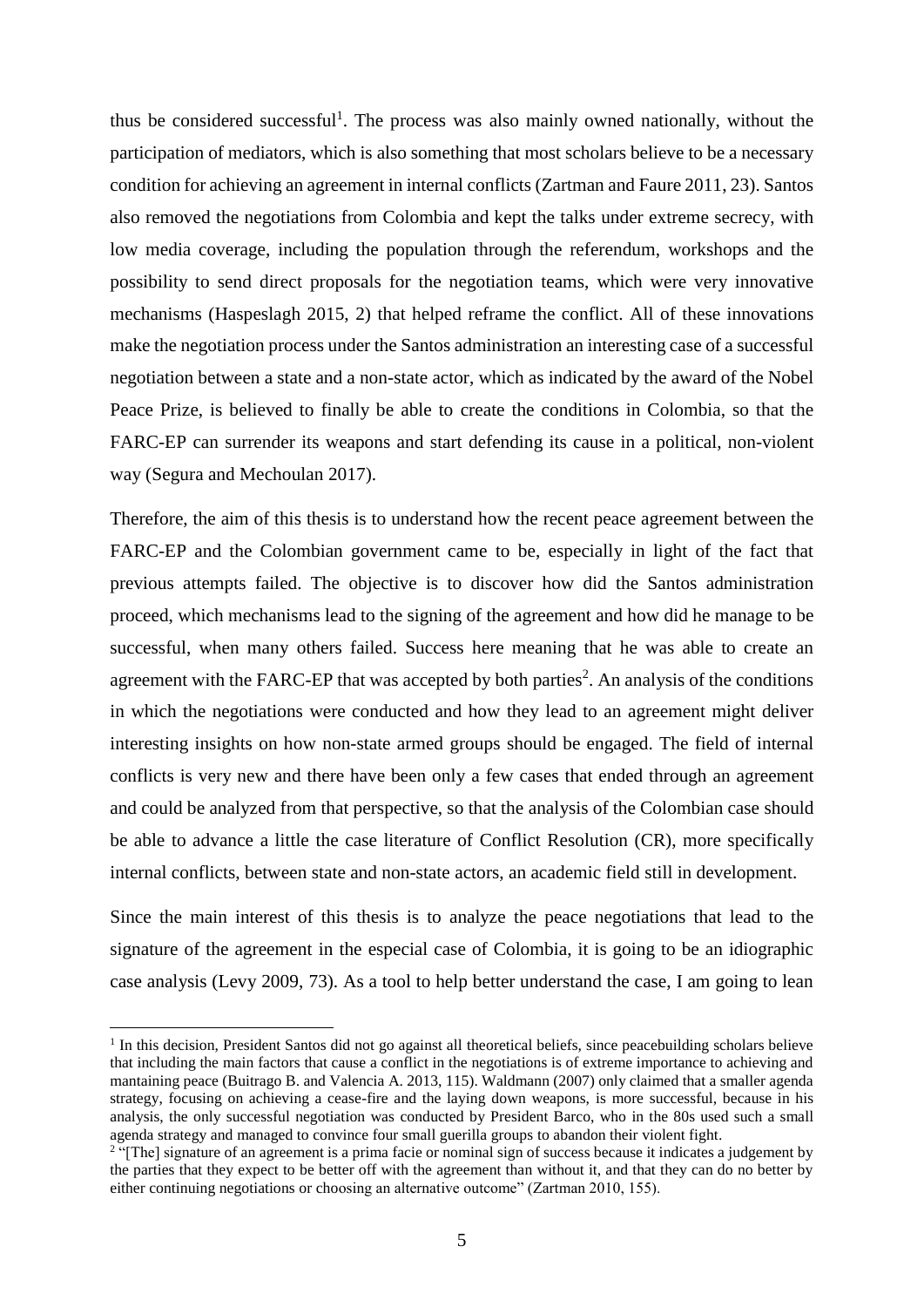on principles of CR, social psychology and negotiation theory, so that it is going to be an analytical description of the process and its outcome using the framework developed by Sawyer and Guetzkow (1965) and adapted by Druckman (2003). The framework will allow me to track the process that lead to the creation of the peace agreement, discovering which mechanisms made its existence and signing possible. I will then analyze the content of the final agreement in order to see how the conditions, the dynamics between the parties during the negotiations and the bargaining strategies are reflected in the final text.

The objective is to understand how the parties got to the point of signature, when the previous attempts did not manage to achieve significant results<sup>3</sup>. By briefly describing the previous negotiation attempts, the dissertation is also going to contain a longitudinal analysis, taking different points in time where an apparently similar situation delivered different results (Levy 2009, 75-76). By describing the previous attempts<sup>4</sup> (the one by President Betancur and the one by President Pastrana), it will be possible to identify the change in tactics, the lessons that were learned by the parties from the previous interactions and the effects that these had on the negotiations and on the text of the agreement.

Furthermore, this thesis will only emcompass the period of time until the signing of the Final Agreement and its adoption by Congress. The implementation will not be part of the time frame of this dissertation. This is going to be left out since the process is just starting (it has been merely seven months) and it will last approximately ten years, which makes an analysis of the implementation at this point senseless. It is also outside of the scope of my inquiry since I am interested in how the agreement was reached and not how it is going to be implemented.

Important to mention is also that my analysis will be based on two different documental sources: the text of the agreement and secondary literature. Since the recent negotiations were carried out under extreme secrecy, the only way to get data on the process is through the use of secondary literature. Here my main source is going to be the paper published by the International Peace Institute (Segura and Mechoulan 2017), written by a Colombian scholar, who conducted interviews with several of the participants at the negotiation table, thus being able to deliver interesting insights about the process. I recognize that this means that I cannot analyze all the moves that each party did at the negotiation table directly, but since the objective

 $\overline{\phantom{a}}$ 

<sup>3</sup> President Betancur in the 80s also signed an agreement with the FARC-EP, but this agreement was not able to bring peace to Colombia. For more details, see Section 3.2.

<sup>4</sup> The attempt by President Gaviria will not be analyzed since it failed already at the beginning of the talks, not being so relevant for the current relationship between the FARC-EP and the government and will because of that be left out of this thesis.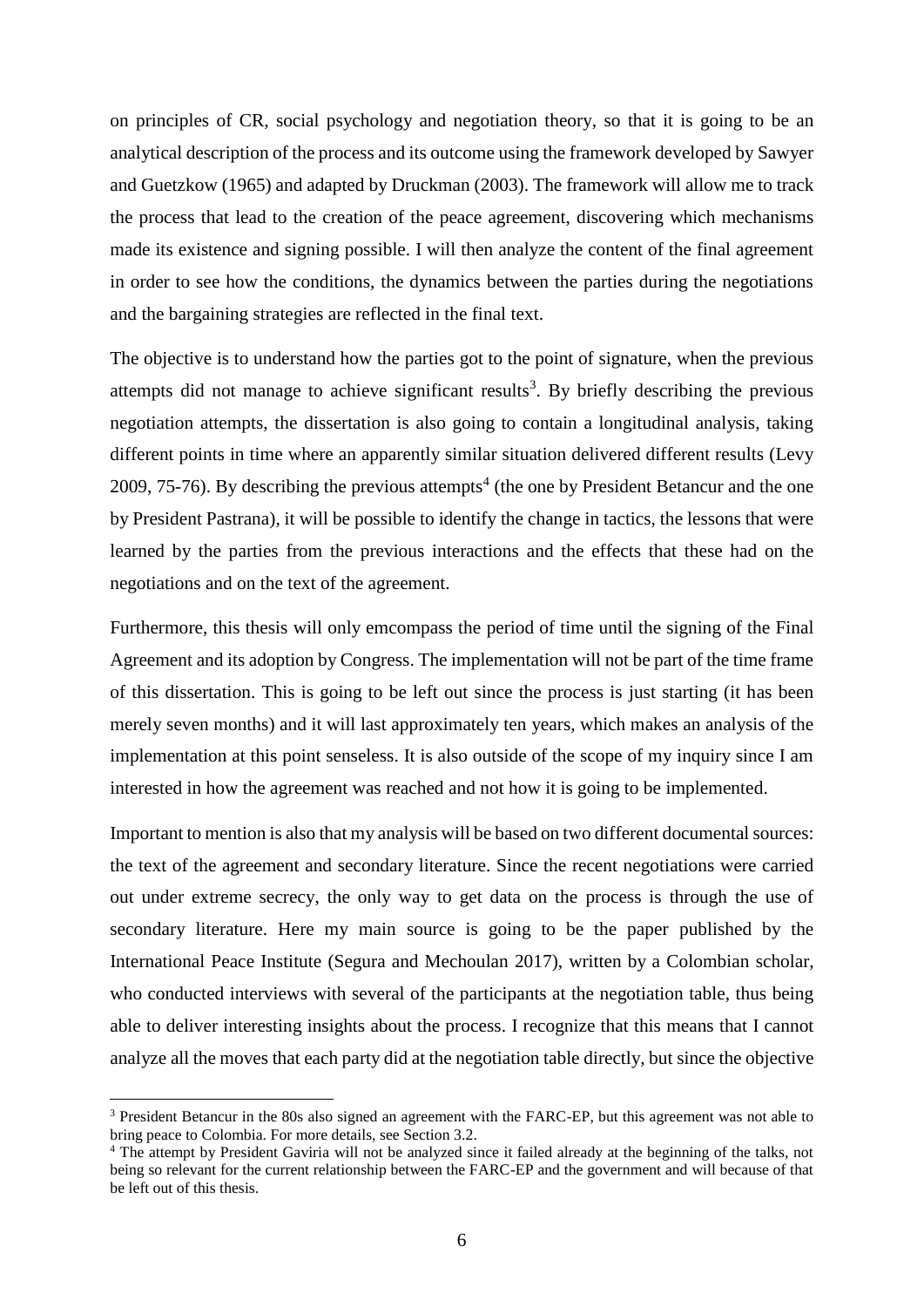of this thesis is to relate the conditions and how they interacted to lead to the signing of the peace agreement, it should also be possible to identify the relevant demands and concessions through the analysis of the text of the final agreement. Thus, the problem of data availability should not be a factor that will affect the reliability of the analysis or of its findings.

# <span id="page-6-0"></span>**2. New Challenges for Conflict Resolution**

During the Cold War, conflicts around the world were characterized by the confrontation between the two superpowers. This provided some predictability, simplicity and constancy for scholars of International Relations (IR) (Rasmussen 1997, 23) and CR. These conflicts were not difficult to explain, since they were between two sovereign states. However, since the end of the Cold War, scholars of IR and CR have been encountering several difficulties to explain and create solutions to the so called "new wars", which are mainly internal, characterized by high asymmetry between the conflict parties. They are also characterized by repeated escalation before a settlement (Druckman 2007, 122). Comparing intrastate and interstate conflicts, the more complex nature of the internal ones becomes evident: while half of interstate conflicts are solved by negotiation, only one third of intrastate conflicts get solved by this technique, and while two thirds of intrastate conflicts end in surrender, this only happens to one quarter of the interstate cases (Zartman 1995a, 3). These differences pose a challenge to IR and CR scholars, who have started to pay such asymmetrical conflicts more attention.

#### <span id="page-6-1"></span>**2.1 Intrastate Conflicts**

Intrastate conflicts are the result of the **"**breakdown of normal politics" (Zartman 1995b, 333): they usually involve two groups in a society, one that wants to keep the status quo, which is usually the government, and one that wants to change it, but does not see the possibility to do so through the existing institutions (Mitchell 1995, 25).

"[A] rebellion is a dual protracted struggle, striving for both ends and means: a struggle for attention, redress, and legitimacy, inseparably interwoven with a struggle for the power to pursue those ends" (Zartman 1995a, 7).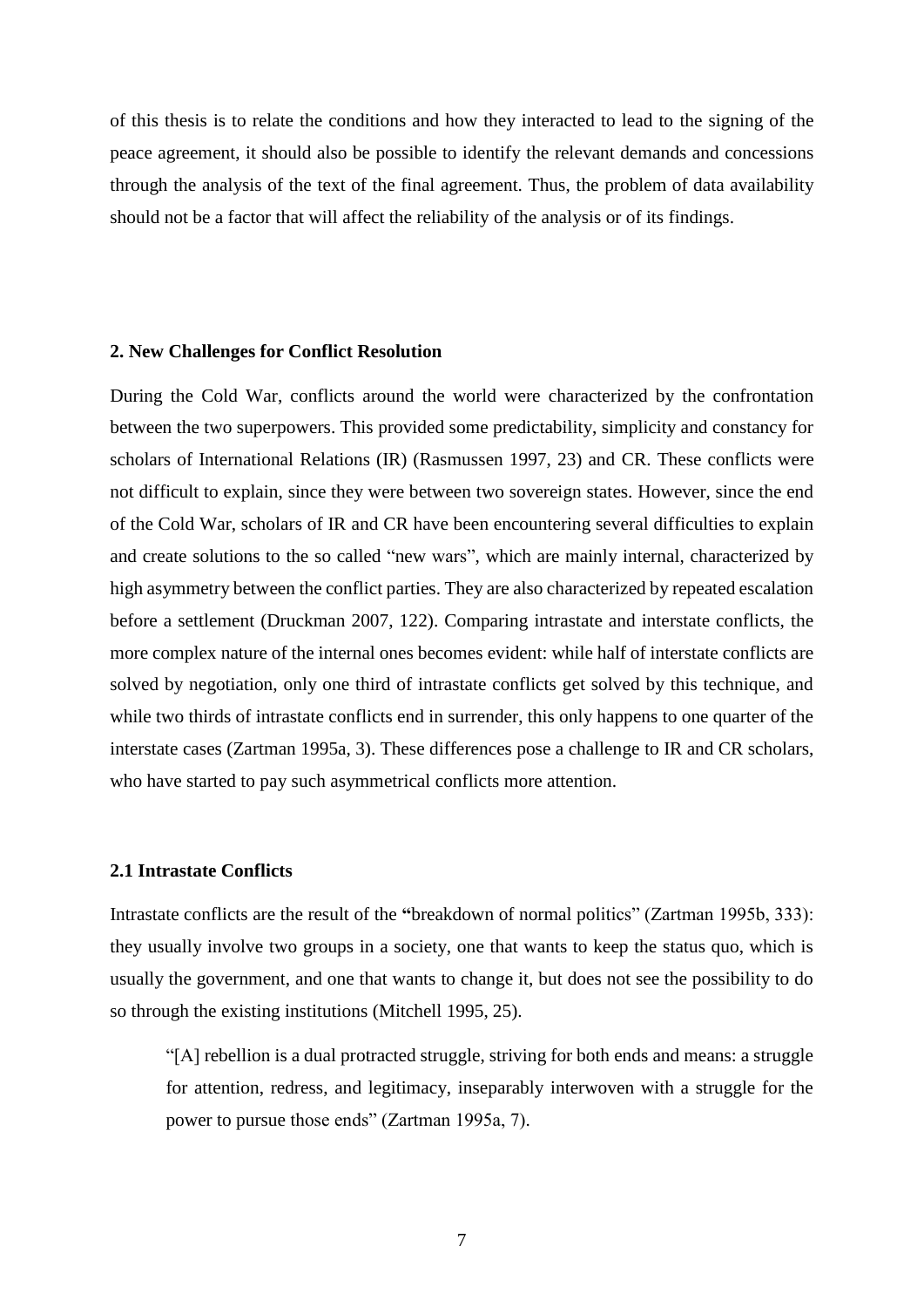Consequently, this means that insurgents make use of violence as a last resort and a temporary strategy against an opponent that is threatening their existence (Dudouet 2012, 98). Internal conflicts are thus driven by collective needs and fears: the need for political participation and the fear of not existing as a movement (Kelman 2007, 64-69). The conflict norms that are in place both at the level of the political leadership and at the level of the public allow the conflict parties to build images of each other, the opposition always being the violent and aggressive party, while one`s own party is the victim, who just have to escalate the conflict in the specific situation as a reaction to the enemy's behavior (Ibid., 82-84). This creates a self-fulfilling prophecy, in which all actions by the opposing party are seen as being the result of his bad nature and with the intention of destroing one's own party. These images that are built throughout the conflict are very resistant to contradictory and new information, so that a selfperpetuating dynamic is created (Ibid., 91-100).

Because of that, internal conflicts are very difficult to solve, being considered the "largest subcategory of intractable conflicts" (Zartman 2001, 297). Their asymmetric<sup>5</sup> and self-perpetuating nature are two of the causes that lead to this difficulty in resolution. The insurgents only exist in opposition to the government, this being how they define themselves, so that to equalize their status with that of the government, they must show strong commitment (Zartman 1995a, 9). Resultantly, there is not much room for compromise or trade-offs, because what the rebels can offer represents their whole existence: thus "the guerilla wins if he does not lose; (while) the conventional army loses if it does not win" (Ibid., 9). This way, internal conflicts have structural characteristics like asymmetry and compensating commitment by the rebels that lead to a certain stability and to narrowed possibilities for the start of negotiations (Ibid., 11). Moreover, since the state does not recognize the insurgency as a valid movement and political actor, there is also not a valid spokesperson to negotiate with (Ibid., 10).

## <span id="page-7-0"></span>**2.2 Negotiations**

 $\overline{\phantom{a}}$ 

"Negotiation is a process of combining conflicting positions into a common position, under a decision rule of unanimity, a phenomenon in which the outcome is determined by the process" (Zartman 2010, 147).

In order to achieve a successful outcome, negotiations have to be characterized by a rule of

<sup>5</sup> Asymmetry relates to the "differential distribution of relevant resources and salient characteristics between adversaries in a conflict system" (Mitchell 1995, 26).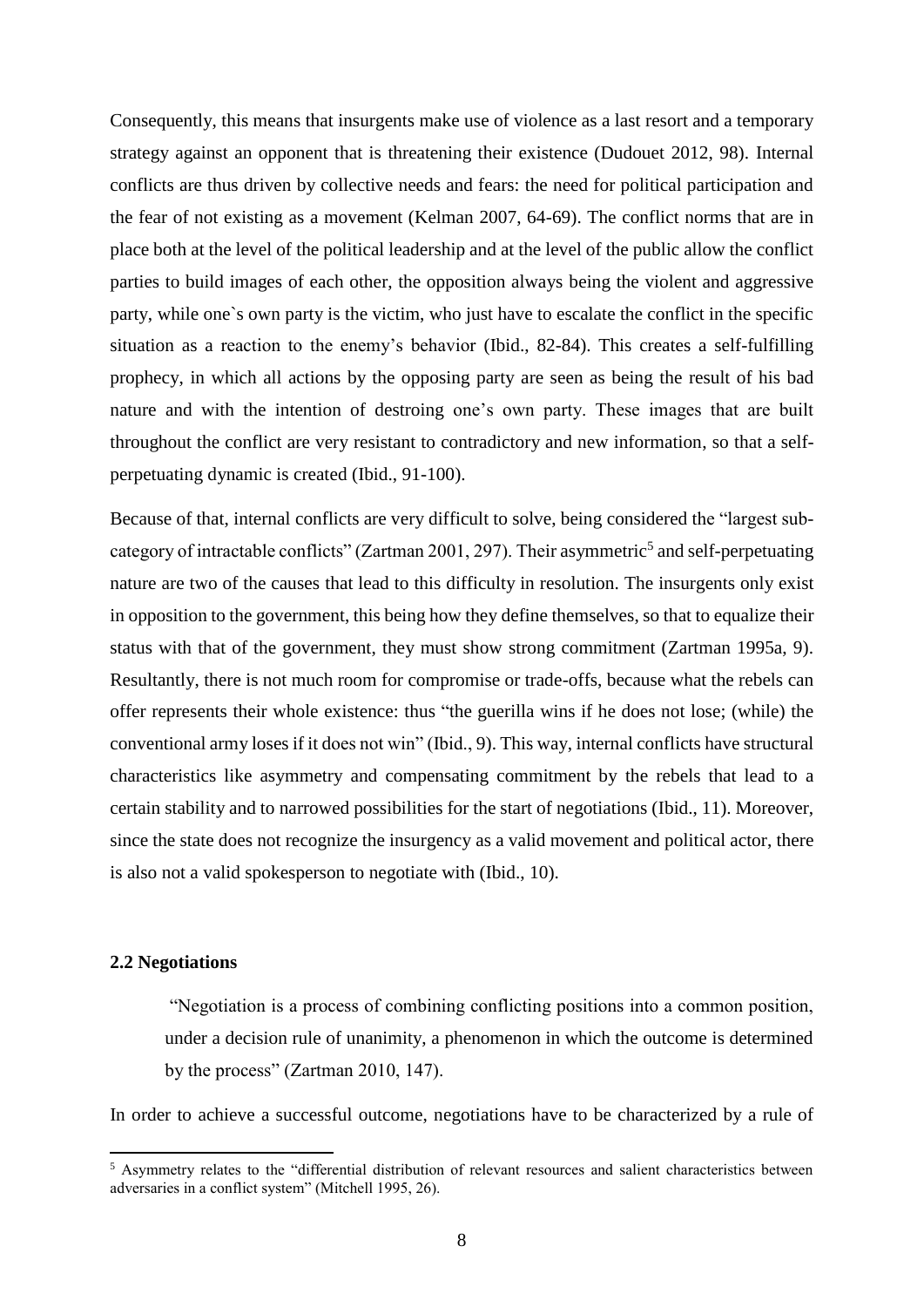unanimity (Zartman 2009, 324), where the parties have a veto power over the outcome (Zartman 1995a, 8). This ensures that a positive-sum outcome is achieved: the parties would not agree if they did not feel that they are better off with the agreement than without it (Zartman 2009, 324). A positive-sum outcome becomes possible when the parties have an integrative attitude, so that throughout the negotiations, they share information that helps find a solution that is good for both of them (Druckman 2007, 147). Consequently, the advantage in the negotiations lies with the party that is perceives more alternatives to be acceptable as the outcome of the process (Zartman 2009, 324).

Negotiations are further described by two types of events. The first are turning points, which are critical points where the parties see negotiations as a way out. This can happen through redefined goals, new political space, new basis for agreement or due to the environmental conditions (Ramsbotham, Woodhouse and Miall 2005, 172). The second are sticking points, which happen when parties defect, when important actors or groups are against a negotiated solution or when there are unfavorable conditions for an agreement (Ibid., 172).

#### <span id="page-8-0"></span>**2.3 Getting to the Negotiation Table**

 $\overline{\phantom{a}}$ 

One concept that is established in the literature is that for a negotiation to start, there is a certain ripeness of the conflict that is needed (Donohue and Cristal 2011; Druckman 2007; Rasmussen 1997; Zartman 1995a, 2001, 2009). This means that the conflict should be on a mutually hurting stalemate: "both sides must realize that they cannot achieve their aims by further violence and that it is costly to go on" (Ramsbotham, Woodhouse and Miall 2005, 166). Therefore, a mutually hurting stalemate is achieved when there is an "equalization of coercive potential" (Mitchell 1995, 37), so that none of the parties see a unilateral solution as possible at an acceptable cost<sup>6</sup>.

However, a mutually hurting stalemate is an insufficient condition for staying at the negotiation table. For the conflict parties to want to voluntarily find an agreement, the stalemate needs to be transformed into a mutually enticing opportunity. This is the "pull factor that draws the parties to a conclusion" (Zartman 2009, 329) and that keeps them at the negotiation table (Donohue and Cristal 2011, 70). Ripe moments, thus, need not only a mutually hurting

<sup>6</sup> This can be caused by fatigue, pain, boredom, security-building measures, reaffirmed relationships, changes in stakes, attitudes or values (Druckman 2007, 124; Zartman 2001, 297).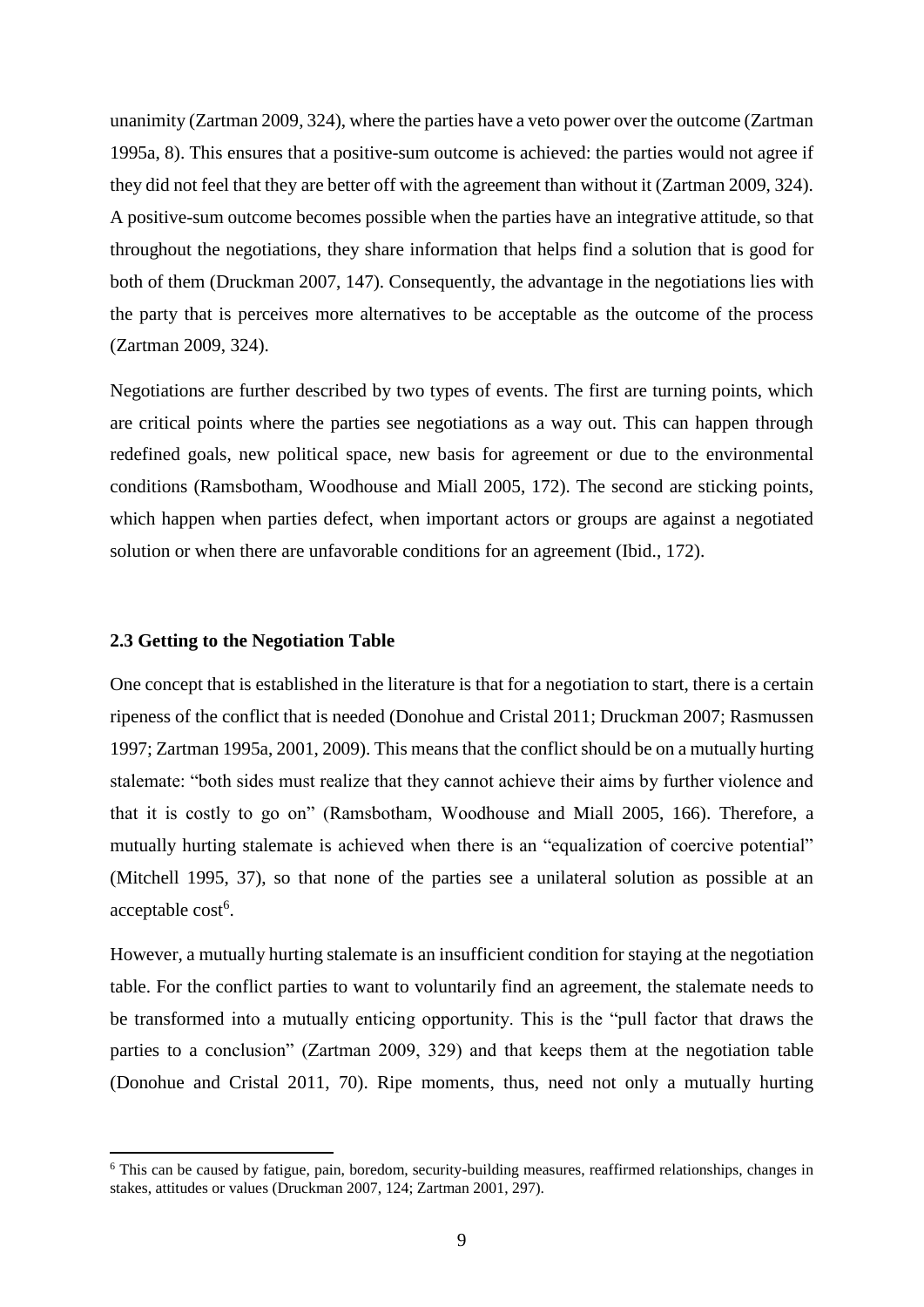stalemate, but also an attractive, mutually beneficial alternative for a way out (Zartman 1995a, 18; Zartman 2009, 329).

However, lack of trust remains the biggest obstacle (Zartman 2009, 334). As conflicts are a process of mutual influence, with a self-perpetuating nature, the parties need not only negative incentives, like threats, but also positive ones (Kelman 2007, 71-78). Positive incentives are achieved through reassurance, acknowledgements, symbolic gestures or confidence-building measures. Another possibility is external intervention through mediation by a third party.

Appart from that, equals make peace more easily than unequals (Mitchell 1995, 36), so that only when asymmetry is reduced, is it possible to negotiate. As a consequence, the most urgent reassurance that is needed in internal conflicts is recognition (Ramsbotham, Woodhouse and Miall 2005, 166; Zartman 2009, 334). This makes it possible for a recognized leader or spokesperson to speak for the insurgency and to be able to make an agreement hold (Zartman 1995a, 20). Yet, at the same time that it is a necessary condition for dialogue, it represents a win for the rebels (Zartman and Faure 2011, 5-6), before they even had to agree on any concessions. Nevertheless, the same is valid for the government, since the rebels, by accepting to negotiate, are also accepting it as a valid and legitimate party.

#### <span id="page-9-0"></span>**2.4 The Analytical Framework by Sawyer and Guetzkow**

 $\overline{\phantom{a}}$ 

There are a variety of approaches and methods<sup>7</sup> to analyze negotiations that have emerged with the study of international and internal conflicts. These methods are mainly complimentary rather than exclusionary (Druckman 2007, 150). For the analysis of the negotiations between President Santos and the FARC-EP, I will lean on the social-psychological approach, which sees negotiations as bargaining, where the outcome is the product of personal, role, situational, interactional and impeding factors (Bercovitch and Jackson 2009, 24) and where the aim is to analyze the forces that promote or impede agreements and the conditions that lead to concessions (Druckman 2007, 117-118).

<sup>&</sup>lt;sup>7</sup> The structural analysis sees negotiations as a distribution of power, in which the weaker side will concede until the relationship inverts and then the other party will concede, with power being the comparison between offers and security points (Zartman 2010, 148-150). The process analysis explains the result of negotiations through the concessions that each side makes, aiming at the end for a mutually fair and maximizing agreement (Ibid., 151- 152). The behavioral analysis puts the negotiators at the center of the process (Ibid., 152-153). Game theorists do a strategic analysis that focus on the moves of each player, thus seeing the negotiations as a game, where players rank their outcomes in the form of preferences and maximize their wins based on the future choices of the game partners, solving the negotiations' puzzle (Druckman 2007, 113-117).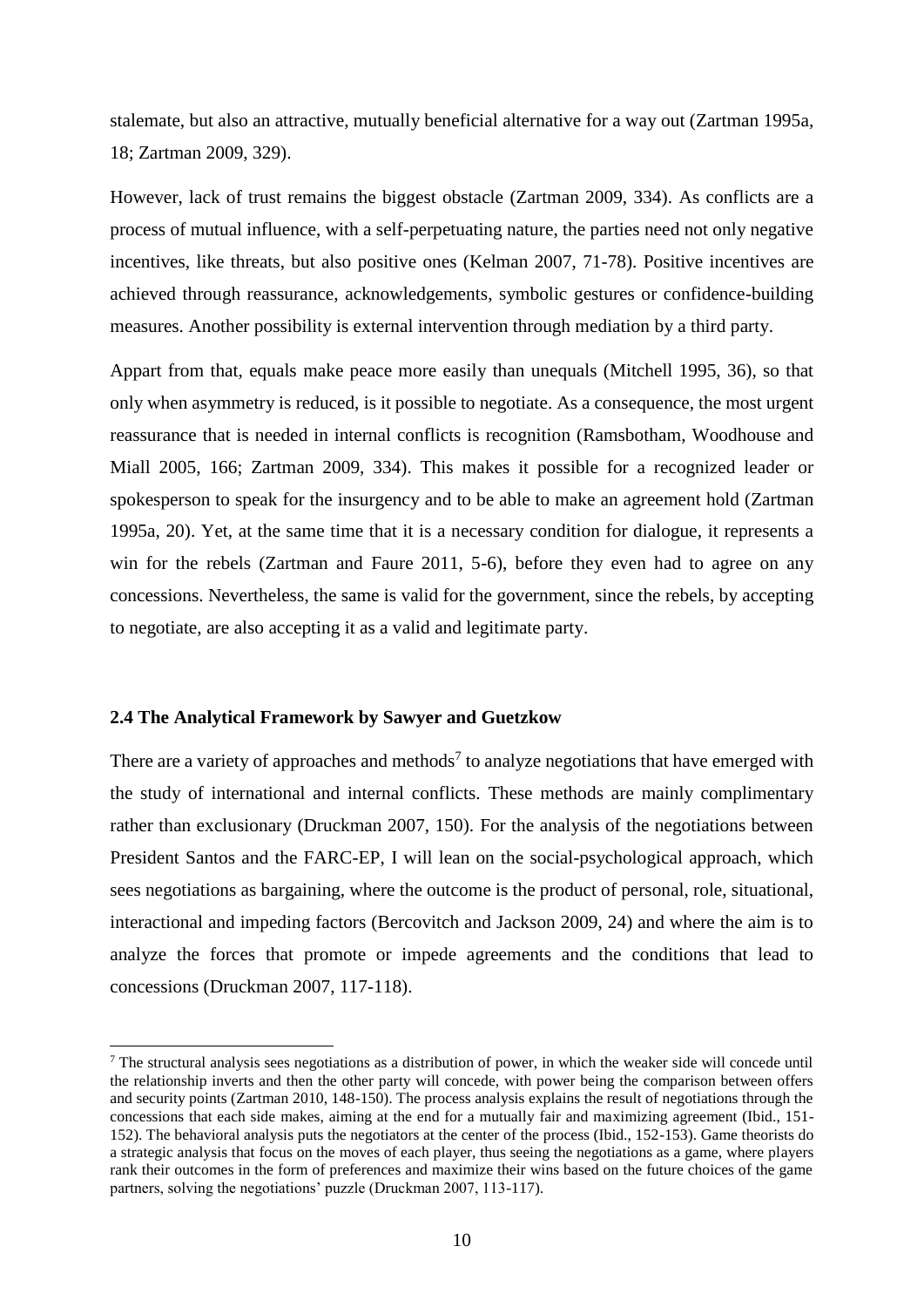Sawyer and Guetzkow (1965) developed the first model based on such an approach. In it, there are five aspects that have to be considered about the negotiation process: the goals that motivate parties to enter and stay in the negotiations; the process of negotiating; the outcomes; the background factors that influence the outcome; and the situational conditions of the talks. Druckman (2003) adapted the model based on Randolph (1966) and extended the goals to preconditions, including further aspects that influence the negotiations prior to its start. He also added implementation as a stage in the process. Resultantly, the model has three time dimensions: antecedent factors, hence before the start of the process; concurrent factors, relating to conditions and processes during the talks; and consequent factors, meaning the outcomes and the implementation, the last being outside of the scope of the inquiry of this thesis.



Figure 1: The Framework for the Analysis of Negotiation Processes (Druckman 2005, 31)

## <span id="page-10-0"></span>*2.4.1 Background Factors*

Background factors, as explained by Sawyer and Guetzkow (1965, 501-511), belong to the antecedent factors that influence the parties' perception of each other. Since they have interacted in the past, they have created images of each other that influence their attitude in the present. The person of the negotiator also plays an important role in this regard. Their status inside their party, their background and their personality directly affect the outcome and the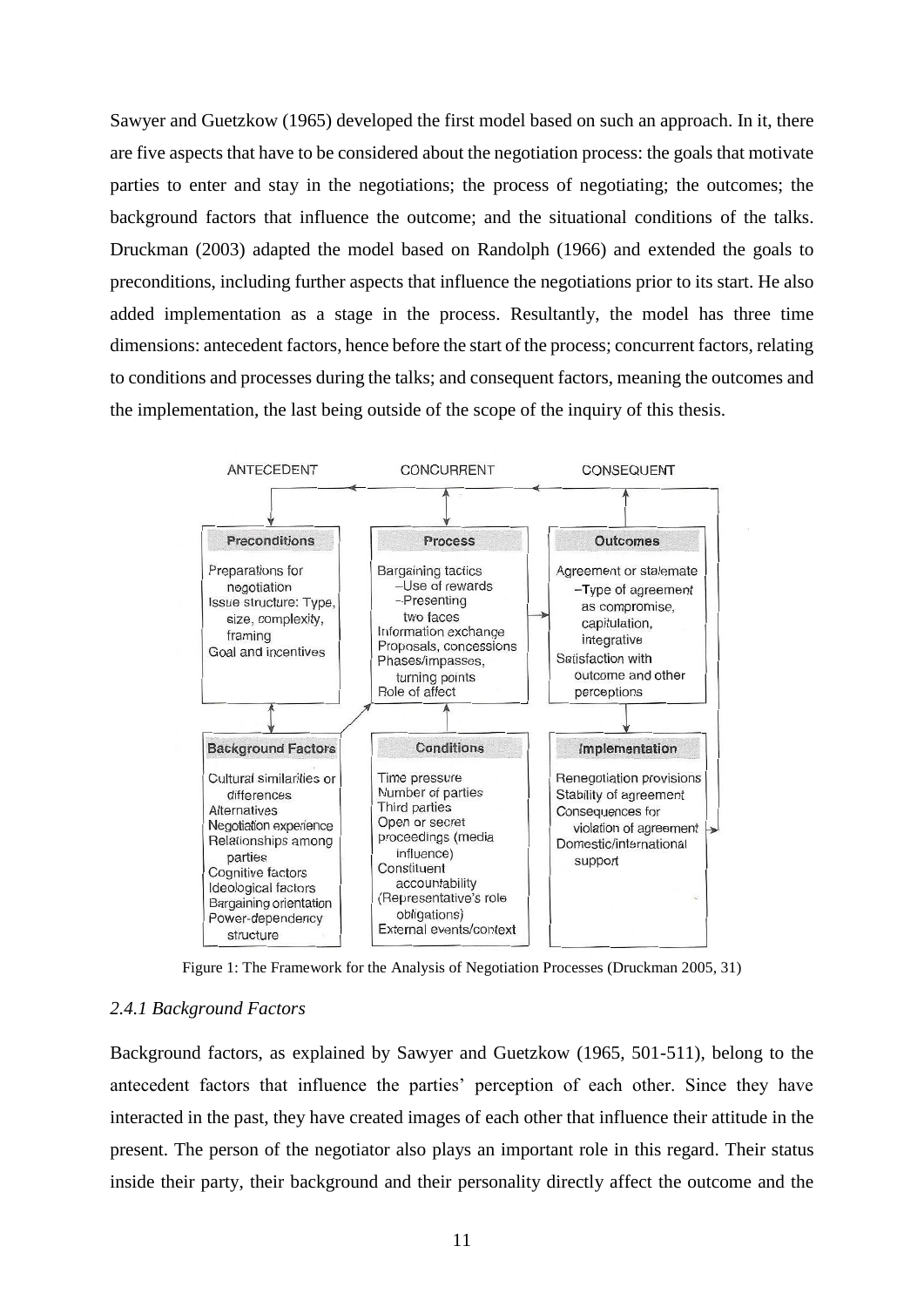chance of achieving an agreement, since they are the ones at the negotiation table.

Furthermore, the relations and possible conflicts within each party are also factors that influence the attitudes at the negotiation table. The negotiator, by representing a group of the population, is accountable to it, what influences directly how much he or she can concede. Consequently, another important aspect that affects the success of negotiations is the degree of group cohesion inside the conflict parties. Many believe that a strategy of dividing and conquering is effective, but they do not take into account that in order to be able to successfully settle a conflict, the groups need to be internally united<sup>8</sup> (Mitchell 1995, 38), so that a more advisable approach is actually to harness internal group cohesion (Berghof Foundation and UNDP 2016, 22).

# <span id="page-11-0"></span>*2.4.2 Preconditions*

 $\overline{\phantom{a}}$ 

Preconditions include the preparation for the negotiations, meaning the pre-negotiation phase<sup>9</sup>, the goals of the parties and the issues of the conflict. The pre-negotiations are the first stage in the actual process, where parties define the conditions of the talks (Zartman 2009, 330) and thus pave the way for a possible agreement (Druckman 2007, 127). The type of the preparation is very important for the success of bargaining, since at this stage the parties can address the issues in open exploratory talks that are not binding, correcting different expectations and achieving "more satisfactory settlements and improved relationships" (Ibid., 147). The fact that they usually happen in informal or unofficial environments is important for exploring fears, grievances and demands (Rasmussen 1997, 44), which can be very beneficial for the success of the official talks.

For effective bargaining, it is also important to consider the symmetry between the goals of the two conflict parties. If both parties have symmetrical commitments to their goals and these commitments are very strong and their goals are not complimentary, it is going to be very difficult for them to find a middle ground (Mitchell 1995, 38-39).

As a consequence, the most difficult decision that is made in this phase is the agenda (Zartman 2009, 330). This directly affects the outcome, since by defining what is going to be discussed,

<sup>&</sup>lt;sup>8</sup> When the group's leadership is not being questioned and when the group has a structured hierarchy, the chances that an agreement that is made by the leadership will stick, are much higher, because the commitment of the leader is perceived as binding for the whole group (Waldmann 2007, 247-248; Mitchell 1995, 45). The role of the leadership is, thus, very important, especially for the success of the post-conflict phase and for the transformation of violent movements into peaceful ones, because the legitimacy of the leadership directly influences the chance of dissident groups being created (Dudouet 2012, 97, 105) and thus affects the long-term success of peace processes.

<sup>&</sup>lt;sup>9</sup> The inclusion of pre-negotiations was an addition by Druckman (2003) based on the model by Randolph (1966).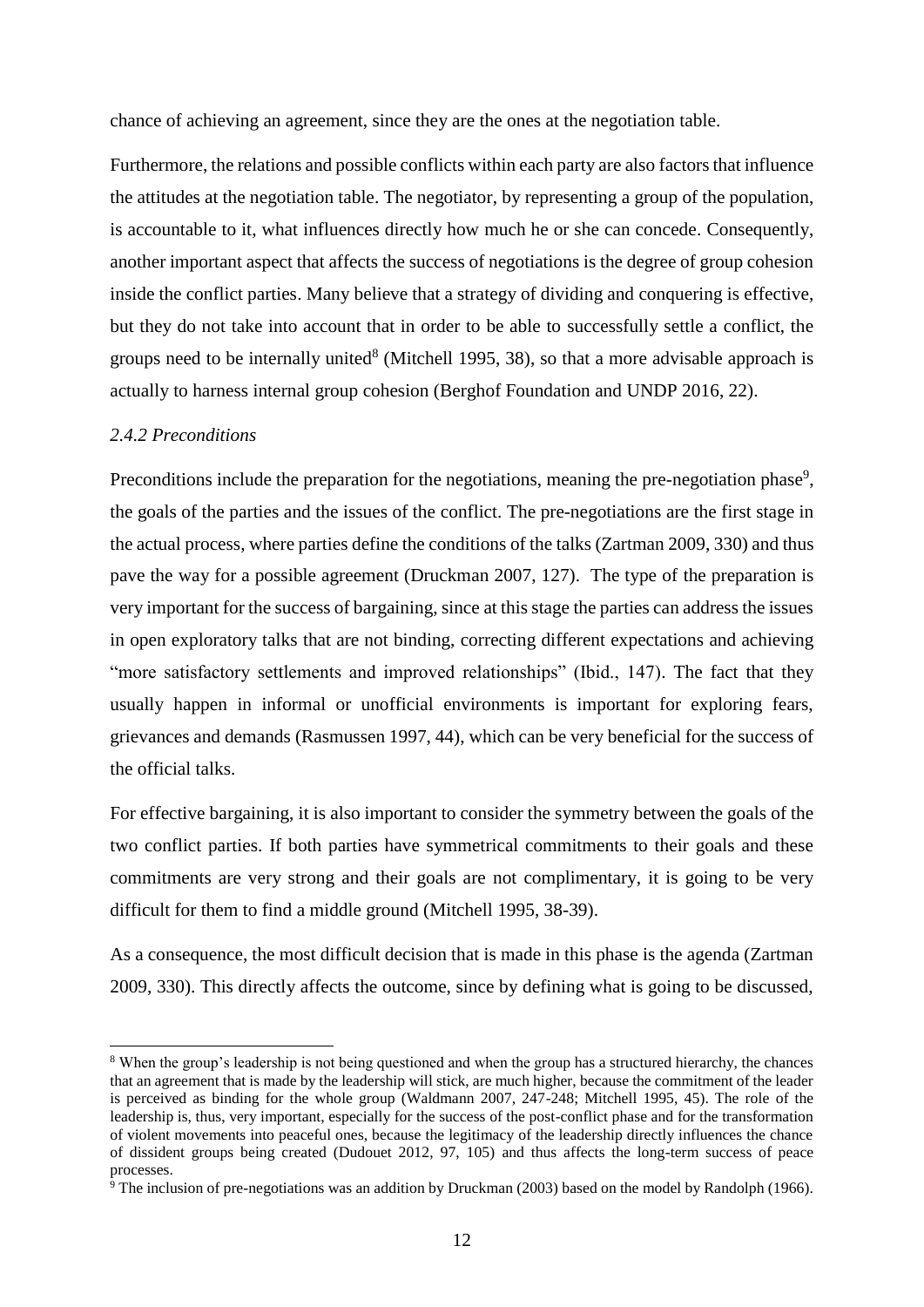the parties narrow the number of possible solutions that result from the process. At this point, they have to choose between "a minimal agreeing formula that ends or suspends the violence without touching the basic conflict issues, and a resolving formula that takes on the more difficult challenge of managing both the original issues, the complications that have arisen during the conflict, and mechanisms for dealing with old conflict that may reemerge and new conflict that may arise" (Ibid., 331), hence a narrow or a large agenda, respectively (Waldmann 2007). When actors address the underlying political issues, a resolution is more likely and postagreement relations can improve, while only solving the issue of violence through a cease-fire will less likely do so (Druckman 2007, 140). However, as mentioned in section 1, when analyzing the Colombian case, Waldmann (2007, 240-242) found that using a large agenda strategy was actually what prevented a settlement, so that he perceived a narrow agenda strategy as more effective.

With the agenda defined, the parties can decide if they will enter the official dialogue. For that, the insurgents have to overcome a security dilemma, in which they "regard the possession and use of arms as an indispensable prerequisite for the security of the people they represent. As a result, they will hesitate to abandon their militarised status before they are convinced that their political status and legitimacy is fully recognized by the government, that their wartime grievances will be addressed through comprehensive reforms, and that a backlash of force against them or the people for whom they stand can be ruled out" (Dudouet 2012, 104).

## <span id="page-12-0"></span>*2.4.3 Conditions*

Conditions are the situational factors involved in the negotiations (Bercovitch and Jackson 2009, 26; Sawyer and Guetzkow 1965, 490-501). They are usually defined in the prenegotiation phase. There are physical conditions, such as the location of the talks; social components, like the number of parties involved and the number of participants from each party; issue components, meaning the conflict issues to be discussed; and components of interpersonal orientation, like the communication channels being used and the openness or secrecy of the meetings. All of these can both encourage or hinder an agreement.

Time is one example of a physical, impeding factor: "the delay provides time for accommodation (even if only of thought rather than through interaction) that would otherwise be prevented" (Sawyer and Guetzkow 1965, 500). The amount of time is critical since it can change the stress level of the dialogue and the amount of information available, hence an agreement can be hindered if the parties are under extreme time pressure.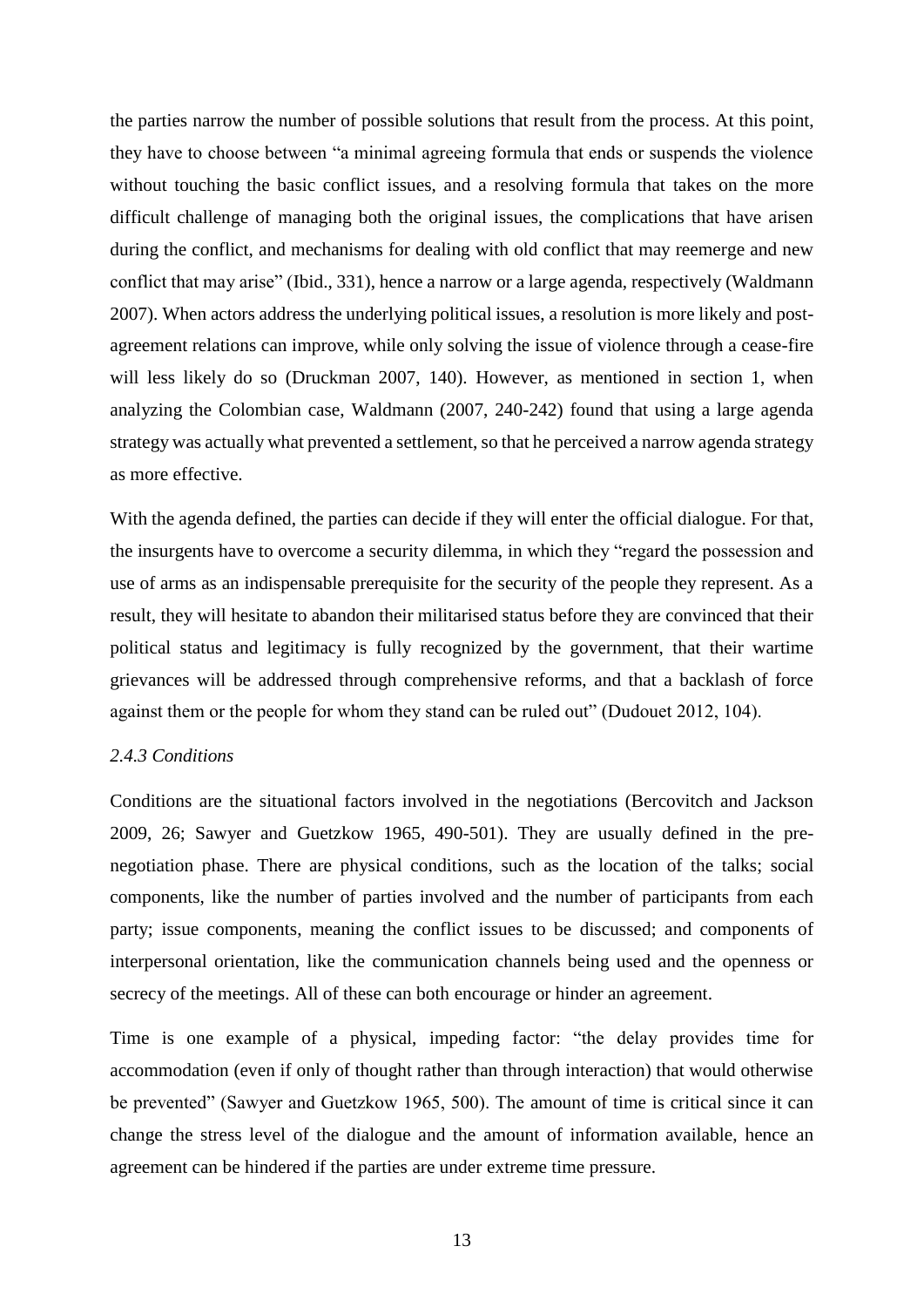The number of parties involved is also a significant aspect. When more parties are involved, the complexity of the negotiations increases. Bigger groups raise the tension levels, since there are more people and more relationships to keep track of (Ibid., 492). Smaller groups, on the contrary, allow more contact between negotiators and create a more private structure, where the result is more likely to hold (Druckman 2007, 138).

One further important condition that the parties need to consider in pre-negotiations is the location of the talks and the degree of media exposure. When the media has only limited access, the parties have more flexibility to make concessions, so that an agreement can be reached more easily (Ibid., 137). The same is valid for the location: when talks happen in a central location, the attention will be heightened, while when talks happen far away, the attention given to them will be smaller and thus the parties will have more freedom to negotiate, without the constraint of the public opinion.

#### <span id="page-13-0"></span>*2.4.4 Process*

After the parties negotiated the conditions, the substantive negotiation can start. At this stage, there are four elements that need to be taken into account: the negotiating parties, the alternative actions taken by each party, the expected outcomes of the combined action and the utility that each party assigns to each possible outcome (Sawyer and Guetzkow 1965, 471-479). Hence, the preferences of each party are the ranking of the possible outcomes by their utilities. Thus, the negotiation is a game, restricted to Pareto optimal points, which means that the negotiation can only deliver alternatives that at least have the same utility as the status quo (Ibid., 473-479). However, utilities and outcomes are constantly changing, so that for effective bargaining, one must exploit this dynamic nature. There are three possible ways to make this: through direct benefits, through second party effects caused by threats or promises or through third party effects (Ibid., 480-486).

In order to appeal to one's intrinsic interests, the negotiators need to reframe the conflict issues. They need to change the perception of a win-lose situation, so that the attitude of the other party becomes more open and an integrative rather than a distributive agreement can be achieved (Bercovitch and Jackson 2009, 27-28). This is possible through the construction of different options (Ibid., 27-28), which can generate a solution that is beneficial to both sides (Zartman 2009, 332) and can resultantly enhance the chances of an agreement (Druckman 2007, 131).

To appeal to one's perception through second party effects, trust between the parties must be established first. Through public commitments, the signature of contracts, the use of a mediator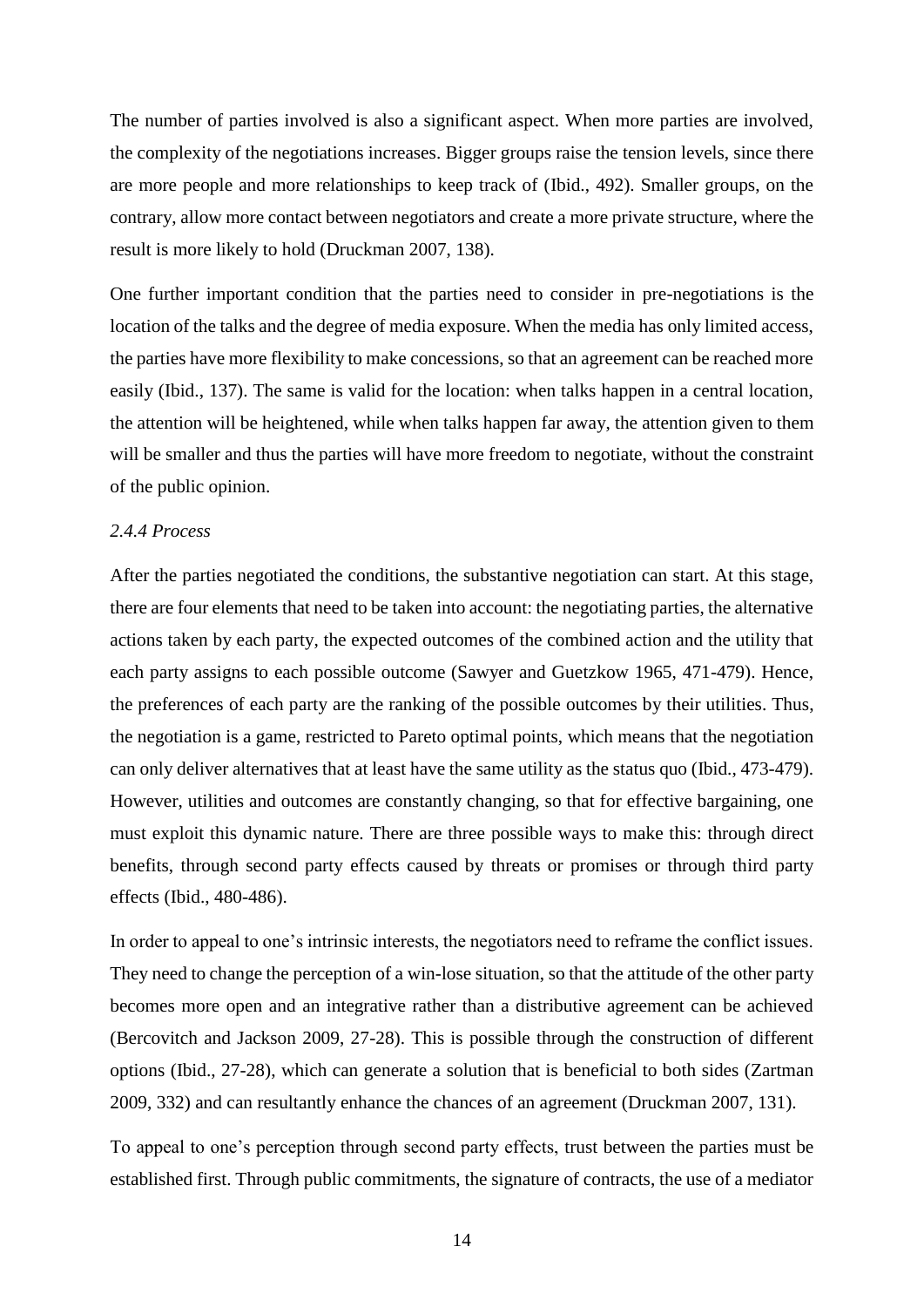and the agreement on formal frameworks such as timetables and procedures (Zartman 2009, 327; Ramsbotham, Woodhouse and Miall 2005, 173), it is possible to grant threats and promises more credibility. Here, it is important that such positive and negative incentives be used in a sequential approach, allowing parties to test each other (Ramsbotham, Woodhouse and Miall 2005, 172). Sequencing also allows simpler issues to be solved first (Bercovitch and Jackson 2009, 30-31), so that the parties only move to more contentious issues, when there is a more trusting atmosphere between them.

"While ripeness theory provides an important key to the decision to negotiate, it is dependent on perception, a condition that parties often cannot achieve alone" (Zartman 2009, 335).

Resultantly, the last strategy to appeal to conflict perceptions and change the utilities of the alternatives is through third-party intervention. They provide credibility to the incentives, contributing to the equalization of asymmetries (Mitchell 1995, 40), to bringing the parties to the negotiation table and to facilitating meetings by providing the venues (Ramsbotham, Woodhouse and Miall 2005, 168). Because of that, "non-mediated examples, especially of integrative strategies, are harder to find" (Zartman 2009, 329) and mediators are believed to be an indispensable condition for the success of negotiations in asymmetrical conflicts (Zartman and Faure 2011, 23). However, the participation of third parties creates the possibility for proposals to not be perceived as belonging to any of the conflict parties and consequently makes it easier for the parties to agree on them (Haspeslagh 2015, 2-3).

# <span id="page-14-0"></span>*2.4.5 Outcome*

"Outcomes are determined by the interaction of antecedent factors mediated through the structure and actual situation […] of negotiations" (Bercovitch and Jockson 2009, 24).

Outcomes are the result of the negotiation process and they show the magnitude of the achievement, hence whether an agreement was met in all issues, whether the distribution is equal between the parties and if not, which side has the advantage and in which aspects, and whether the parties are satisfied with what was agreed (Rubin and Brown 1975, 32-35). Outcomes can also be distinguished by their clarity (Sawyer and Guetzkow 1965, 487-488): whether they are formal treaties with detailed specifications or informal understandings between the two parties, without a written document, they are the product of the bargaining and thus reflect how hard it was for the parties to agree on specific phrases and next steps.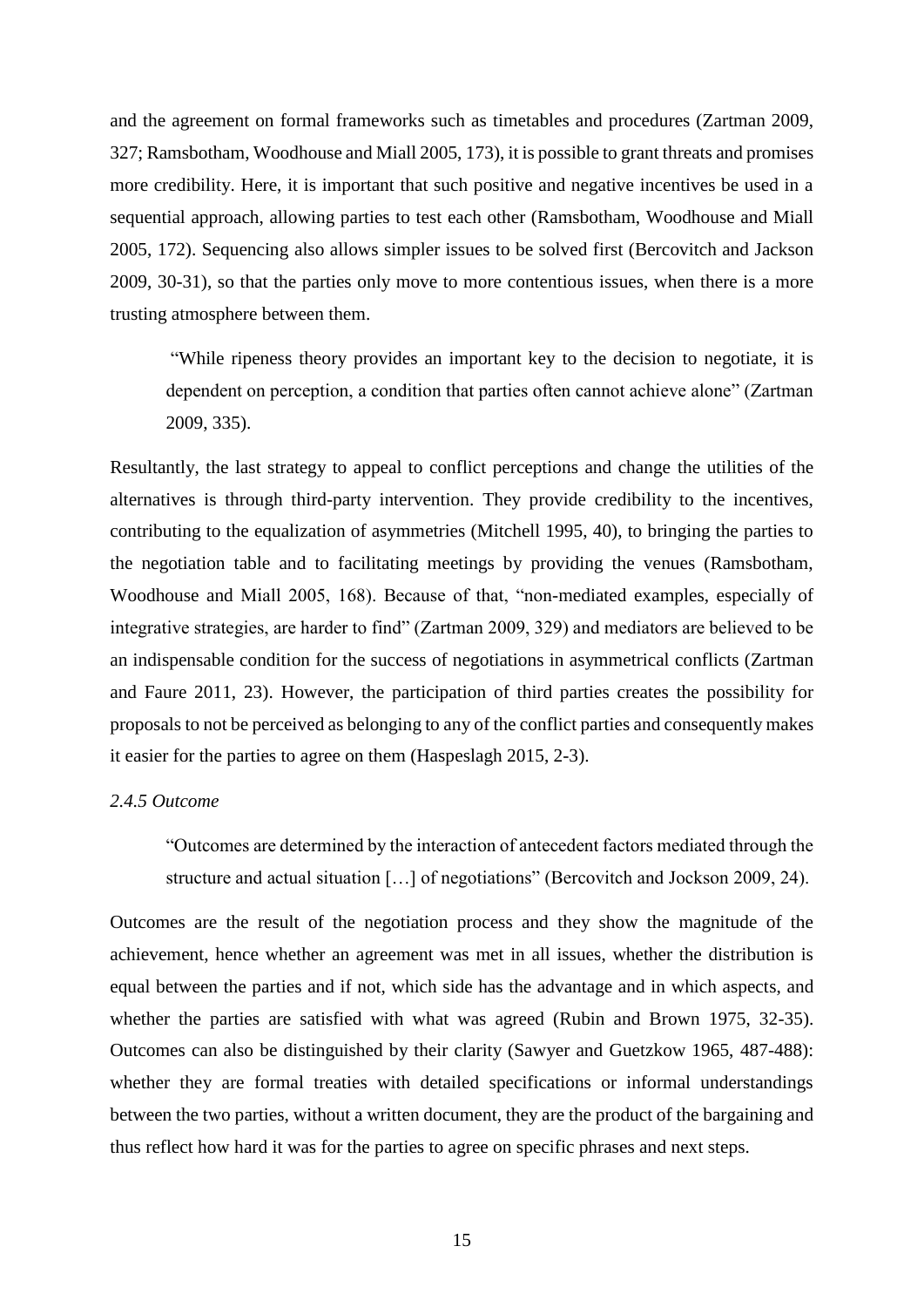#### <span id="page-15-0"></span>**3. The Previous Interactions between the FARC-EP and the Colombian Government**

The FARC-EP was born as a movement against the government, so that throughout the guerilla's existence, its relation to the Colombian state has defined its status as an insurgent group. In order to analyze how the relationship between the two conflict parties evolved, this section will analyze how the state arrangements created the conditions for the birth of the organization and how the presidents before Santos handled the group.

#### <span id="page-15-1"></span>**3.1 The Inaccesibility of Politics and the Birth of the FARC-EP**

After the period known as *La Violencia<sup>10</sup>*, the National Front was installed: a power-sharing arrangement between the Conservative and the Liberal Party. Due to the conservative oppression of this arrangement, there was no room for other parties or ideologies to participate in politics (Ramírez 2013, 58). In response to that, leftist movements moved to more recluse areas and founded a communist government known as the Republic of Marquetalia (Post 2009, 236). However, on May  $18<sup>th</sup> 1964$ , Colombian forces, supported by American soldiers, made an operation to block the entrance of food and medicine in the region, which lead to various deaths (Ibid., 236). The operation was the igniting factor for the creation of several movements in opposition to the government, among them the FARC. In 1964<sup>11</sup> the *Fuerzas Armadas Revolucionarias de Colombia* was born as a peasant self-defense group<sup>12</sup> (Sánchez, Solimano and Formisano 2005, 123), with two goals: to overthrow the government and to establish a communist-agrarian state in its place (Post 2009, 237).

In 1973, a Secretariat was established and the group's first five fronts were put in place, but the movement was still very restricted to rural areas (Segura and Mechoulan 2017, 6). By 1978, they had 1,000 men (Sánchez, Solimano and Formisano 2005, 123) and had built their own schools, judicial system, health care and agrarian economy (Post 2009, 238). In 1982, the Seventh Guerilla Conference took place and the group added EP (*Ejército del Pueblo*) to its

 $\overline{\phantom{a}}$ 

<sup>&</sup>lt;sup>10</sup> *La Violencia* is the period in Colombian history between 1948 and 1958, when a bloody war between the two leading parties, the Conservative and the Liberal Party, took place, killing over 300,000 people (Van Engeland 2008, 136).

<sup>&</sup>lt;sup>11</sup> The exact vear of thd birth of the FARC is a disputed issue in the literature, with some authors (Post 2009, 237) claiming that it was only officially announced in the annual conference of 1966.

<sup>&</sup>lt;sup>12</sup> With the modernization of the country, many citizens from the rural areas emigrated to the cities. However, these were then rapidly saturated, so that many decided to go back to the countryside. When they came back, their land was already under control of big landowners and the low presence of the state in those areas did not offer them any protection against exploitation. The only solution that they saw was to arm themselves. The FARC was born in order to protect these forgotten citizens, so that the conflict has a clearly rural origin (Buitrago B. and Valencia A. 2013, 116).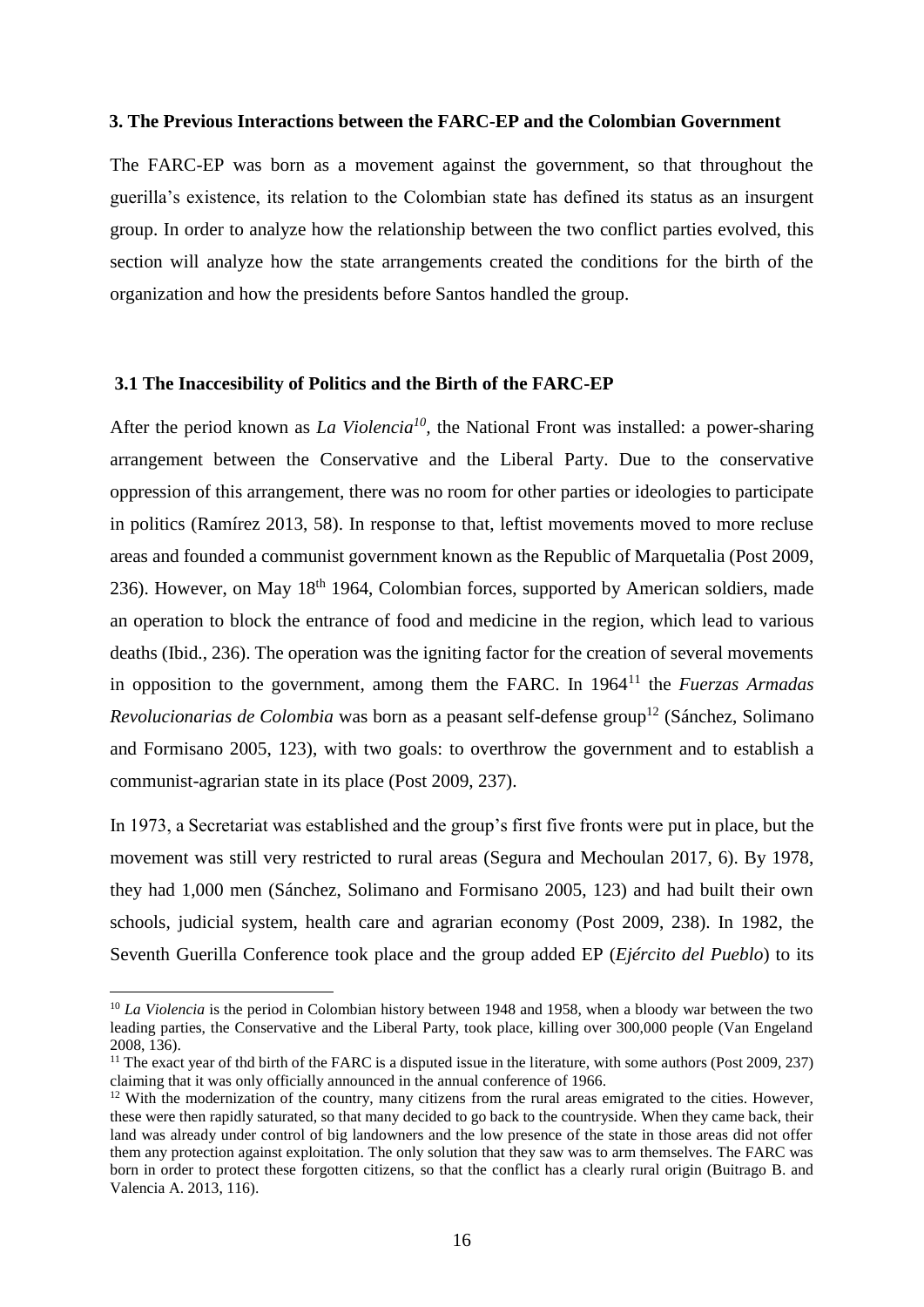name, signaling their wish to expand their territorial presence to cities (Sánchez, Solimano and Formisano 2005, 123). This demanded more funds, so that the organization also decided to get involved with drug trafficking and to start using kidnappings and extortion as a source of income<sup>13</sup> (Post 2009, 238). Because of these decisions, the Seventh Conference is considered the turning point, where the movement "underwent a major transformation from a small, beleaguered, Cuban-styled guerrilla movement on the run, to a major belligerent force bankrolled by transnational crime" (Rochlin 2011, 720). By 1990, they had 5,000 fighters and 43 active fronts, what when compared to the 2,000 men and the 15 fronts in 1982, shows the significant expansion of the group's military ability and presence in Colombia (Post 2009, 239).

# <span id="page-16-0"></span>**3.2 The Negotiation Process under President Betancur**

President Belisario Betancur, in office from 1982 to 1986, in recognizing that the government was no longer able to contain the guerillas and maintain public order<sup>14</sup> (Chernick 1988, 53), decided to try a different approach than the military solution used by previous presidents<sup>15</sup>. He was the first to adopt a policy of peace (Villaraga 2015, 15) and to bring the FARC-EP to the negotiation table, recognizing the group as an insurgency movement (Ibid., 20).

## <span id="page-16-1"></span>*3.2.1 Background Factors*

 $\overline{a}$ 

What Betancur was proposing was a democratic opening of the political system. This meant that he was not only negotiating with the FARC-EP, but also with other guerilla groups, which increased the complexity of his attempt<sup>16</sup>. To start the negotiations, President Betancur passed an amnesty law through Congress in 1982, which meant unconditional amnesty for political prisoners and armed insurgents until November  $21<sup>st</sup>$  (Chernick 1988, 54). However, the

<sup>&</sup>lt;sup>13</sup> The fact that the funding of the guerilla was mainly from drug-related business transactions becomes evident, when at the end of the Cold War, the guerilla stopped receiving funds from the Soviet Union, but its territorial presence and military ability were not affected (Ramírez 2013, 63).

 $14$  The country was in a precarious situation, with the multiplication of guerilla groups and paramilitaries, with an increase in violence and civil disobedience in cities and with a massive disregard for human rights by the military, with rumors of it being involved with the paramilitary organizations (Chernick 1988, 56).

<sup>&</sup>lt;sup>15</sup> The president before him, President Julio César Turbay Ayala, who was in office from 1978 to 1982, was a hard-liner in regards to the guerillas and used only repression as a strategy to fight them. This was counterproductive, since it only led to an increase in guerilla membership (Waldmann 2007, 233), so that all presidents after him tried to use military action combined with negotiations (Segura and Mechoulan 2017, 5).

<sup>&</sup>lt;sup>16</sup> As explained in section 2.4.3, when there are more conflict parties involved, finding an agreement becomes more difficult. However, since the attempt to unite the guerillas only led to a very general statement and they could not agree on several issues, like how the population should participate and what criteria and methods should be used for the negotiations (Chernick 1988, 66-67), the government was actually negotiating in various, but separate fronts, which mildly decreased the complexity.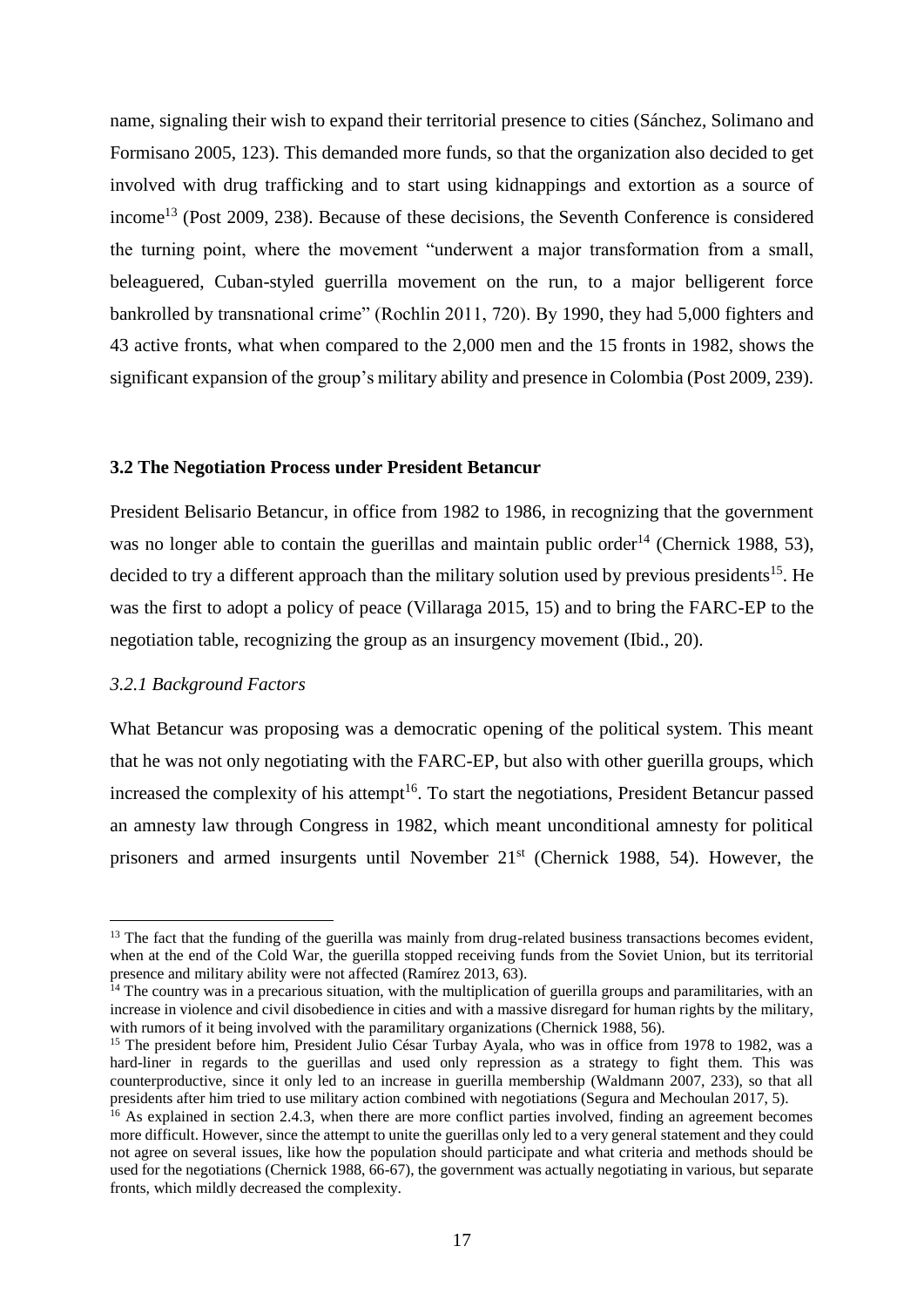"amnesty proved to be an incomplete step as a policy for ending national insurgency in Colombia [..] since the general position was that amnesty did not mean surrender" (Ibid., 61).

# <span id="page-17-0"></span>*3.2.2 The Proper Negotiations*

The contact with the FARC-EP started in 1983 through the Peace Commission<sup>17</sup> (Villaraga 2015, 21), and not with the president directly, unlike other insurgent groups. At the beginning of the negotiations, the parties did not set an agenda nor the scope of the negotiations, which contributed to a "lack of clarity over what was negotiable and what was not" (Chernick 1988, 55). This also contributed to a less trusting atmosphere, since it led to misperceptions and false expectations (Ibid., 70).

The first main concession in the negotiation process was the government agreeing to negotiate with the armed group (Ibid., 70). The second concession, also from the government, was when the parties decided to limit the talks to cease-fire and political reform, which left out the question of abandoning weapons (Ibid., 55). With that, in June 1983, the FARC-EP was able to submit a draft proposal to the Peace Commission that prescribed a cease-fire that meant that state forces would go back to their headquarters and that FARC-EP forces would restrict their role to agrarian self-defense movements (Villaraga 2015, 24). However, for the cease-fire to start, the FARC-EP demanded that the government first started the process of democratic opening $^{18}$ .

#### <span id="page-17-1"></span>*3.2.3 Outcome: La Uribe Agreement*

 $\overline{\phantom{a}}$ 

On the 28<sup>th</sup> of March 1984, the *La Uribe* agreement was signed between the Colombian government and the FARC-EP, which included a bilateral cease-fire, a truce and a commitment to end the conflict<sup>19</sup> (Segura and Mechoulan 2017, 5; Villaraga 2015, 21), representing a "token of peace" (Van Engeland 2008, 141) for the country. Three other guerillas<sup>20</sup> followed, so that

<sup>&</sup>lt;sup>17</sup> The Peace Commission's role was to be an intermediary (Villaraga 2015, 16) that acted in "good faith" (Chernick 1988, 67). As a consequence, it was not an official governmental body. Its members were named by the president and its task was to give him advice, but it was an autonomous organ (Villaraga 2015, 16). Because of that some insurgent groups felt that negotiating with the commission and not with the president directly was undermining their recognition and status and critized the FARC-EP for accepting this (Chernick 1988, 68).

<sup>&</sup>lt;sup>18</sup> This included measures such as the guarantee that the vice-president in all legislative bodies would not be from the two major parties, that governors and mayors would be elected through direct votes, that there would be an agrarian reform to assure landless peasants access to land, that there would be an urban reform to provide housing for the poorer part of the population living in those areas and that banks and companies would be nationalized (Chernick 1988, 71-72).

<sup>&</sup>lt;sup>19</sup> In the agreement, there was also included that the FARC-EP recognized the prohibition to kidnap, extort and commit acts of terror (Villaraga 2015, 24). However, as the verification commission observed, this acknowledgement was not held by the group (Ibid., 37).

<sup>&</sup>lt;sup>20</sup> The presidency of Betancur also signed peace agreements with the M-19 (*Movimiento 19 de Abril*), the EPL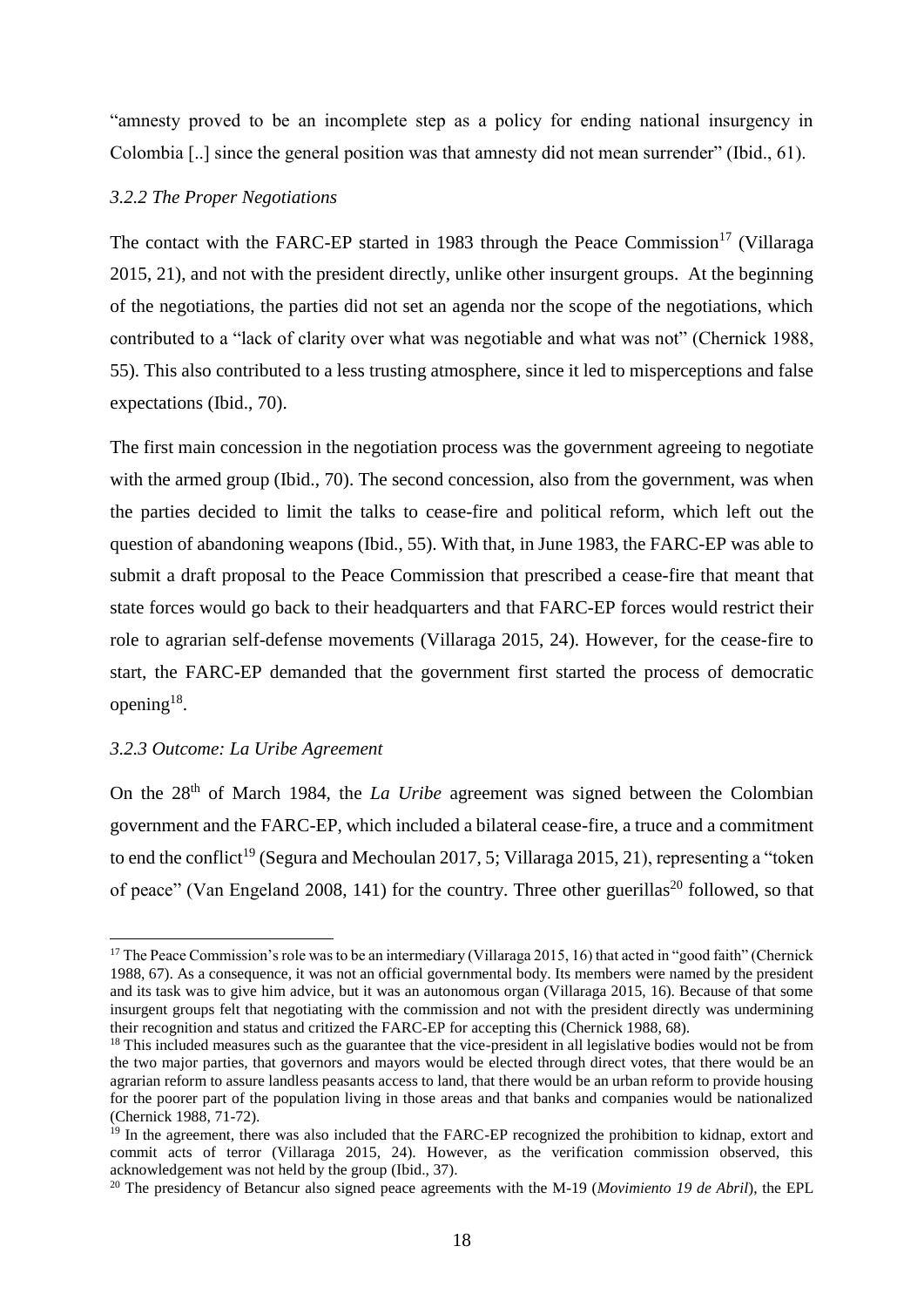the government managed to secure agreements with four of the five major insurgent groups in Colombia at the time (Chernick 1988, 59, 65). In 1985, the National Dialogue was implemented, allowing the opposition to participate in national politics (Ibid., 54). On the next year, the FARC-EP made use of the possibility to seize power legally and founded its official political wing, a new party named Unión Patriótica (UP) (Segura and Mechoulan 2017, 5; Chernick 1988, 75). The UP was considered the "main product of the peace process" (own translation from Villaraga 2015, 39). In the 1986 elections, the party secured 5 Senate seats, 20 seats at the House of Representatives, 353 seats at the municipal level and over 350,000 votes for their presidential candidate (Rochlin 2011, 720; Villaraga 2015, 23).

Despite the apparent success, the party went through a "political genocide" (Gomez-Suarez and Newman 2013, 825) through its existence. Already during the electoral campaigns in 1986, 165 UP members were assassinated (Chernick 1988, 76). By 1988 the number was already 450, including a presidential candidate and elected congressmen (Ibid., 76), so that between 1986 and 1992 between 3,000 and 4,000 members and supporters of the UP were killed (Rochlin 2011, 721; Van Engeland 2008, 143). To blame were the right-wing paramilitary groups, which were also found to be linked to the military (Chernick 1988, 76). The Colombian state was considered "complicit" (Rochlin 2011, 721) by allowing these groups to commit such crimes with impunity: "with each new assassination, the erosion of the state's capacity to uphold public order and render justice was confirmed, and democratic participation was made less possible" (Chernick 1988, 76).

However, the FARC-EP, reaffirming its interest in a peaceful solution, proposed an extension of the cease-fire<sup>21</sup>, with measures to include ministers and the military in the process. A new agreement was signed on March  $2<sup>nd</sup>$  1986 (Villaraga 2015, 31-32). However, the agreement seems to have been the "product of an improvised and rushed negotiation between the parties to sign off a truce" (Gomez-Suarez and Newman 2013, 824).

"The peace process was undermined in the middle of oppositions and lack of results and before a junction of factors like the economic crisis, the social deterioration and the violence" (own translation from Villaraga 2015, 22).

 $\overline{\phantom{a}}$ 

<sup>(</sup>*Ejército Popular de Liberación*) and ADO (*Movimiento de Autodefensa Obrera*).

<sup>&</sup>lt;sup>21</sup> This was especially necessary, since on November  $6<sup>th</sup>$  1985, the M-19 guerrilla took over the Palace of Justice in Bogotá, taking hundreds of civilians hostage (Chernick 1988, 74), which "symbolized the end to the strategy of negotiated settlement to armed conflict" (Ibid., 75), so that a confirmation of commitment by the FARC-EP was needed.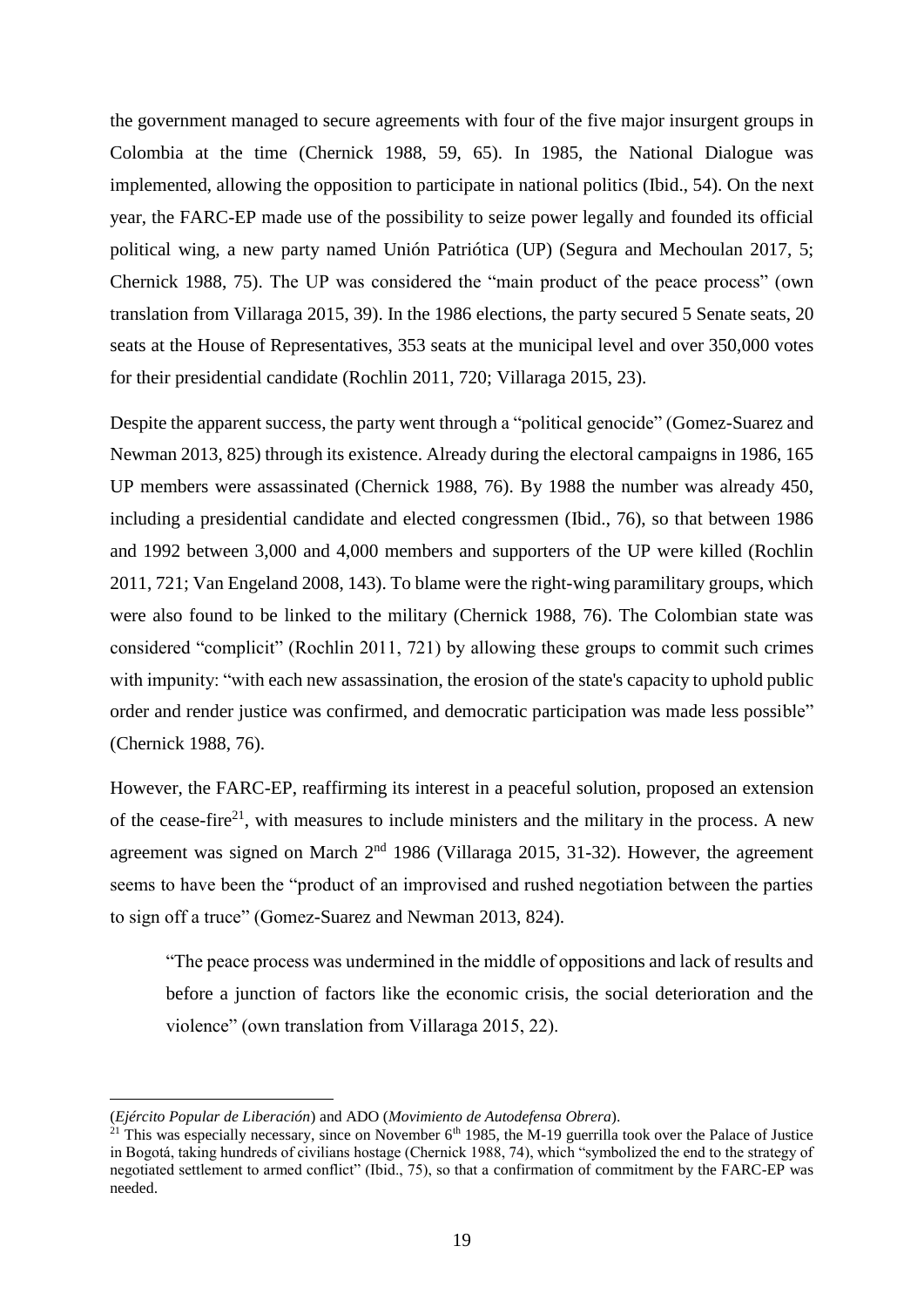President Betancur wanted to present the cease-fire as a "fait accompli" (Chernick 1988, 64), disregarding several important aspects. He did not manage to include and convince significant key players like the military<sup>22</sup> and Congress<sup>23</sup> (Chernick 1988, 64; Segura and Mechoulan 2017, 5), which contributed to his isolation (Villaraga 2015, 35-36). The implementation was faulty, because it did not monitor the political participation and did not ensure protection for disarmed members (Gomez-Suarez and Newman 2013, 824). The agreed reforms for rehabilitation and development were not implemented due to the economic situation of the country (Villaraga 2015, 20, 22). At the end, the process was an exclusive presidential iniatiative (Ramírez, 2003, 283 cited in Ibid.,42) and the only possibility that the FARC-EP saw was continuing with the armed conflict<sup>24</sup> (Lee 2012, 31; Van Engeland 2008, 143).

# <span id="page-19-0"></span>**3.3 The Negotiation Process under President Pastrana**

After the failed attempts of the 80s and early  $90s^{25}$  and after five years of the FARC-EP refusing to negotiate with the government, only a symbolic plea, signed by over 10 million Colombians and handed in to the government in October 1997, could convince the new president, Andrés Pastrana, to reengage in negotiations with the guerilla (Segura and Mechoulan 2017, 6).

#### <span id="page-19-1"></span>*3.4.1 Background Factors*

 $\overline{\phantom{a}}$ 

In order to guarantee the non-repetition of the fiasco with the creation of the UP, the FARC-EP was following a strategy of enlargement and strengthening. By the year 2000, the organization was constituted of 16,000 men in 66 different fronts throughout the country (Sánchez, Solimano and Formisano 2005, 123). The group was therefore at "the apex of its military strength and territorial presence" (Segura and Mechoulan 2017, 7). At the same time, President Pastrana recognized that the conflict with the guerillas was different than the war against narcotraffic

<sup>&</sup>lt;sup>22</sup> The military did not want to accept an agreement without first the surrender of weapons (Chernick 1988, 75) and did not recognize the Peace Commission as a legitimate actor (Villaraga 2015, 38).

<sup>&</sup>lt;sup>23</sup> They did not agree to the incorporation of the insurgents as part of Colombia's political system and thus boycotted the National Dialogue as a forum (Chernick 1988, 69).

<sup>&</sup>lt;sup>24</sup> With the "violent democratization" (Gomez-Suarez and Newman 2013, 824) that Colombia went through, the experiment failed. By 1987 several demobilized FARC-EP members had already left politics and gone back to the battlefield (Ibid., 825).

<sup>&</sup>lt;sup>25</sup> President César Gaviria, who was in office from 1990 to 1994, also tried to negotiate with the FARC-EP. The negotiatios took place from 1991 to 1992 (Ramírez 2013, 60) and it was the first time that the dialogue happened outside of Colombia (in Tlaxcala in Mexico and in Caracas in Venezuela) and that no cease-fire was imposed as a necessary precondition (Segura and Mechoulan 2017, 6). However, due to the experience with the UP and the military offensive that Gaviria was conducting against the guerilla, which lead to the death of Jacobo Arenas, one of FARC-EP's most important leaders, the moment turned out to be insufficiently ripe for a solution (Rochlin 2011, 721).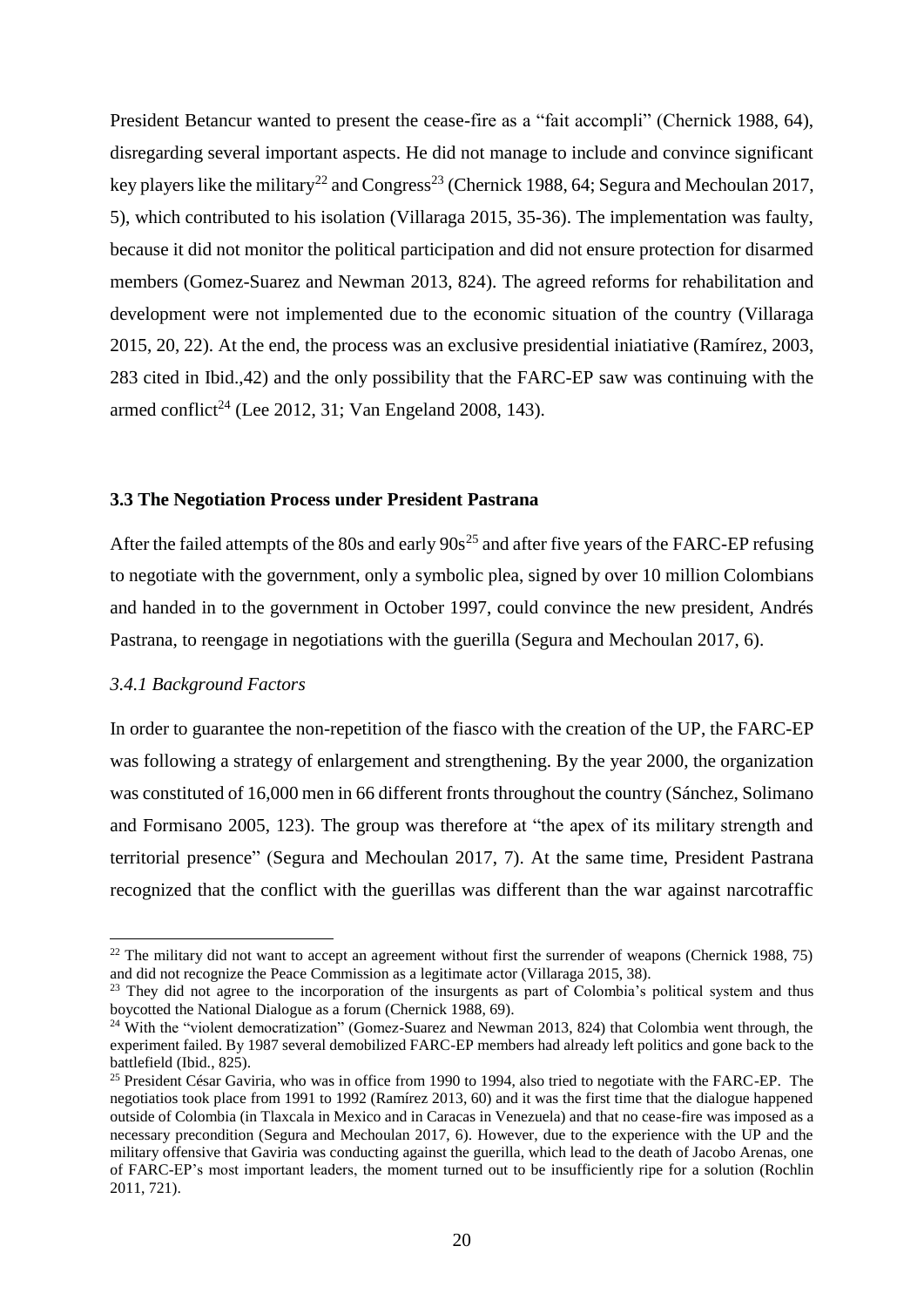(Villaraga 2015, 146), which also enhanced the bargaining power of the FARC-EP. However, the president was also negotiating with the United States a security assistance plan to enhance Colombia's military abilities and control over the country (Segura and Mechoulan 2017, 7).

## <span id="page-20-0"></span>*3.4.2 The Proper Negotiations*

 $\overline{\phantom{a}}$ 

The FARC-EP's first demand was that the talks happen in a demilitarized zone, where its members could negotiate safely and the precedent of the UP would not repeat itself. Thus, the government established a "laboratory for peace" (own translation from Villaraga 2015, 142): a zone of 42,000 square kilometers near the *Caguán* River (Segura and Mechoulan 2017, 6; Gomez-Suarez and Newman 2013, 820; CEDE 2016, 5). This represented the FARC-EP's "zenith of power" (Rochlin 2011, 722), because the fact that they were granted such a big territory made them believe that they could overthrow the government and that no negotiations were needed to achieve their goals (Lee 2012, 31). As a consequence, when President Pastrana organized a ceremony to officially open the negotiations on January  $7<sup>th</sup>$  1999, the FARC-EP's leader, Manuel Marulanda, did not show up<sup>26</sup> (Villaraga 2015, 153).

Without pre-negotiations, there was not a defined agenda. So, the FARC-EP, showing its further unwillingness to find an agreement, proposed an agenda that contained twelve issues and forty-eight items, such as reforms to the economic model, to state institutions and to the political and judicial system (Segura and Mechoulan, 7). This were radical requests that made it very difficult for the government to have the support from the traditional parties and the business class (Ibid., 7), so that despite making the peace process the central issue of his political agenda, Pastrana was politically isolated (Villaraga 2015, 142), a condition that only deteriorated with the persistence of violence during the process (Ibid., 167).

The negotiations started with the issue of prisoners' exchange. The FARC-EP wanted a permanent mechanism in the form of a law that would allow *guerilleros* in prison to be exchanged for hostages under their control (Ibid., 152). But the government did not want to accept such proposal, especially considering that many prisoners were convicted for crimes against humanity. But the guerilla did not let go and threatened to kidnap key political actors as a pressure tactic to convince the government. This resulted in the signing of a humanitarian agreement on June  $2<sup>nd</sup>$  2001, which resulted in the release of over 300 soldiers and policemen that were being held by the FARC-EP (Ibid., 153).

<sup>&</sup>lt;sup>26</sup> He claimed that he did not appear for safety reasons, since there were threats of a plot by the paramilitaries to assassinate him and the president (Villaraga 2015, 153).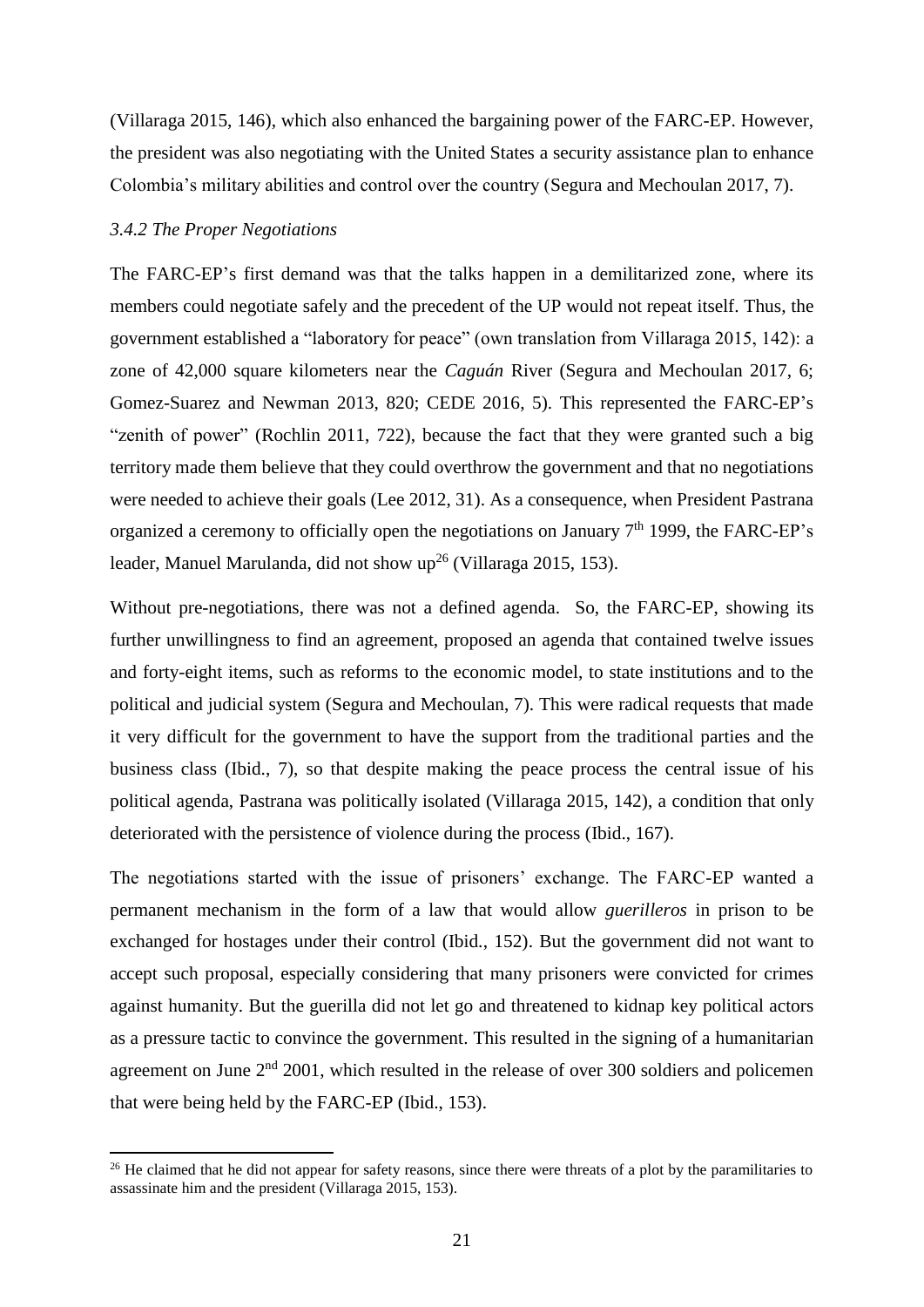Meanwhile, in response to the negotiations, the paramilitaries were committing an impressive number of massacres against the peasant population<sup>27</sup>, which made the FARC-EP demand more action and results from the government as a condition to continue the talks (Ibid., 166). The dead-lock was only solved when Pastrana and Marulanda met and signed a symbolic agreement on May 2nd 1999, in which they stated their commitment to the process (Ibid., 155). However, additionally to it, the government wanted to implement an international commission to oversee the demilitarized zone, a proposal that the FARC-EP perceived as inappropriate, especially because they had not achieved any substantive agreements yet (Ibid., 156-157). A middle ground was found by allowing the negotiation table to monitor the complex, which lead to the official start of negotiations on October  $24<sup>th</sup>$  (Ibid., 157). This was followed by the first turning point, in which the FARC-EP unilaterally declared a cease-fire at the end of 1999 (Ibid., 158).

Nevertheless, when a plane was hijacked in 2000, the government accused the FARC-EP of being involved<sup>28</sup>, which again provoked a freeze in the talks (Ibid., 159). Again, the situation was solved through a meeting between the president and Marulanda, which originated a new agreement (Ibid., 162). The same process repeated itself in 2001, leading to the signature of another agreement, in which the parties only symbolically reaffirmed their interest in continuing the talks (Ibid., 164).

#### <span id="page-21-0"></span>*3.4.3 Outcome: Breaking Down of Negotiations*

 $\overline{\phantom{a}}$ 

On the one side, the FARC-EP was being accused of using the demilitarized zone "as a command and control centre for operations […] and for stationing thousands of troops, as well as for industrial-scale coca production and as a holding point for kidnapping victims" (DeShazo, Meldenson Forman & McLean 2009, 11, cited in Gomez-Suarez and Newman 2013, 820), which was not acceptable to the government<sup>29</sup>. On the other side, the government was also being accused by the FARC-EP of sponsoring the right-wing paramilitary attacks against them (Segura and Mechoulan 2017, 7). Moreover, after the 9/11 attacks in New York, the general climate for actions by non-state armed groups became less friendly (Ibid., 7) and the government started to see the guerilla as a terrorist group (Villaraga 2015, 167-168). When an

<sup>&</sup>lt;sup>27</sup> At the same that the FARC-EP was becoming stronger, the right-wing paramilitary groups under the umbrella of the AUC (United Self-Defense Forces of Colombia) were also gaining on importance and members (Gomez-Suarez and Newman 2013, 825).

<sup>&</sup>lt;sup>28</sup> This proved to be a misstep by the government, since after a thorough investigation, no connections to the guerilla were found.

 $29$  This was mainly the government's own fault, since it did not set rules for the guerilla at the time of the establishment of the demilitarized zone, which made it very difficult to negotiate rules after the FARC-EP was already using the complex (Villaraga 2015, 151).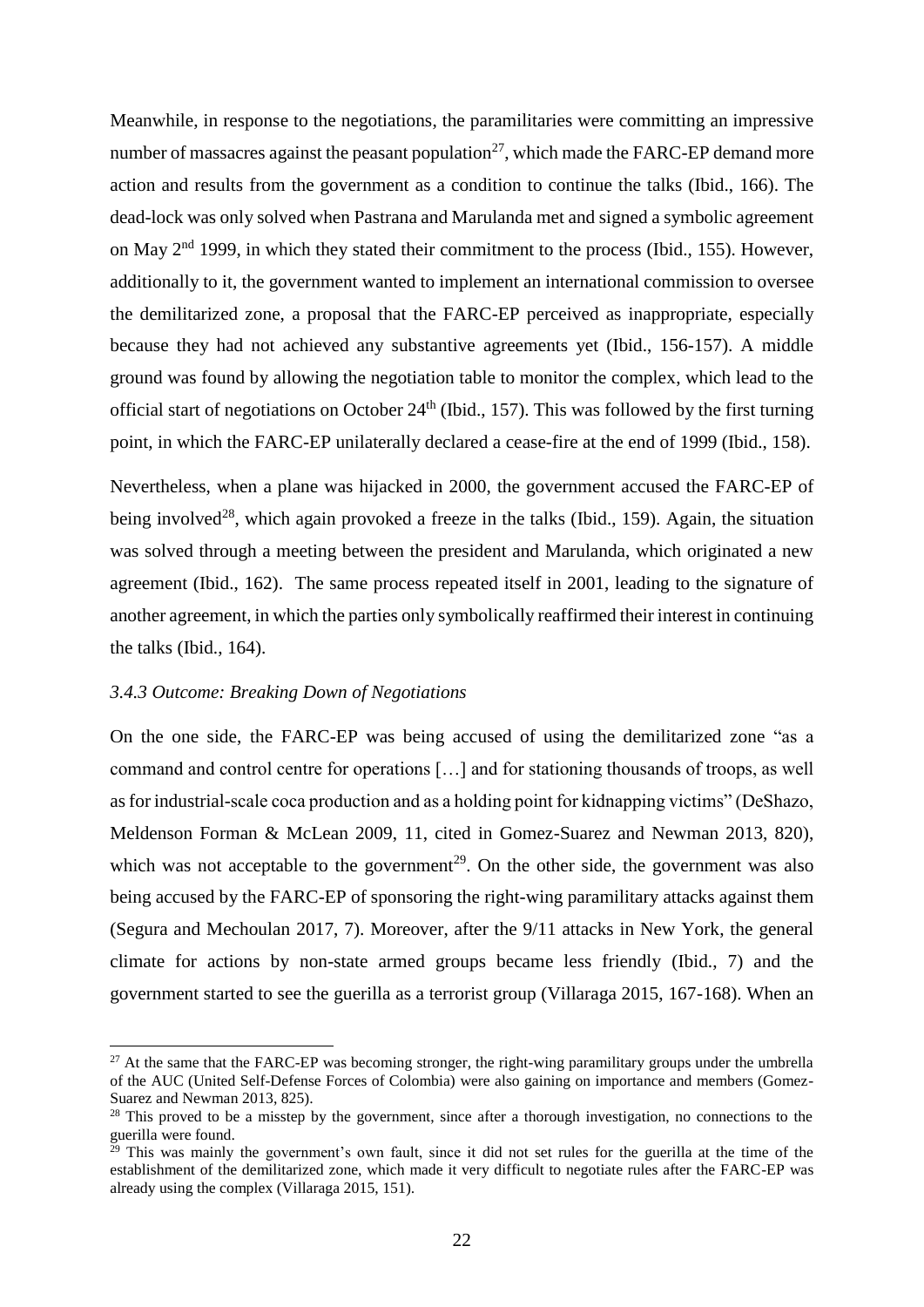airplane was hijacked on February 20<sup>th</sup> 2002 to take a congressman hostage and direct links to the FARC-EP's Secretariat were found (Ramírez 2013, 60; Van Engeland 2008, 145; Villaraga 2015, 167), President Pastrana decided to unilaterally end the negotiations. On the same day, he commanded the armed forces to enter the *El Caguán* complex and take control of the territory (Segura and Mechoulan 2017, 6).

"[T]he proccess was permanently interrupted by acts of violence, confrontation and violations, which entangled suspensions, the deterioration of the substantive agenda and progressive damage to the possibilities" (own translation from Villaraga 2015, 142).

The result were discussions that only solved the critical impasses of the different moments, so that the parties could go back to the negotiation table, but never reaching the substantive issues (Ibid., 179-180). As a consequence, the dialogue mainly focused on agenda setting (Segura and Mechoulan 2017, 7). This is evident in the number of symbolic treaties signed between the parties, treaties that did not really implement any measures in regards to achieving peace and only regulated the interest in engaging in dialogue.

The negotiations, however, did not only end due to the FARC's abuse of the demilitarized zone or its involvement in the hijacking, but also due to the repeated government's tactical inability to coordinate with the military, to include other political parties and to fight the paramilitary groups (Ibid., 7-8). Moreover, President Pastrana sent ambiguous signs to the guerilla, offering "a stick in the form of a carrot"<sup>30</sup> (Zartman 2001, 301). As a consequence, a middle ground could not be found (CEDE 2016, 6) and the consequence was a sense of skepticism in regards to negotiating with the guerilla being established among the Colombian population (Segura and Mechoulan 2017, 7).

# <span id="page-22-0"></span>**3.3 A Stop in Negotiations under President Uribe**

 $\overline{a}$ 

Following the failure of the *El Caguán* negotiations, the new president, Alváro Uribe Veléz, took on a stricter attitude in regards to the FARC-EP, classifying them as narcoterrorists and denying the existence of an internal conflict in the country<sup>31</sup> (Ramírez 2013, 65). So, he created

<sup>&</sup>lt;sup>30</sup> While at the same time that he provided a safe area, he also brought the US into the conflict, who offered to intervene if the FARC-EP did not accept the offers of the government.

<sup>&</sup>lt;sup>31</sup> When President Uribe assumed his presidency in 2002, the FARC-EP, besides from the hijacking that ended the negotiations with President Pastrana, executed several terrorist operations and high-profile kidnappings (Lee 2012, 37). One example of such operation is the attack in Bogotá, where several bicycles exploded throughout the city, killing and injurying civilians. After that more attacks followed, like the attack of September 2003, where a bomb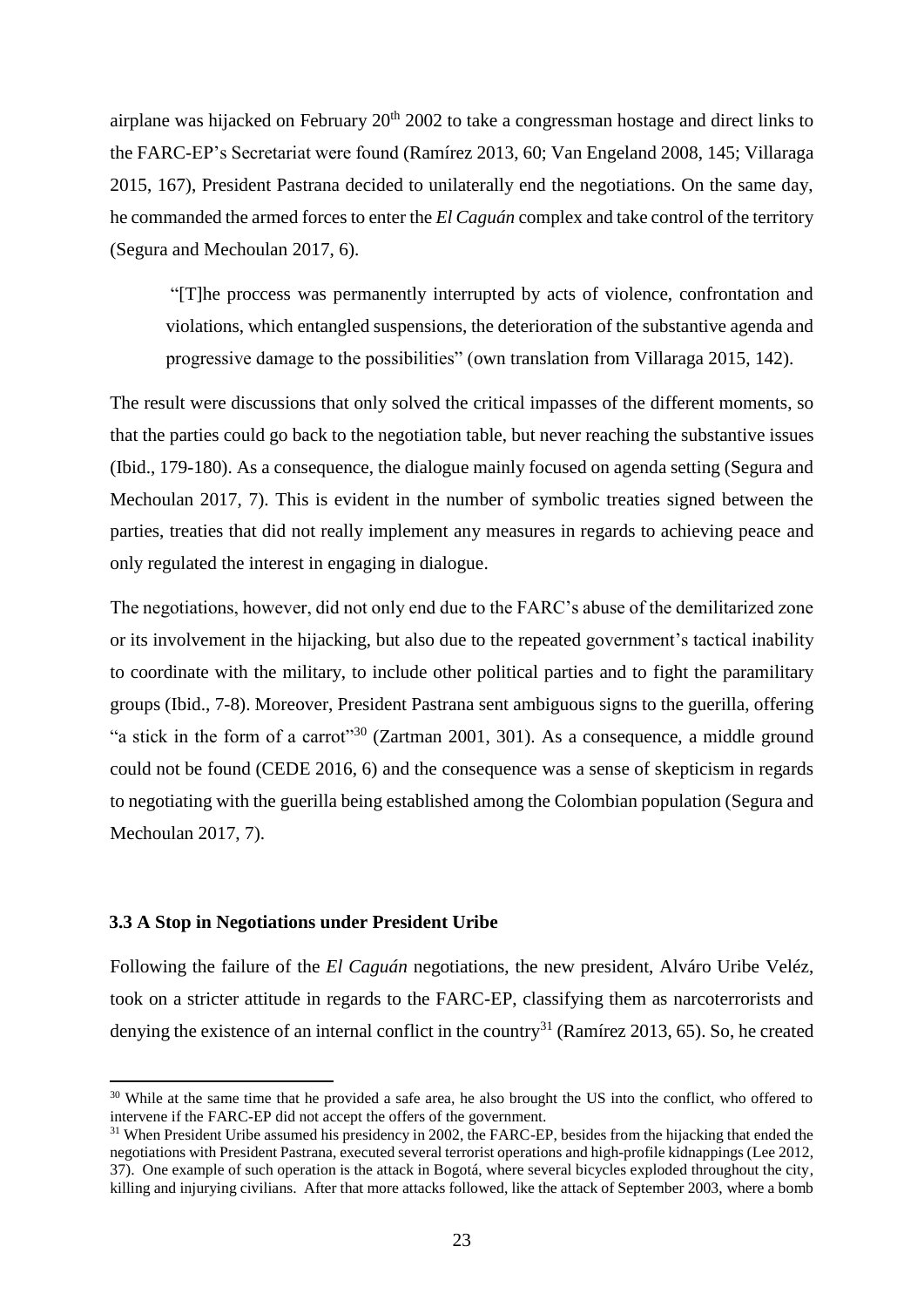a policy of "democratic security" that was supported by the United States through Plan Colombia (Post 2009, 242). The plan was an inheritance from President Pastrana, who started negotiations mainly as an anti-narcotics campaign, but after the 9/11 attacks and with the FARC-EP being perceived as a terrorist group, the plan's scope enlarged (Rochlin 2010, 733).

Plan Colombia is the result of the acknowledgement of "the banality of violence" (Ibid., 719) in Colombia, which was further highlighted by the kidnapping of Colombia's presidential candidate, Ingrid Betancourt, in February 2002. With Plan Colombia, the Colombian military was converted from "an immobile, vulnerable and predictable force into a rapid, all-terrain military machine" (Ibid., 730). This improvement combined with the presence of paramilitaries in the 2000s had a strong negative effect on the FARC-EP, limiting its ability to move, communicate and attack (Ibid., 729). This was evidenced by the several losses<sup>32</sup> that the guerilla went through during Uribe's presidency. However, these were still not enough to make the guerilla surrender.

#### <span id="page-23-0"></span>**4. The Negotiation Process under President Santos**

l

In this section, I will analyze in depth the negotiations conducted by President Santos with the FARC-EP since 2011. Here, the framework by Sawyer and Guetzkow (1965) will be used for a complete analysis of the process, so that at the end we can understand what factors contributed to the signing of the peace agreement.

carried by a horse exploded and killed eight people, including a two-year-old child. All of these attacks lead President Uribe to perceive the FARC-EP as a terrorist organization.

<sup>&</sup>lt;sup>32</sup> The guerilla suffered several losses from the year 2006 until 2008. In December 2006 an important prisoner, Fernando Araújo, the former development minister, escaped (Lee 2012, 38). In an attack by Colombian and American forces in a base in Ecuador, Raúl Reyes, the second in command of the FARC-EP, was killed (Rochlin 2010, 738). In September 2007 Tomas Medina, a FARC-EP commander, supposedly responsible for cocainerelated business transactions inside the group, was also killed (Lee 2012, 39). In January 2008 Simón Trinidad, another FARC-EP commander, was sentenced to 60 years in prison (Ibid., 39). On February 24, massive protests happened throughout the country against the guerilla and the kidnappings and violence it brought, with the one in Bogotá being the biggest one, with between 500,000 and two million people present (Ibid., 28). In March the leader of the guerilla, Manuel Marulanda, died from natural causes (Post 2009, 241; Rochlin 2011, 719). Also in March, a FARC-EP's Secretariat member, Ivan Rios, was killed by his bodyguard in exchange for a payment by the Colombian government (Rochlin 2011, 738). One of the female commanders of the FARC-EP surrendered her front in May (Ibid., 738) and on July 2nd 2008, 15 hostages, including former presidential candidate Ingrid Betancourt and three US contractors, were rescued by a joint operation of Colombian and American forces (Lee 2012, 38; Rochlin 2011, 738).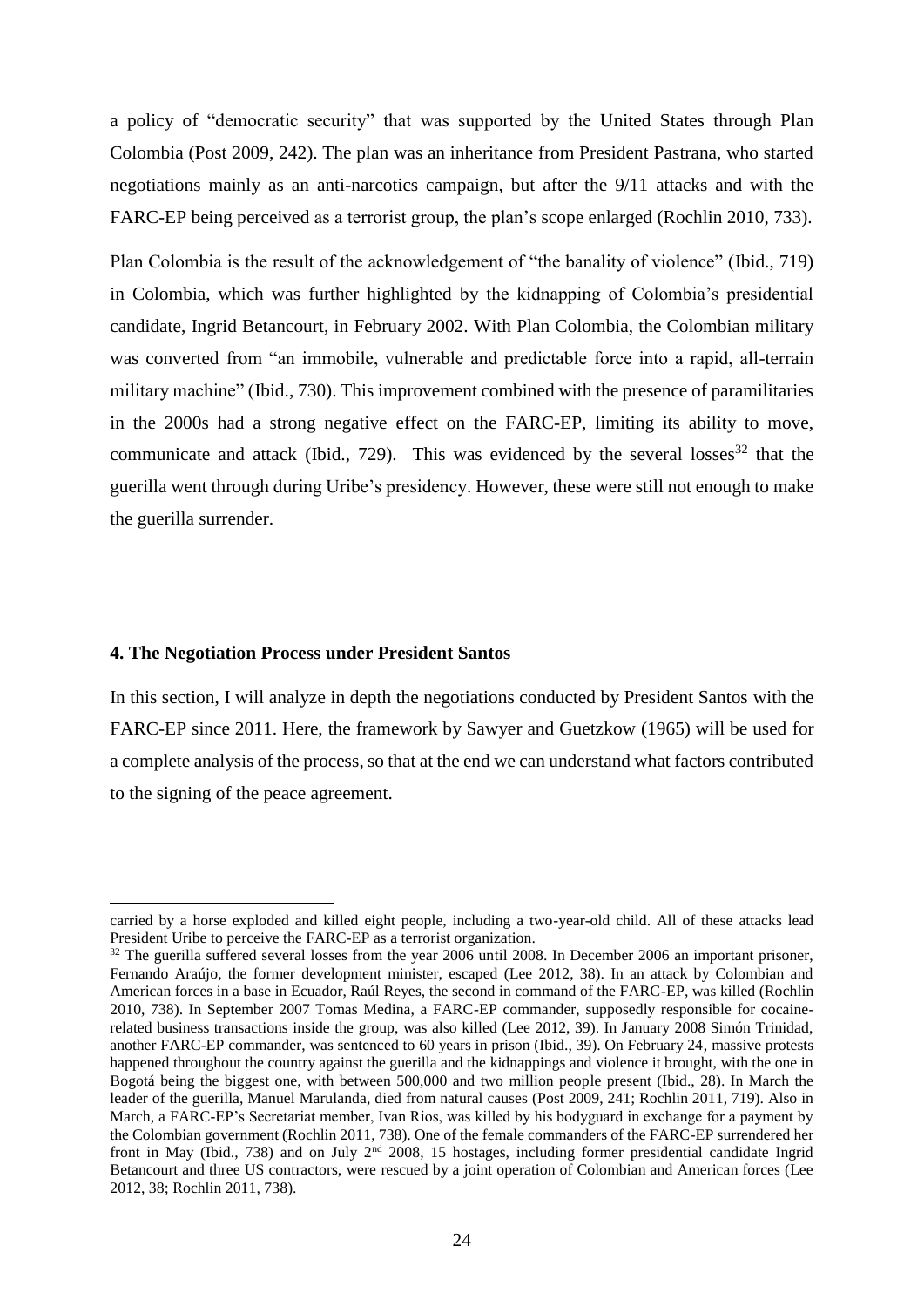#### <span id="page-24-0"></span>**4.1 Background Factors**

Background factors are part of the antecedent factors that affect negotiation processes. This means that they are important issues that already exist before the talks start. For the case of the FARC-EP and the Colombian government, the analysis will include ideological factors, the relationship between and within the parties, the military aspect and the possible alternatives that lead to the start of the process.

## <span id="page-24-1"></span>*4.1.1 Ideological Factors*

l

The FARC-EP was founded to represent the poor against the wealthy (Van Engeland 2008, 140-141) and its objective is to "influence politics through their actions" (Ibid., 146). The US and the EU, however, classify it as a terrorist group (Ibid., 137), claiming that its members are "better known for drug trade and massacres rather than political discourse" (Ibid., 145). The Colombian government itself has had an ambiguous relation with the group<sup>33</sup>. However, as cited by Raúl Reyes, a FARC-EP commander, the "FARC does not engage in war for the sake of war, but… engages in war in search of peace" (Post 2009, 235). Donohue (2009, 438) also shares this opinion, classifying the FARC-EP as a social revolutionist group, that only uses terror as a means to pressure the authorities to change the social and economic order. Their violent tactics being justifiable by the impossibility of using the institutional and legal way (Ramírez 2013, 58) and by the several human rights' abuses committed by the authorities against them (Dudouet 2012, 99).

"[A] group like the FARC, which is supposed to be committed to social justice, to be entangled with a large portion of the world's most infamous criminal industry may represent a fundamental contradiction that erodes its legitimacy and distracts people from their valid grievances" (Lee 2012, 35).

So, although the guerilla defends a part of the population that seems to have been forgotten by the state, it is still not perceived as a political option (Lee 2012, 32), being constantly depicted as a criminal organization (Ibid., 38). Its links to drug trafficking continue to provoke distrust and skepticism, also in regards to the Santos' peace attempt (Villaraga 2015, 211). Consequently, in spite of having a big territorial presence, the guerilla has been distancing itself from the Colombian society (Ibid., 34), especially from the urban population, as evidenced in

<sup>&</sup>lt;sup>33</sup> The different presidents have taken very different approaches towards the group, from offering them legal and social benefits for demobilization (Betancur) to denying the existence of an armed conflict and their character as insurgent groups (Uribe) (Ramírez 2013, 61-62).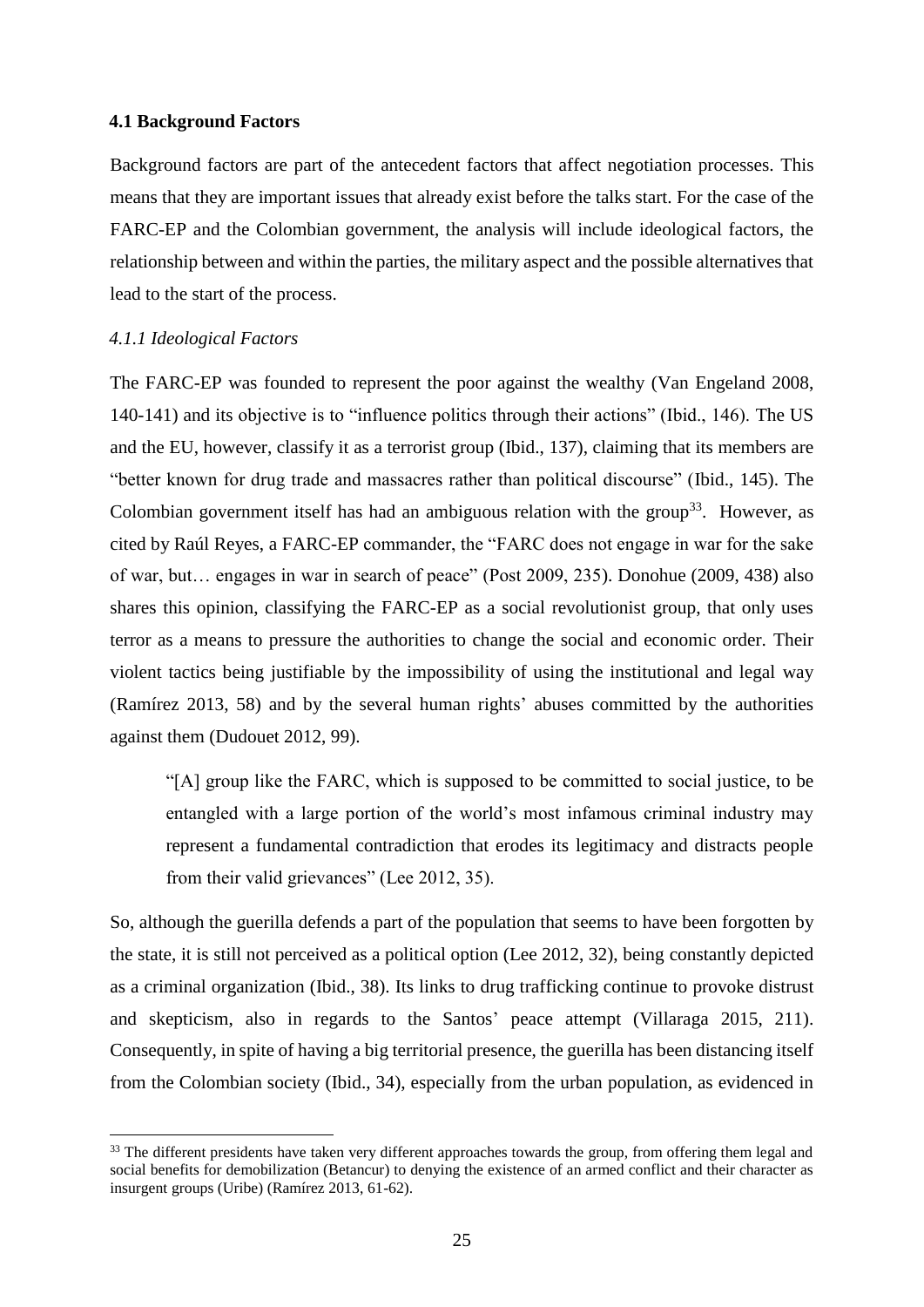the result of the plebiscite (for more details see section 4.4).

## <span id="page-25-0"></span>*4.1.2 Relationship between and within the Parties*

Due to their previous peace negotiations, there is a historical skepticism from both sides in regards to each other that represents a big challenge to dialogue. The government was afraid that the intentions of the FARC-EP were, like during the Pastrana administration, not genuine and that they just wanted to use the peace talks in order to get a break from direct combat and regroup (Gomez-Suarez and Newman 2013, 820). At the same time, the FARC-EP was skeptical about the ability of the government to ensure the safety of its demobilized members. They claimed that their movement would "remain clandestine, until conditions exist" (Van Engeland 2008, 149) and they had seen "a negative precedent" (Segura and Mechoulan 2017, 5) with the UP.

In spite of that, one factor that could have a positive effect is the high degree of cohesion inside the FARC-EP. The guerilla is known for having internal rules and regulations and for being very disciplined and army-like organized (Van Engeland 2008, 137), with low level fighters used to following orders. This makes an agreement made by the leadership likelier to be perceived as legitimate by the whole group and thus avoid dissidents (Nussio and Howe 2012, 63).

Furthermore, since the Constitution of 1991, Colombian politics is no longer a monopoly of the two traditional parties, counting with the participation of new political forces (Batlle and Duncan 2013, 103), so that there are already some opportunities for the participation of the opposition.

#### <span id="page-25-1"></span>*4.1.3 Military Strength*

 $\overline{\phantom{a}}$ 

Since the start of Plan Colombia, the country's military has gone through a decade of structural reform, in which its operations have been strengthened<sup>34</sup> (Gomez-Suarez and Newman 2013, 829). At the same time, however, the military was also losing legitimacy, since there were some scandals about extrajudicial killings being used as an off-the-books method to fight insurgents (Segura and Mechoulan 2017, 10).

Meanwhile, the FARC's strength was decreasing, especially in regards to manpower<sup>35</sup>.

<sup>&</sup>lt;sup>34</sup> The security forces grew from 313,406 soldiers in 2002 to 446,638 in 2010 under Uribe, with President Santos as his Minister of Defense (Segura and Mechoulan 2017, 9).

<sup>&</sup>lt;sup>35</sup> Since the *El Caguán* negotiations, the FARC-EP lost 13,000 of its members, reducing its manpower to only 7,000 men (Segura and Mechoulan 2017, 9).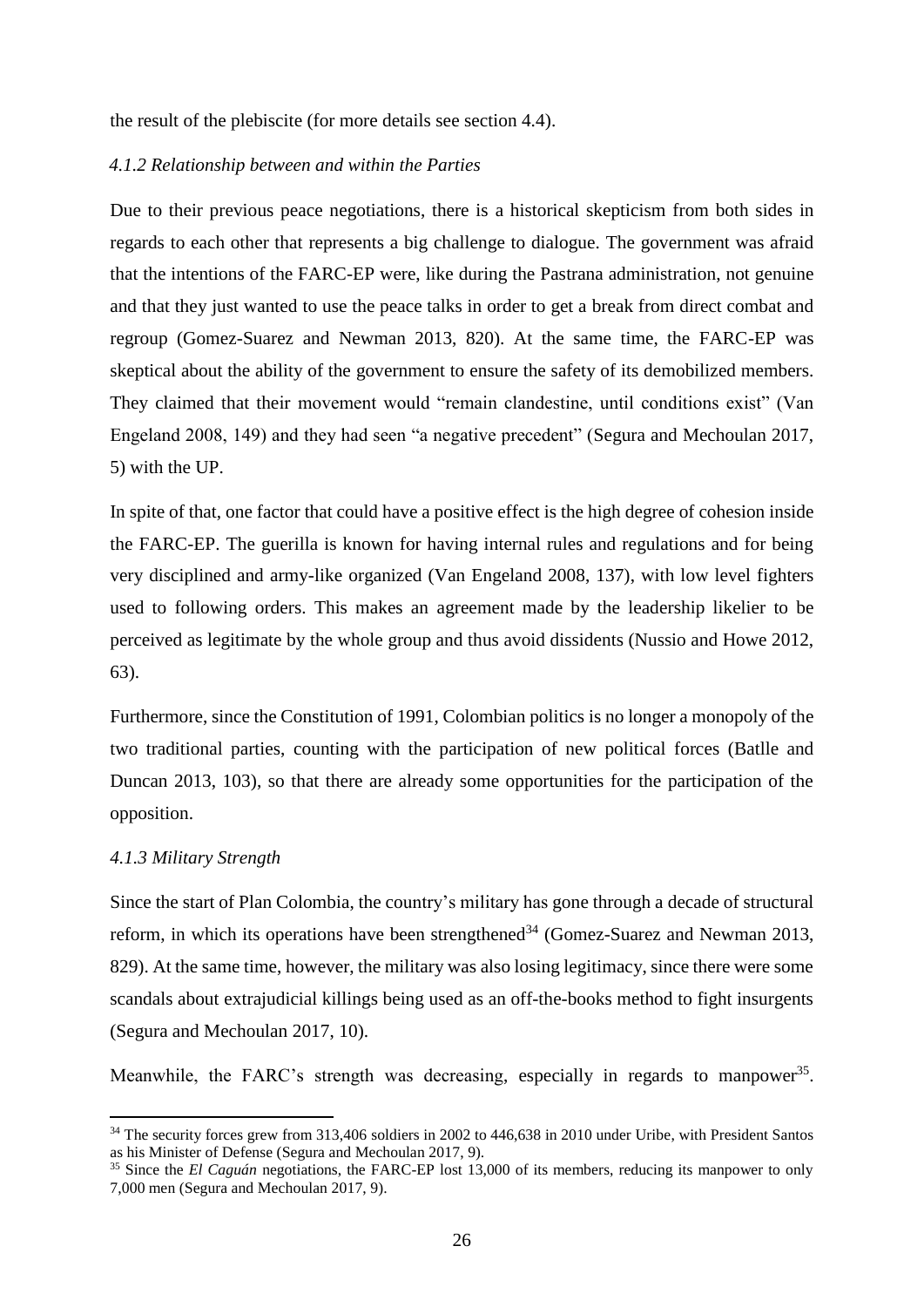However, one must add to that the fact that it was never militarily defeated and was still very effective and present, especially in the country's rural areas (Van Engeland 2008, 137).

# <span id="page-26-0"></span>*4.1.4 Alternatives and Bargaining Orientation*

In 2005, Colombia signed a peace agreement with the  $AUC^{36}$ , so that by the time that Santos was elected, only the FARC-EP and the ELN remained as active insurgent groups. Different than Uribe, Santos recognized the existence of the internal armed conflict and changed radically the government's position in regards to the guerillas, dismantling the policy of "democratic security" (Villaraga 2015, 213). He recognized that after so many years of conflict, a military defeat would be almost impossible (Segura and Mechoulan 2017, 9) and that the costs to do so would be many more years of war and violence. The fact that Santos chose the FARC-EP to negotiate with first, as the oldest guerilla in the country, with the most tangible aspiration to national politics and the highest military capacity (Batlle and Duncan 2013, 112), shows his genuine interest in changing the country<sup>37</sup>. The same is valid for the FARC-EP, since due to its loss of manpower and popular support, it was beginning to see continuing with a military strategy as no longer its best option.

## <span id="page-26-1"></span>**4.2 Preconditions**

 $\overline{a}$ 

The preconditions also belong to the antecedent factors, influencing the process before the official talks start. They include the pre-negotiations, the agenda setting and the goals that the parties want to achieve through bargaining.

#### <span id="page-26-2"></span>*4.2.1 Preparation for Negotiations*

The pre-negotiations lasted around one and half years and included two phases: exploratory talks and proper pre-negotiation talks, both carried out under extreme secrecy (Haspeslagh 2015, 2). Four exploratory talks happened in 2011 at the border with Venezuela, where the conflict parties chose the members of each negotiation's team and the guarantor countries (Segura and Mechoulan 2017, 10). During these talks, it also became clear that both parties wanted to negotiate: the FARC-EP's commander at the time, Alfonso Cano, was killed on

<sup>&</sup>lt;sup>36</sup> The Agreement with the AUC opened the doors for transitional justice in Colombia. With Law 975, known as Law of Justice and Peace, the basis for investigations and trials for demobilized members of armed groups was created (Murcia 2017, 216; Ramírez 2013, 61).

<sup>&</sup>lt;sup>37</sup> This has been confirmed by both parties, since both President Santos and Timoleón Jiménez, the FARC-EP's leader, have acknowledged the disposition of the other to negotiate (Gomez-Suarez and Newman 2013, 827) and the positive working atmosphere at the negotiation table (Villaraga 2015, 218).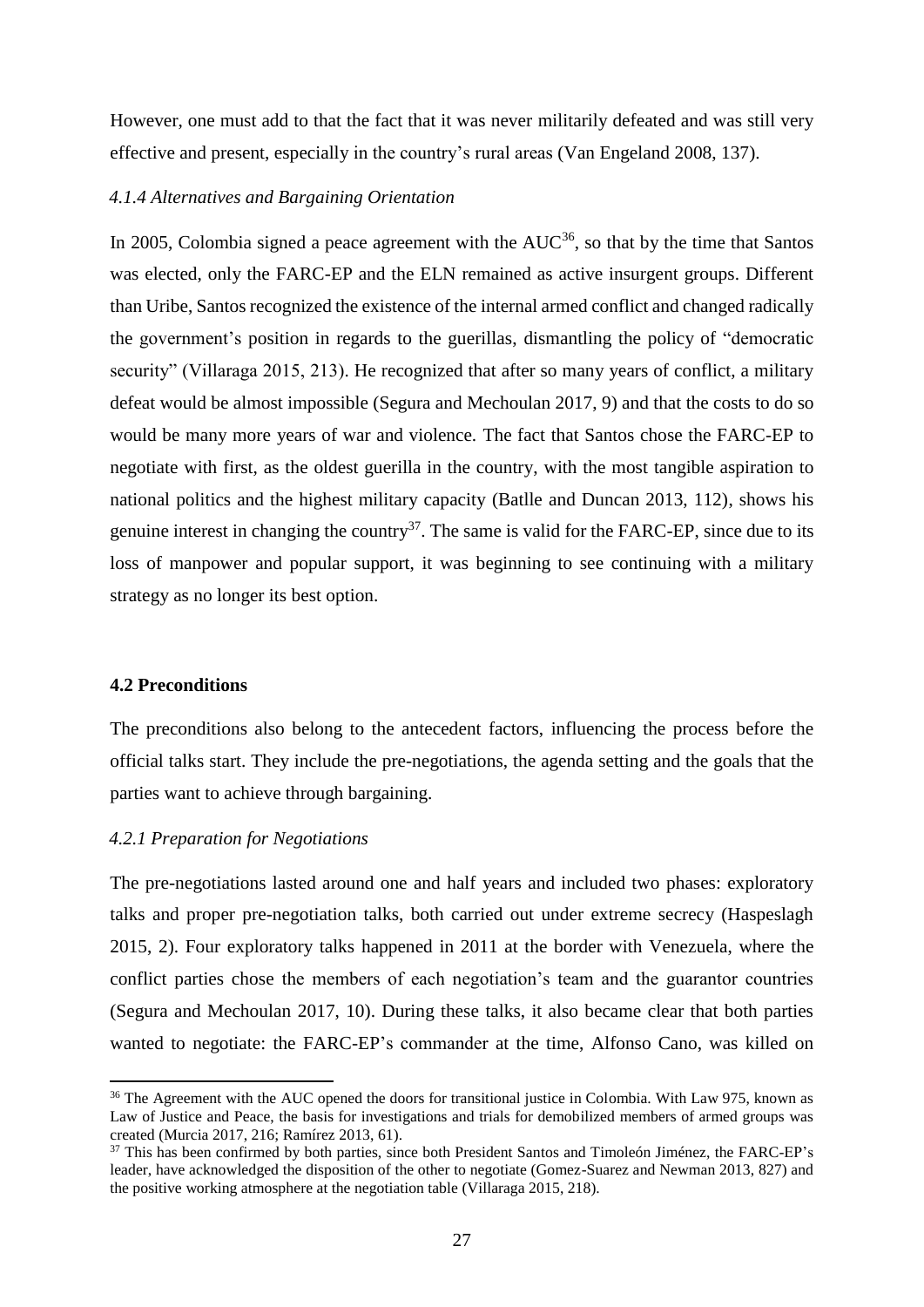November  $4<sup>th</sup>$  2011 (Gomez-Suarez and Newman 2013, 819), but still two days later the FARC-EP wrote to president Santos confirming that the agreements made would hold. This represented an "unequivocal sign of the guerrilla's full commitment to the peace process" (Segura and Mechoulan 2017, 13).

The official pre-negotiations started in Havana and went from February until August 2012 (Ibid., 13). There were sixty-nine meetings before the General Agreement was accepted by both sides, with the decision about the agenda being the most difficult one (Ibid., 13-14). Still, at the end, the parties managed to define the rules of procedure for the talks<sup>38</sup> and set an agenda of six items, which was much more concise than the one proposed in the Pastrana negotiations, showing the FARC-EP's genuine willingness to find a solution (Maldonado 2016, 7).

# <span id="page-27-0"></span>*4.2.2 Goals*

"Between the FARC-EP's 'positive peace', which relied on the argument that there cannot be peace until there is full and complete social justice; and the view of 'negative peace' traditionally held by the state, which understands peace merely as the absence of violence" (Segura and Mechoulan 2017, 13-14), the divergence in the goals of the parties is clear. The government was sure about its objective, but the FARC-EP needed some convincing. The High Commissioner for Peace, Sergio Jaramillo, was the one, who managed to show to the FARC-EP that ending the conflict was the first step to achieving equality (Ibid., 14) and a "place in the political spectrum" (Nussio and Howe 2012, 61). Resultantly, both parties agreed on the focus being the end of the political violence (Maldonado 2016, 7).

# <span id="page-27-1"></span>*4.2.3 Issue Structure*

l

The "General Agreement for the Ending of Conflict and the Construction of a Stable and Durable Peace" (Colombian Government and FARC-EP 2012) was signed on August 26<sup>th</sup> 2012. In it, the parties agreed that the topics to be discussed would be limited to: rural reform, political participation, the end of the conflict, the problem of illicit drugs, victims and implementation (Ibid.). The agreement shows the first compromise between the parties, in which the government had its main issues of disarmament and end of the conflict included, hence the FARC-EP accepted the "military defeat [...], [t]he issue of 'laying down of weapons'" (Segura and Mechoulan 2017, 13), while the guerilla did not get all the issues it wanted included, but

<sup>&</sup>lt;sup>38</sup> The rules of procedure included arrangements for confidentiality, for the interaction with the media, for the talk's strategy, for the number of delegates from each side and for the participation of the Colombian society, among others (Maldonado 2016, 8).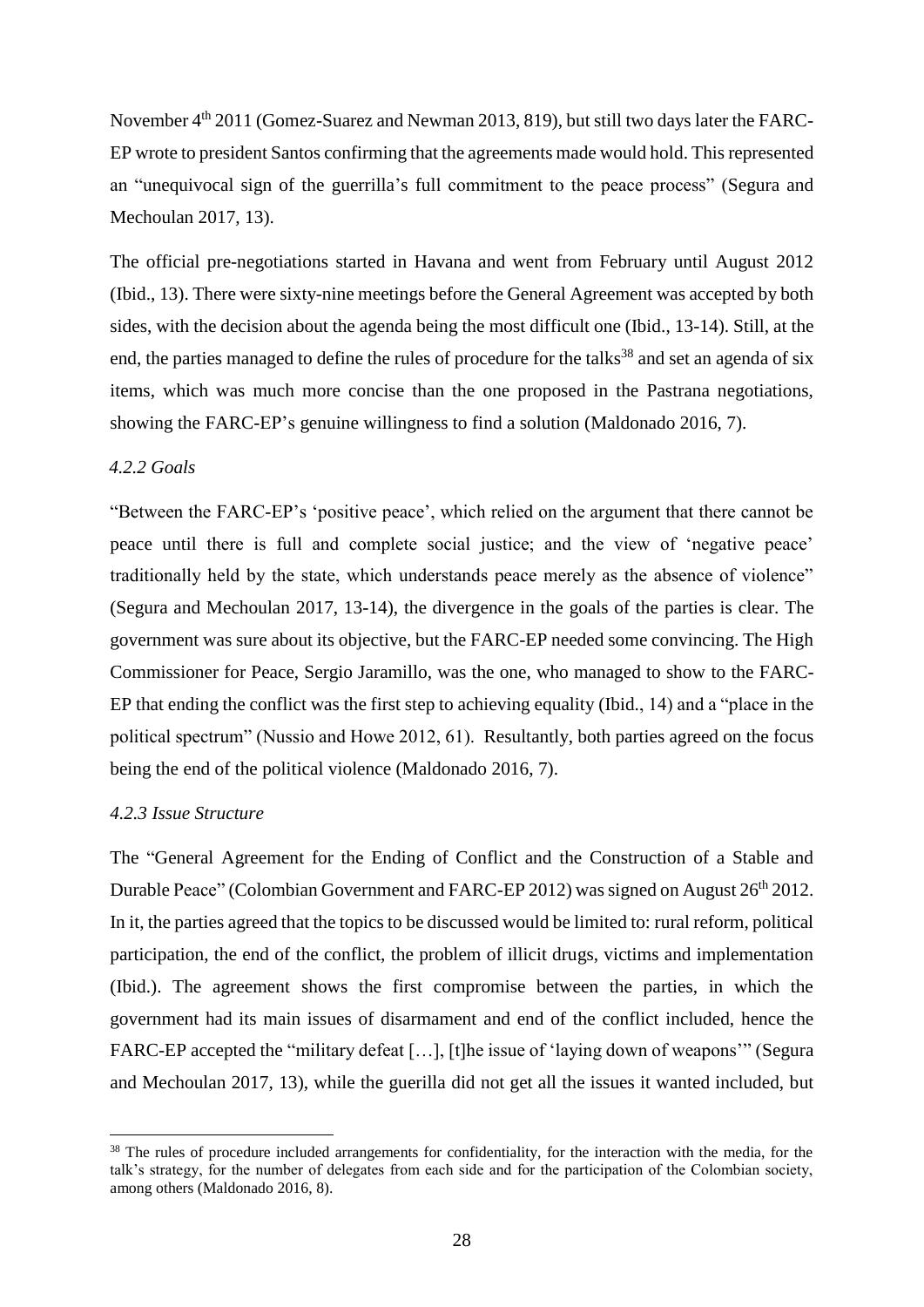was able to have the agrarian reform, its most important issue, discussed first (Colombian Government and FARC-EP 2012).

#### <span id="page-28-0"></span>**4.3 Conditions**

The conditions represent all the factors that shape the proper negotiations and influence its progress. These include the location of the talks, the procedure for the negotiation, the participation of external parties, as well as the openness of the debates.

#### <span id="page-28-1"></span>*4.3.1 Physical Components*

In the pre-negotiation phase, it was decided that the talks would not happen in Colombia<sup>39</sup> (Gomez-Suarez and Newman 2013, 826). Cuba seemed the obvious choice (Segura and Mechoulan 2017, 32): it offered a controlled environment (Ibid., 4), but it was also not that far away so that the logistics of the meeting were feasible.

Another important aspect was the constraint of time. President Santos was elected at first only until 2014, so that this had to be taken into account by his negotiation team. However, with his reelection, this time pressure component was removed and only in two other moments did he push for faster results: before and after the referendum (Ibid., 16).

## <span id="page-28-2"></span>*4.3.2 Social Components*

 $\overline{\phantom{a}}$ 

The General Agreement defined that from each party a maximum of ten delegates would be present at the table, with five of them being the official spokespersons, while each delegation could be composed of thirty members in total (Colombian Government and FARC-EP 2012, 4). The procedure of the negotiations was also divided in three steps (Ibid., 14-16): first, the parties would present their main positions in a six-people constellation (three from each side), without the guarantor countries and without support staff; second, they would move the discussions to the table, with ten people from each side, plus the guarantor countries; and third, when there was nothing further to be discussed, the proposals would move to drafting, which was done by ten delegates from each of the parties. They wrote the texts together, which reflects the lack of time pressure and the high regard for each party's position, since there was only one version of the proposals and both sides had to agree on the wording of it (Ibid., 15).

<sup>&</sup>lt;sup>39</sup> To avoid the fiasco of the Pastrana attempt with the *El Caguán* complex, this was a necessary condition for the government.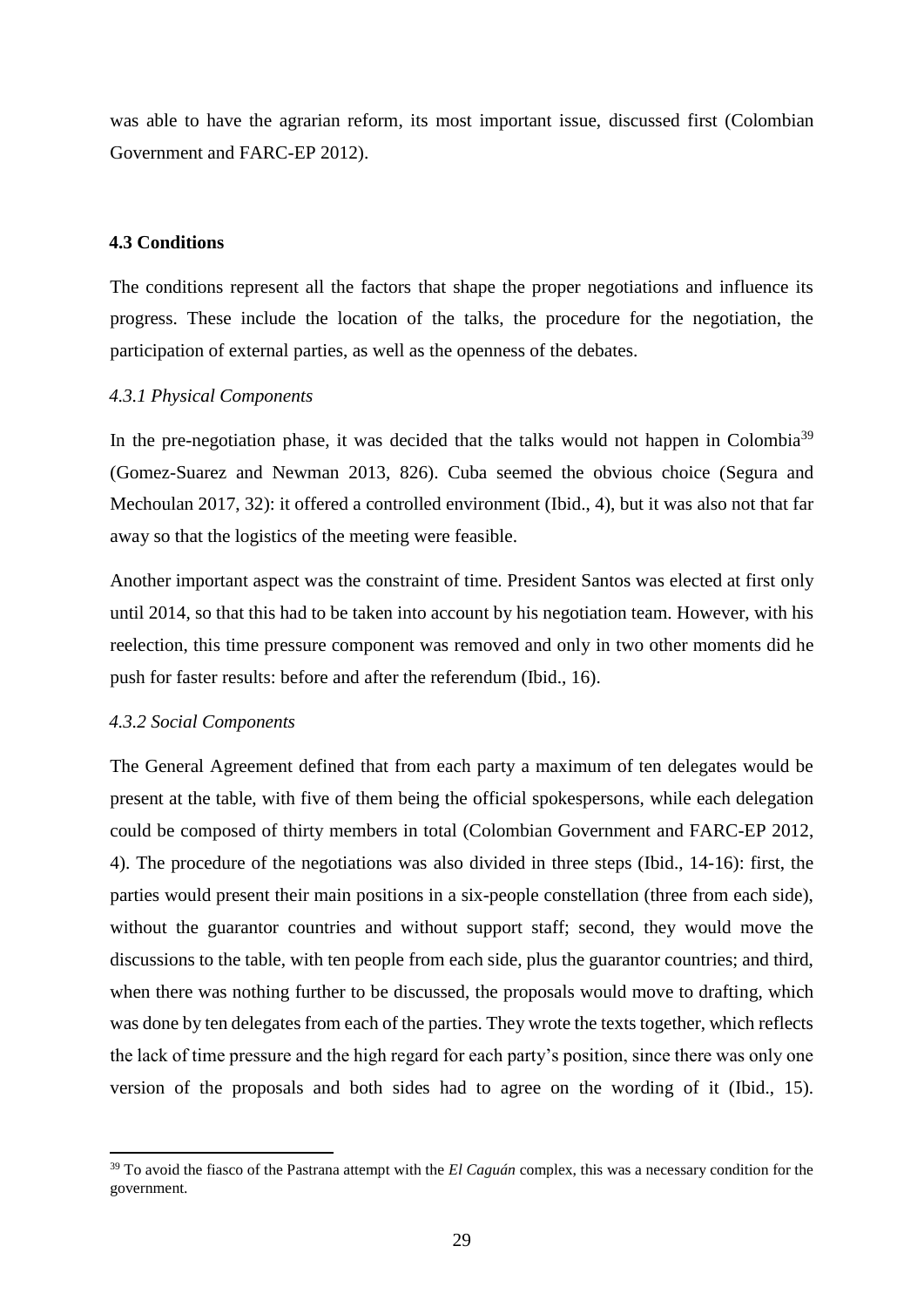Additionally, there were some sub-commissions<sup> $40$ </sup> that were introduced in order to expedite the process (Villaraga 2015, 220) and help ensure that the parties had access to the necessary expertise. Especially the gender sub-commission<sup>41</sup> was considered a very innovative idea (Haspeslagh 2015, 2). Appart from that, there were also three individuals that were called "facilitators" (Segura and Mechoulan 2017, 16), who were mainly responsible for a direct exchange between the president and Timoleón Jiménez, the FARC-EP's leader, and who helped keep both parties at the table.

## <span id="page-29-0"></span>*4.3.3 Participation of Third Parties*

 $\overline{a}$ 

"[T]he government involved the international community as part of an "à la carte" approach, parceling out or requesting specific and limited roles while retaining control over the process at all times" (Ibid., 26).

Both the FARC-EP and the Colombian government wanted a process exclusively led by Colombians (Haspeslagh 2015, 2). As a consequence, there was no external mediator (Maldonado 2016, 6). Cuba and Norway played the role of guarantor countries (Segura and Mechoulan 2017, 10-11): Cuba, besides from providing the location for the talks, was able to pressure the FARC-EP into getting to the negotiation table and was able to offer credibility to the process for the guerilla; Norway had a reputation for neutrality and expertise in conflict resolution and by not being an EU-member, it was also able to offer funding. Their role as guarantors was never officially defined by the conflict parties and they were allowed to attend all meetings, but not participate (Ibid., 11). Their unofficial role ended up being watching over the parties and making sure that what was discussed was held, so that their role was important when the parties threatened to leave the process (Ibid., 11). Furthermore, Venezuela and Chile<sup>42</sup> acted as accompanying countries: they were not present during the talks, but they were briefed

<sup>&</sup>lt;sup>40</sup> Among these sub-commissions are the technical sub-commission, the legal sub-commission and the expert group in transitional justice. The technical sub-commission was created in February 2015 and its aim was to help produce the part of the agreement regarding the cease-fire and the abandonment of arms (Segura and Mechoulan 2017, 18). The legal sub-commission, created in July 2015, was tasked with expediting the proposals in regards to more pragmatic regulatory issues such as jail time for FARC-EP ex-combatants and for military soldiers that disregarded human rights in their duties (Ibid., 17). The last external group, the expert group in transitional justice, called the "New York group", whose creation was proposed by Norway in 2014, delivered several papers about the issues that were being discussed in order to help the parties make informed decisions (Ibid., 17). This group is considered to have been responsible for the decision to establish a especial tribunal for peace, which was a concession from the FARC-EP by accepting that accountability and justice were important aspects for the peace process (Ibid., 17). <sup>41</sup> The gender sub-commission only worked on the phrasing of already finalized texts, proposing new formulations (Segura and Mechoulan 2017, 17), but contributed to making the agreement more inclusive.

<sup>&</sup>lt;sup>42</sup> The decision to include Chile happened after the FARC-EP decided to include Venezuela and was a countermeasure of the government to ideologically balance the international presence (Segura and Mechoulan 2017, 11).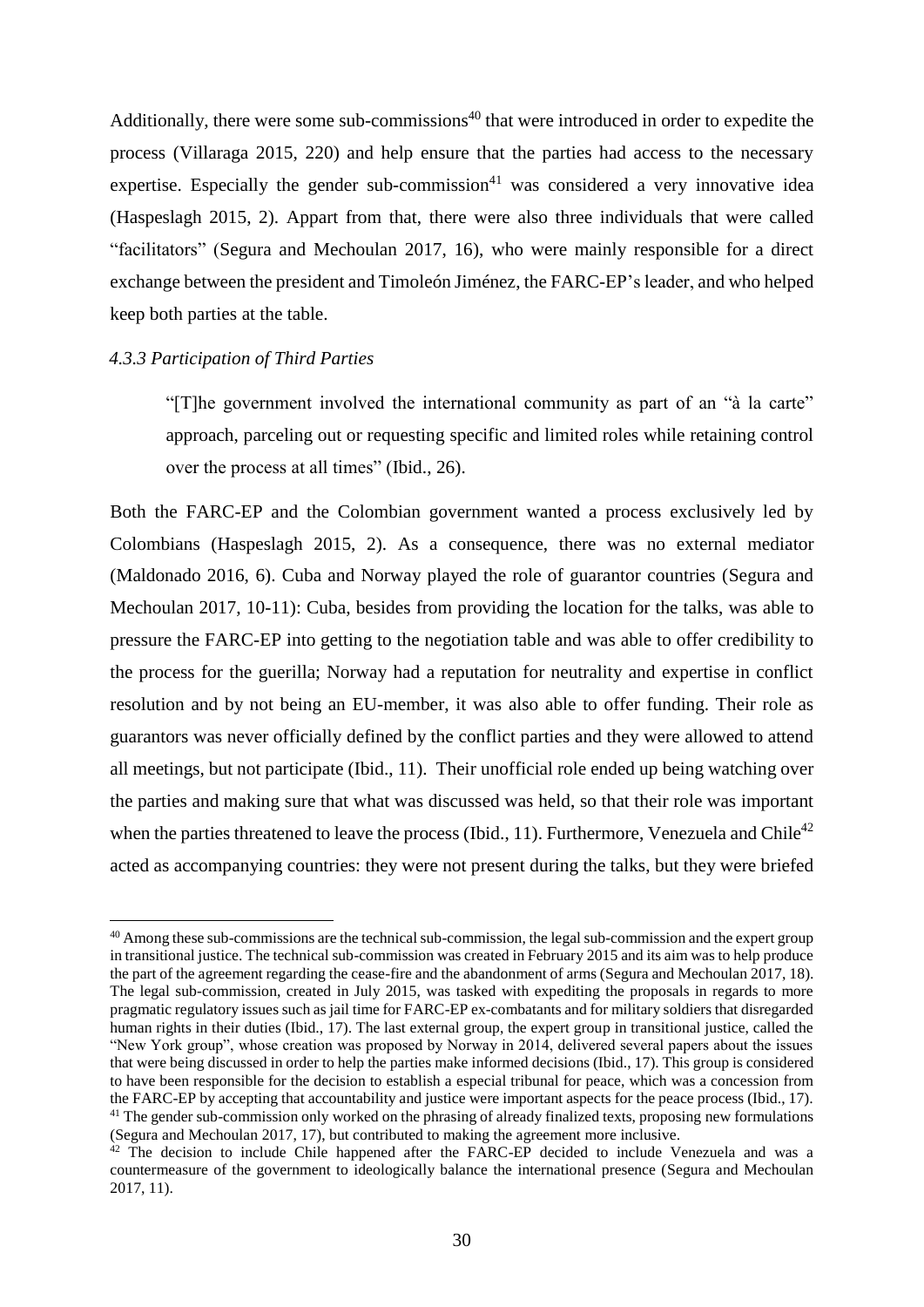after an agreement was made in each of the six sections (Ibid., 12). As a result, these countries did not contribute to the content of the agreement, but their presence gave the process and its outcome more credibility (Gomez-Suarez and Newman 2013, 826).

# <span id="page-30-0"></span>*4.3.4 Openness of Proceedings*

The choice of the location directly affected the level of secrecy. The pre-negotiations took place without much public or even governmental knowledge: "at the beginning, not even the Colombian ambassador to Cuba knew the talks were happening" (Segura and Mechoulan 2017, 14). Cuba was not only geographically far away, but also its difficult access to the internet and high control over the media provided the conditions for a contained negotiation process (Ibid., 12-13), which significantly contributed to its success (Ibid., 32-33). The negotiations, in spite of being public talks, were still carried out with some secrecy, with the only external participants being the victims' delegations.

# <span id="page-30-1"></span>*4.3.5 Constituent Accountability*

 $\overline{\phantom{a}}$ 

The distance and secrecy of the talks were certainly important factors that contributed to the signature of the agreement. However, at the same time, they also provoked the alienation of the population (Ibid., 12-13). They made it possible for the opposition, with ex-president Uribe as the main speaker, to boycott the process by focusing on the misdeeds of the guerilla and by defending a military strategy instead (Villaraga 2015, 212), polarizing the Colombian society, which explains the negative result of the referendum (Gomez-Suarez and Newman 2013, 826- 829; Segura and Mechoulan 2017, 33).

However, the process is still considered one of the "most participatory process[es] ever in history" (Ibid., 27). Among the possibilities to participate was an online platform, created as a direct channel to the negotiation's teams, where citizens could send their proposals, which generated more than 24,000 of them (Maldonado 2016, 9). One further possibility to participate was through working tables and forums, organized regionally in the country, where over 3,000 victims (Colombian Government and FARC-EP 2016, 126) and 4,500 victims' organizations (Maldonado 2016, 9) participated. All the proposals from the victims were considered fundamental for the agreement (Colombian Government and FARC-EP 2016, 126) and it is believed that 73% of them were included in it (Segura and Mechoulan 2017, 28). Furthermore, the victims' delegations<sup>43</sup> were also considered a participatory mechanism that included

<sup>&</sup>lt;sup>43</sup> During the negotiations, the parties were visited by five delegations of twelve diverse victims, who reported on their experience during the conflict (Segura and Mechoulan 2017, 20).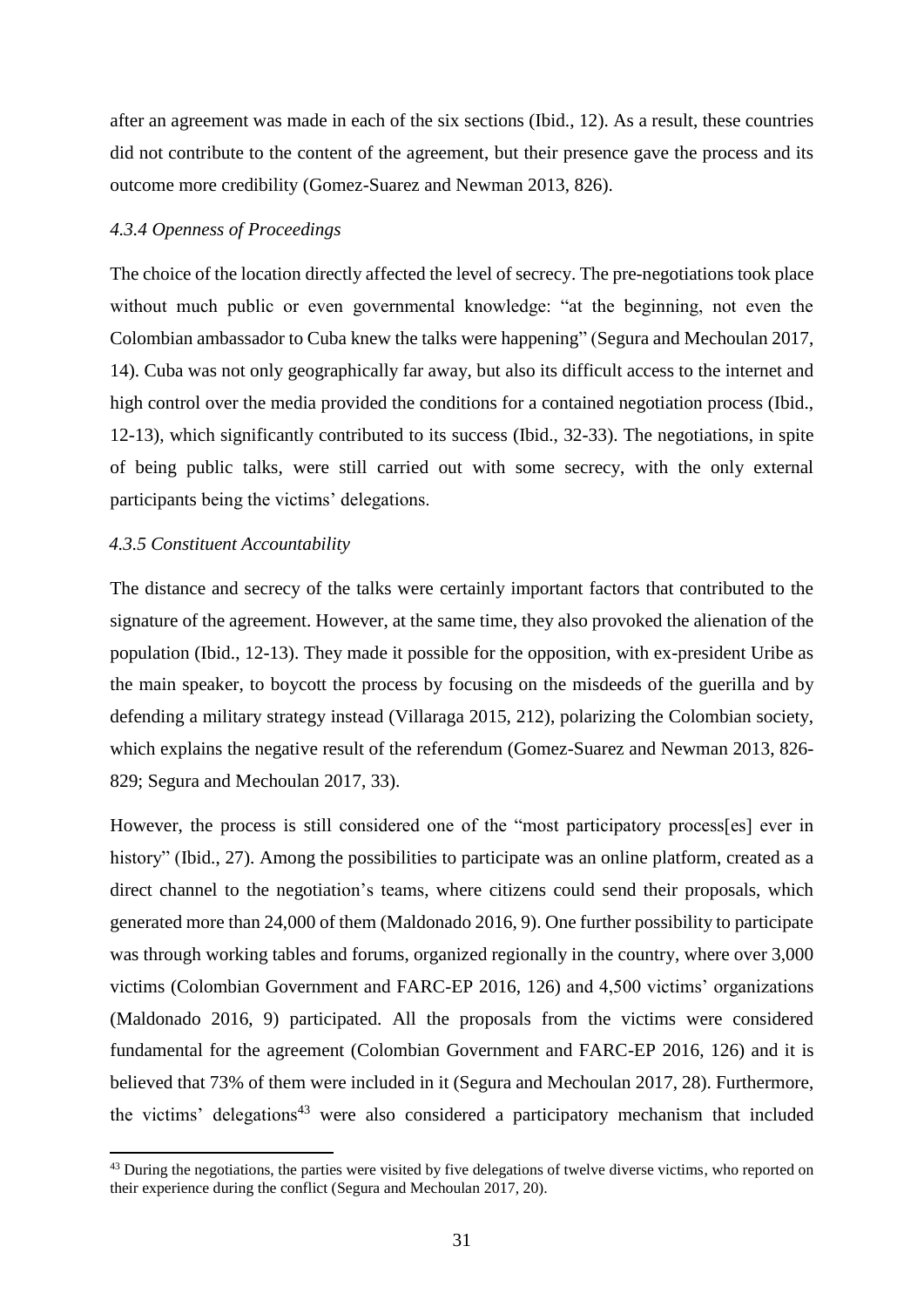especially the part of the population most affected by the conflict (Haspeslagh 2015, 2). Additionally, there was also the plebiscite, which was conducted with the aim of giving the process a "stamp of legitimacy" (Segura and Mechoulan 2017, 30).

# <span id="page-31-0"></span>*4.3.6 External Context*

Since the turning of the century, the political context of Latin America, and especially South America, had become friendlier to leftist political leaders. With the election of several left-wing presidents, like Hugo Chavéz and Nicolas Maduro in Venezuela, Evo Morales in Bolivia, the Workers' Party with Lula and Dilma Rousseff in Brazil, Rafael Correa in Ecuador, among others, the legitimacy for a leftist armed struggle in the region was no longer given (Ibid., 10).

# <span id="page-31-1"></span>**4.4 The Proper Negotiations**

 $\overline{\phantom{a}}$ 

The Colombian president and the FARC-EP's leadership announced in Norway on October 18<sup>th</sup> 2012 that they had decided to officially start negotiations (Ibid., 2). The talks started with the agrarian issue and took on a sequential approach<sup>44</sup>, which was a tactic to concede to the FARC its main issue first<sup>45</sup>. It was one of the most difficult issues to agree on, so that it was believed that it would be easier to find consensus after an agreement on this topic was finalized (Gomez-Suarez and Newman 2013, 828). However, the concession was weakened by the decision to have a package deal, with the Final Agreement being "a compound of a series of agreements" (own translation from Colombian Government and FARC-EP 2016, 6), in which the parties only had a final settlement, when everything was agreed (Colombian Government and FARC-EP 2012, 5).

Appart from that, the parties also decided to have the cease-fire as one of the items in the agenda and not as a prerequisite for the talks<sup>46</sup>. As a consequence, the negotiations were held in the middle of an ongoing war, as was evidenced with the death of Alfonso Cano. Thus the first big turning point in the process were the unilateral cease-fires, voluntarily announced by the FARC-

<sup>&</sup>lt;sup>44</sup> It is believed that the fact that a sequential approach was chosen caused long-lasting talks (over four years), what could have been avoided through the use of parallel discussions (Segura and Mechoulan 2017, 16).

<sup>&</sup>lt;sup>45</sup> The FARC-EP has always claimed that the rural issue was the main cause of its fight (Buitrago B. and Valencia A. 2013, 132).

<sup>&</sup>lt;sup>46</sup> The government, afraid of the negative precedent created by the peace talks in the Pastrana administration with the *El Caguán* complex, decided that it did not want to risk it happening again. It was also a strategic decision, in order to not show weakness, so that the opposition could not use the fact that the government was no longer fighting the insurgents as a reason to boycott the peace attempt (Segura and Mechoulan 2017, 27). However, it did send ambivalent signs to the guerilla (Villaraga 2015, 213), so that at first, the FARC-EP did also not want to abandon the military strategy (Gomez-Suarez and Newman 2013, 828).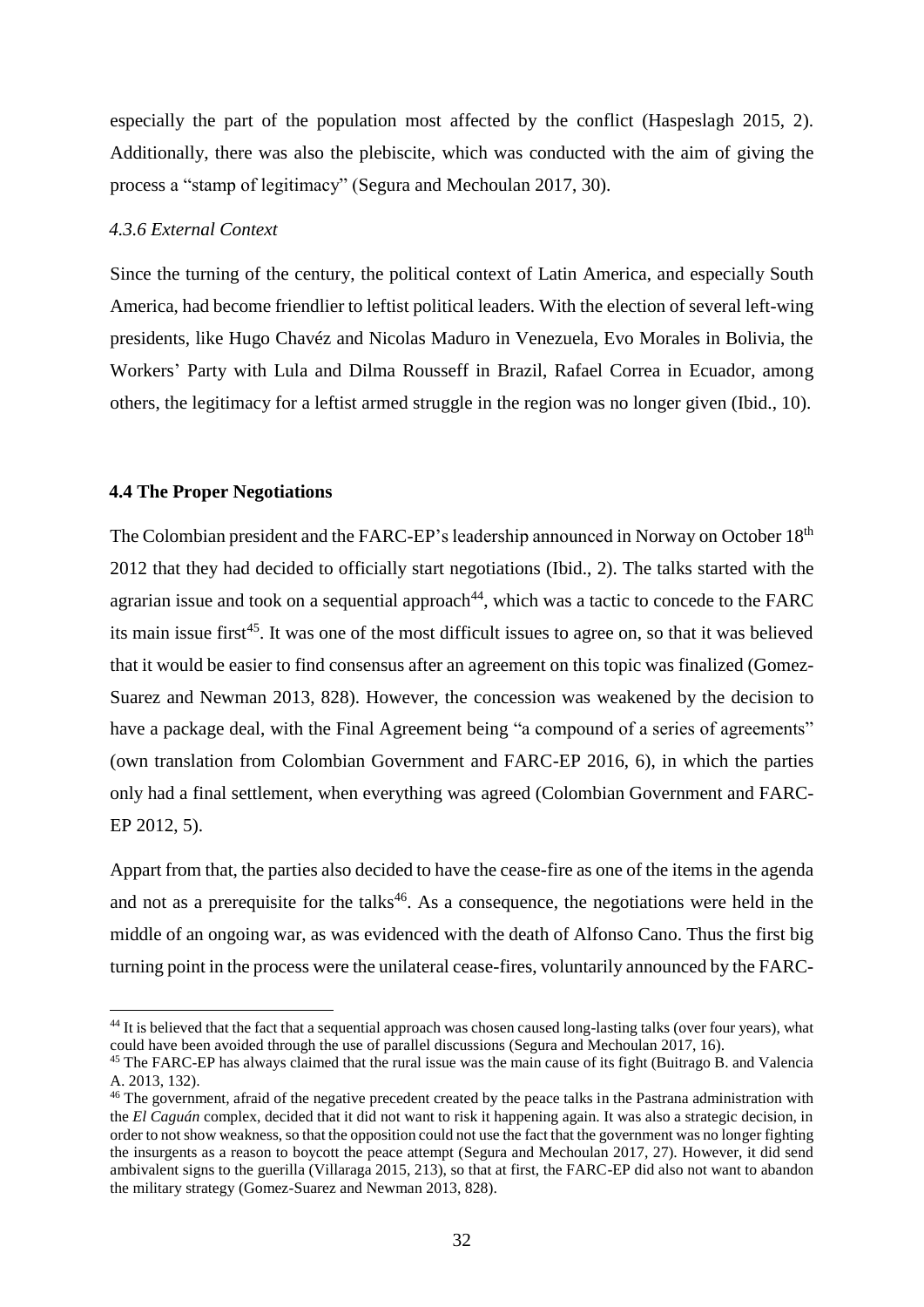EP. This happened in December 2014, in July 2015 and in October 2015 (Segura and Mechoulan 2017, 27) and was accompanied by other confidence-building measures, such as the joint work with the government in demining the regions of Antioquia and Meta (Maldonado 2016, 3). This underlines the change to a non-violent strategy, indicating that the guerilla was starting to view military and territorial control as less important (CEDE 2016, 4) and working together as a more relevant aspect in its relationship with the government.

Furthermore, the government used the victim's delegations and their narratives as a framing tool to change the guerilla's perception. The victims "generated unexpectedly moving and powerful moments" (Segura and Mechoulan 2017, 21) that changed the guerilla's view of the conflict. It changed so much that at the signing of the agreement, the guerilla's leader even apologized to the Colombian people (Ibid., 21), recognizing the group's responsibility towards the victims (Villaraga 2015, 227).

"This unprecedented mechanism was pivotal for starting the difficult negotiations about how to deal with the past in Colombia" (Maldonado 2016, 9).

Nevertheless, there were not only turning points, but also sticking points in the process. The first was when the government wanted to pass through Congress a bill that declared that the agreement would only be valid after a popular referendum, when the issue was not yet being discussed at the negotiation table, so that the FARC-EP perceived the move as a unilateral and arbitrary decision of the government and stopped the talks (Villaraga 2015, 222). The second was when the government threatened to end the negotiations because there were several attacks damaging the country's infrastructure and using terrorist tactics (Ibid., 222), which already went mildly against the arrangement of negotiating without an official cease-fire. The third sticking point did also go against this accord, because the government suspended the talks after one general, one soldier and one envoy of the Colombian army were kidnapped by the  $FARC-EP<sup>47</sup>$ (Ibid., 222-223). The impasses were, however, always solved and the parties went back to the negotiation table.

The last sticking point was when the result of the referendum was announced. It was "the strongest blow" (Segura and Mechoulan 2017, 2) to the process: the vote for no agreement received 50,2% of the votes, while the yes-vote received 49,8% (Registradúria Nacional del

 $\overline{\phantom{a}}$ 

<sup>&</sup>lt;sup>47</sup> The specific case of the kidnapping of state forces was solved, when the FARC-EP, in good faith to keep the talks flowing, freed the captives after an agreement was signed between the conflict parties (Villara 2015, 223).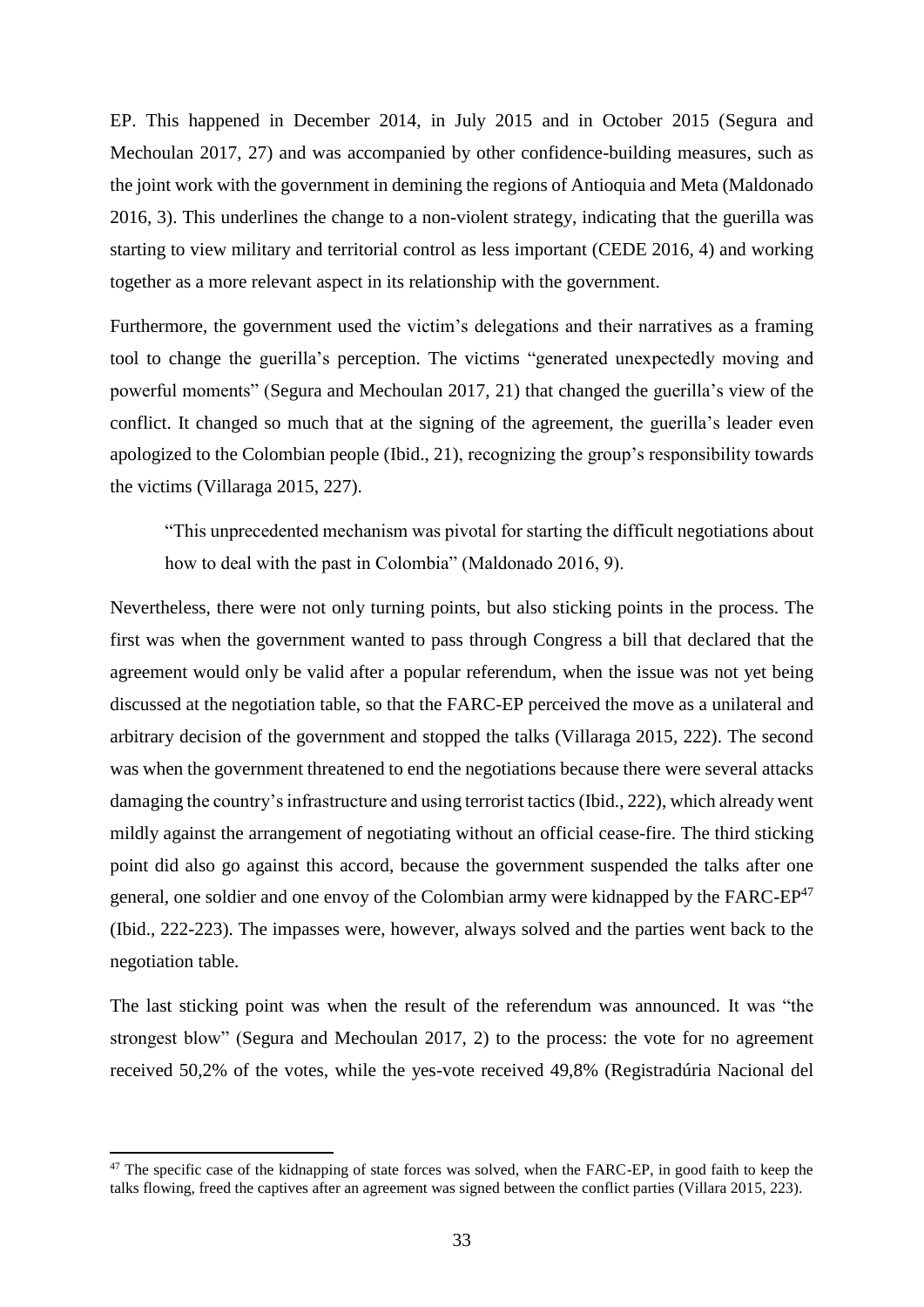Estado Civil 2016). In the aftermath, this was considered a poor strategy of President Santos $48$ and was the result of "eight years of demonization, three years of ambiguity, and six months of outreach" (Segura and Mechoulan 2017, 34). Interestingly, the results also show that urban areas had a stronger no-vote tendency, while the rural population, which is the most affected by the conflict, significantly voted for the agreement (Ibid., 31). Despite the blow to the process, the parties decided to go back to the negotiation table in Havana on October  $22<sup>nd</sup>$  with 455 new proposals to discuss (Ibid., 2).

# <span id="page-33-0"></span>**4.5 Outcome: The Final Agreement of November 24th**

 $\overline{\phantom{a}}$ 

On November 24<sup>th</sup> 2016, both parties signed a second and Final Agreement (Colombian Government and FARC-EP 2016). It was also approved unanimously<sup>49</sup> by the Colombian Congress on the  $30<sup>th</sup>$  of the same month (Segura and Mechoulan 2017, 2). The aim of the agreement, appart from ending the armed conflict, is to "start a transition phase that shall contribute to more territorial integration, to more social inclusion – especially of those who have lived at the margin of development and have suffered because of the conflict – and to strengthen our democracy, so that it unfolds in the whole national territory and warrants that social conflicts get processed in the institutional paths, with full guarantees for those wishing to participate in politics" (own translation from Colombian Government and FARC-EP 2016, 6). It is clear that the FARC-EP influenced strongly the agreement, not only accepting to put down its weapons, but also being able to impose its demands of social inclusion, development assistance and political reassurance.

Moreover, the quote also indirectly mentions the precedent of the UP, when it included the importance of guaranteeing the safety of FARC-EP demobilized members throughout the implementation and their political and civilian lifes. This is clearly further emphasized in Article 71 of the Agreement creating the Especial Jurisdiction for Peace (JES), where it says that the Colombian state is responsible for ensuring the non-repetition of the conflict, including acts such as the ones committed against the UP (Ibid., 170) and that the government should take all the necessary measures to prevent new political movements of being victimized (Ibid., 187).

<sup>&</sup>lt;sup>48</sup> The president relied on the assumption that the population would read a 300-page document and that the referendum would be only about the agreement, even though it was conducted at a time in which his popularity was very low (Segura and Mechoulan 2017, 34).

<sup>&</sup>lt;sup>49</sup> Unanimity was achieved because the deputies and senators that were against the agreement left the room when the voting took place (Segura and Mechoulan 2017, 2).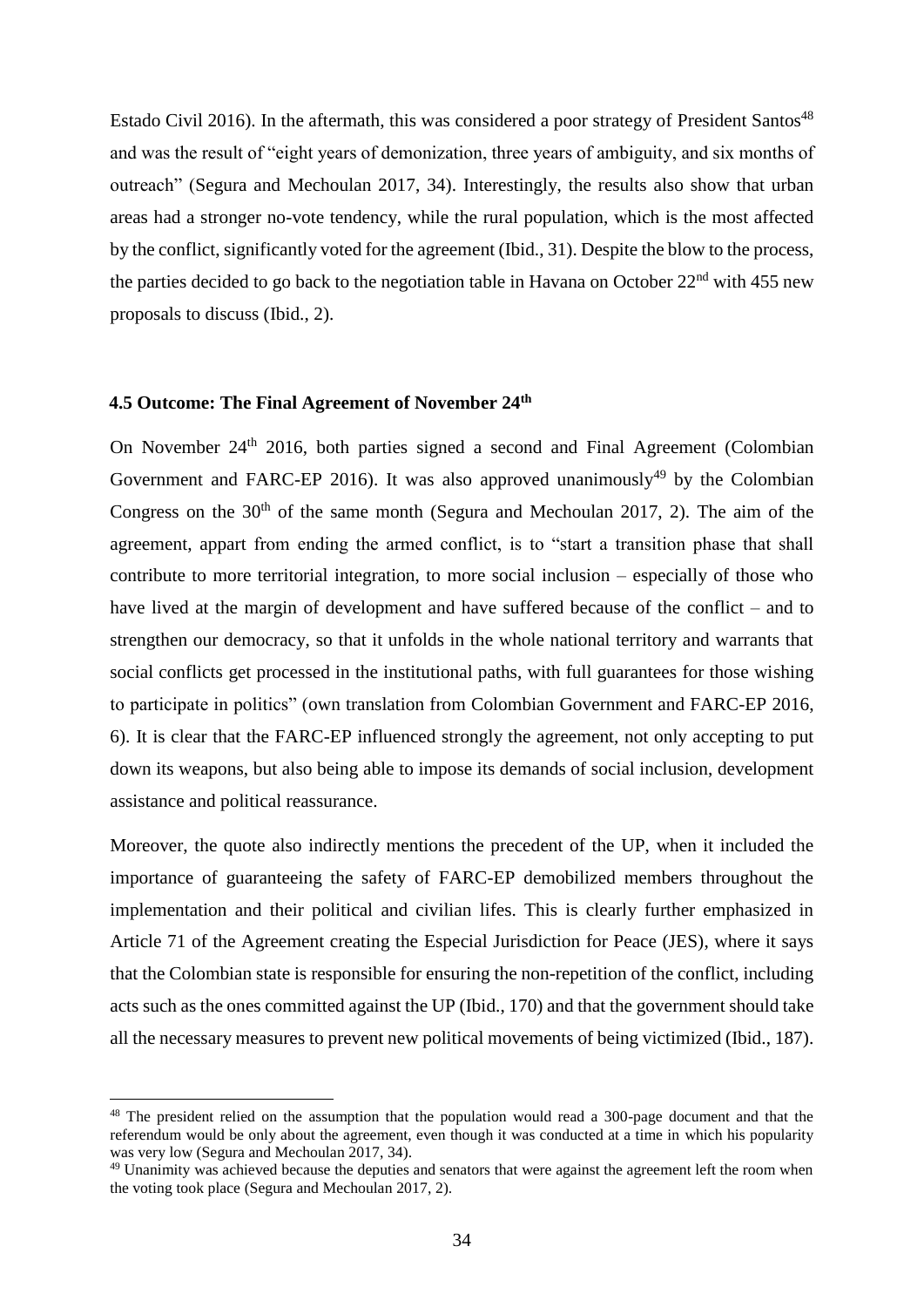Throughout the Final Agreement it also becomes evident that the FARC-EP was granted equality with the government. This is underlined in the fact that in all organs being created for the implementation of the various programmes and plans, both the government and the FARC-EP (or the party coming out of it) will have equal participation. Furthermore, in the already existing councils, such as the National Electoral Council, members of the new party will also be included (Ibid., 72).

## <span id="page-34-0"></span>*4.5.1 A new Colombian Rural Area*

l

On November  $17<sup>th</sup>$  2012 the negotiation table was established and the conversations about the first issue, the agrarian reform, started. An agreement on this item was met on the  $15<sup>th</sup>$  of June 2013, after seven months of bargaining (Buitrago B. and Valencia A. 2013, 132). The Integral Rural Reform (RRI) will focus on protecting and supporting the rural economy, giving especial treatment to the population in situations of more poverty and abandonment, the population that was affected the most by the conflict, the more vulnerable territories as well as areas where illicit drugs were cultivated (Colombian Government and FARC-EP 2016, 12).

The idea of the RRI is to "achieve the big transformation of the Colombian rural area, which should integrate the regions, end poverty, promote equality, ensure the enjoyment of citizens' rights and as a consequence guarantee the non-repetition of the conflict" (own translation from Ibid., 10). The parties decided to create a permanent land fund for that purpose: a mechanism to give the rural population access to land, distributing it in a free manner (Ibid., 14). However, its establishment will not "affect the constitutional right to private property" (own translation from Ibid., 13), which represents an acknowledgement by both parties of the right of land owners and a significant concession by the FARC-EP.

Furthermore, the Final Agreement also recognizes that only granting access to the land is not enough (Ibid., 11) and that this access has to be integral, meaning that the conditions for the successful development of the land should also be provided for. As a consequence, probably as a demand of the FARC-EP, since it will entail high implementation costs for the government, the parties decided to create several national plans<sup>50</sup>. These plans are going to be in place for

<sup>&</sup>lt;sup>50</sup> Examples of these national plans are a plan to build more highways, a plan for building irrigation and drainage systems, a plan for the electrification of rural areas, a plan for better rural health system, for better education in rural areas with the inclusion of technical agropecuary topics at high schools, a plan for the improvement of rural housing with access to potable water and sewer systems, a plan to incentivate solidary economy and cooperatives, a plan for technical assistance, a plan for subsidies with credit lines for small farmers, a plan for the promotion of commercialization so that familiary rural farmers can sell their crops and a plan for social protection and rural workers' rights (Colombian Government and FARC-EP 2016, 24-32).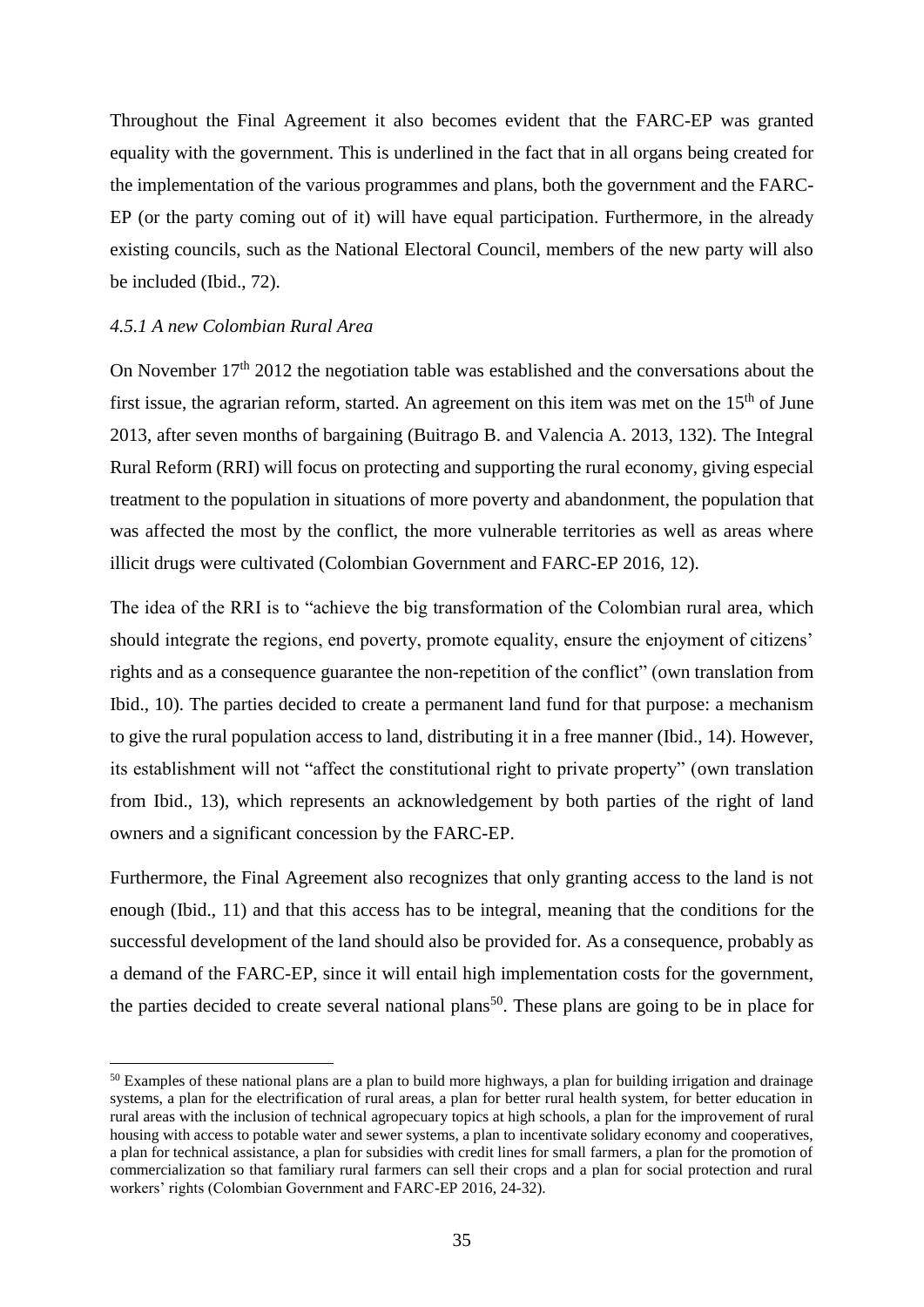fifteen years and the aim is to reduce half of the poverty of rural areas, so as to promote a convergence of life qualities between cities and the countryside<sup>51</sup> (Ibid., 24).

# <span id="page-35-0"></span>*4.5.2 Democratic Opening*

The first item agreed in this topic were guarantes for political mobilization and social protest, so that the opposition could fully express itself and participate in politics, without having to resort to violence<sup>52</sup> (Ibid., 45). Also in order to ensure the public's participation, they decided, as is clear in several parts of the agreement, that the communities and the citizens will play an important role, being consulted and having a saying in the new projects being implemented in their regions. This is evidenced in their central role in the RRI of deciding which projects are going to be implemented in the national plans (Ibid., 11) and by validating the information of who should be granted access to the land fund (Ibid., 15).

Appart from that, the parties also decided that there would be sixteen transitory constituents for peace, each representing one constituency affected by the conflict for two electoral periods (Ibid., 54). They will get especial funding and especial access to the media and will be elected by the citizens of each region, with the only condition being that they cannot be associated with the parties in Congress, including the party that will originate from the FARC-EP (Ibid., 54). This was probably a condition that the Colombian government made to the guerilla in order to accept this measure.

# <span id="page-35-1"></span>*4.5.3 An End to the Conflict<sup>53</sup>*

 $\overline{a}$ 

The agreement on the cease-fire was signed on June  $23<sup>rd</sup> 2016$  (Ibid., 4), with it being planned to start on day D. In the day after the official start of the cease-fire (day  $D+1$ ), the process of control of weapons will start with delegates from the FARC-EP and the government informing

<sup>&</sup>lt;sup>51</sup> The rural part of Colombia is very different than its cities. It has a smaller rate of growth, higher illiteracy rates, less health and education coverage, decreasing production and employment and delays in competitivity and development (Buitrago B. and Valencia A. 2013, 121). These are caused by the high concentration of land, the conflicts and violence, the missing transportation and logistics infrastructure and the lack of funding opportunities (Buitrago B. and Valencia A. 2013, 128-129), which are all characteristics that the RRI and the requests of the FARC-EP try to solve.

<sup>&</sup>lt;sup>52</sup> With that purpose in mind, the parties decided to create a National Council for Reconciliation and Coexistence, whose role is to advise the state in its reforms to ensure political participation (Colombian Government and FARC-EP 2016, 46-47). This will be accompanied by an Especial Electoral Mission that will deliver suggestions by Colombian and international experts on how to improve the electoral system (Ibid., 53) and also by democratic opening measures such as the creation of a TV channel, where the political parties and movements can promote their ideas (Ibid., 55).

<sup>&</sup>lt;sup>53</sup> Important is that this section will not make a description of what is happening in the country at the moment, but rather a description of how it is regulated in the Final Agreement. For a brief outlook on what has already been achieved regarding the implementation, check section 5.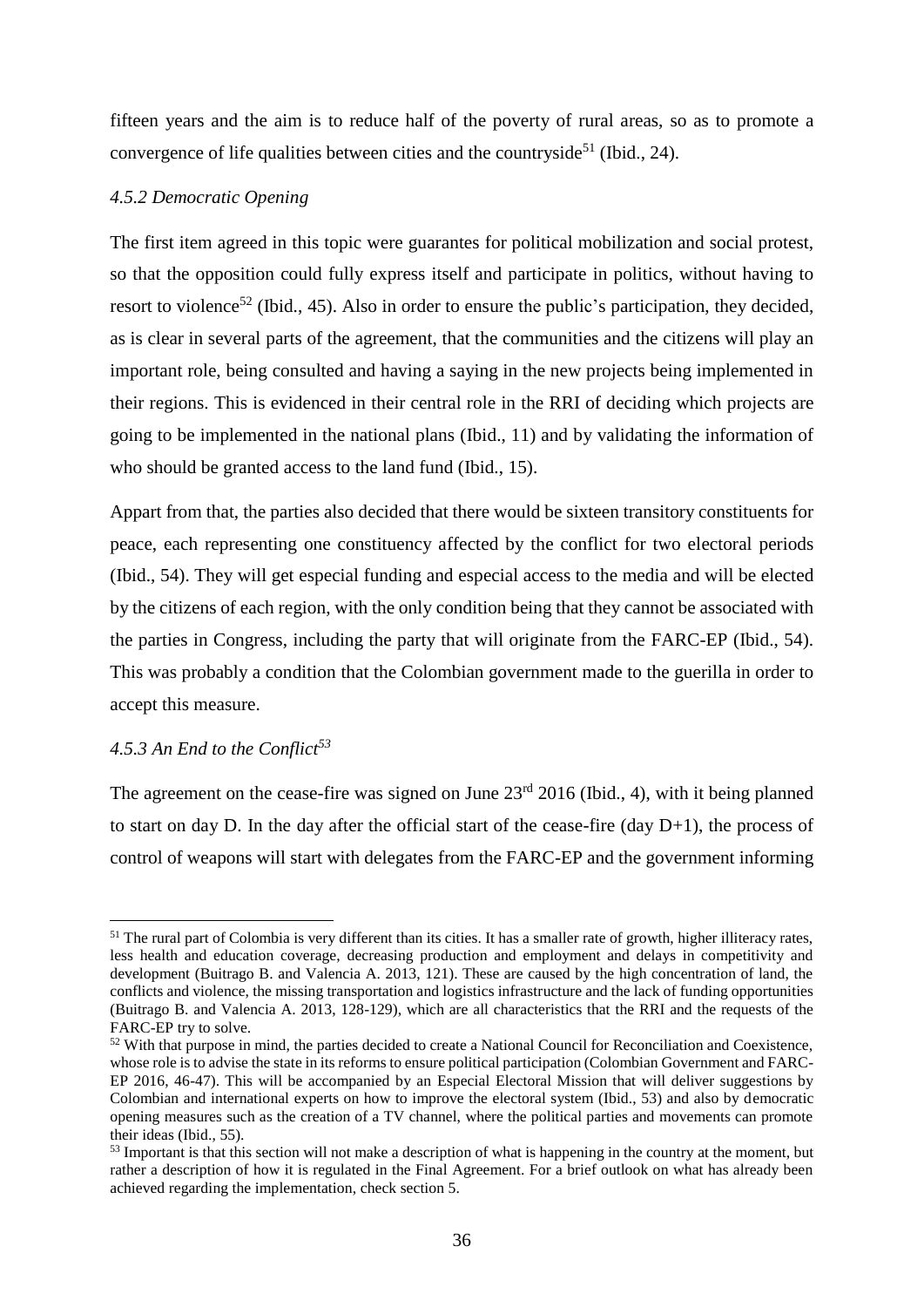to the international component<sup>54</sup> of the Monitoring and Verication Mechanism (MM&V) the location of their troops. The MM&V is going to oversee the bilateral cease-fire and the process of abandonment of weapons (Ibid., 60-61). Here again the equal participation of both conflict parties in the bodies of the peace process is stressed<sup>55</sup>.

This way, on day D+1, the government forces will start reorganizing, so that FARC-EP members can on day D+5 start moving to the twenty Transitory Block Zones of Normalization (ZVTNs) and to the seven Transitory Points of Normalization  $(PTNs)^{56}$  (Ibid., 61). Interestingly, government forces will be the ones to start returning to their bases first and not guerilla forces, so that the FARC-EP, when negotiating the agreement, made sure that its surrender would not be right away. Here they also negotiated a lagged abandonment of weapons<sup>57</sup>, so that if something went wrong in the process, the guerilla would still have arms to fight and protect its members. With the finalization of the cease-fire, the "exit of FARC-EP combatants from the camps will be done without arms and as civilians" (own translation from Ibid., 62).

The agreement also recognizes the importance of transforming the FARC-EP into a political party for the success of the peace process. Thus, it provides the future party with some priviledges. It will have the same rights and obligations as other parties, but will not have to fulfill the standards of a minimal quota of affiliated members and votes in order to be officially considered a political party, an exception valid until July 2026 (Ibid., 69-70) and which will ensure the party's ability to enter a system of already established parties. The new party will

 $\overline{a}$ 

<sup>54</sup> The international component of the MM&V will be a UN observation mission mainly composed of countries of the Community of Latin American and Caribbean States (CELAC) (Colombian Government and FARC-EP 2016, 60-61).

<sup>55</sup> The MM&V will be constituted by 35 members, 10 from the FARC-EP, 10 from the Colombian government and 15 international members (Colombian Government and FARC-EP 2016, 227).

<sup>&</sup>lt;sup>56</sup> These zones are delimited, temporary territorial areas, previously agreed by the conflict parties, where the MM&V has the legitimacy and power to monitor (Colombian Government and FARC-EP 2016, 62). Around these zones there are also going to be security zones of 1 km radius, where no FARC-EP nor government forces will be allowed (Ibid., 64). The difference between ZVTNs and PTNs is the size, since PTNs are only allowed to acommodate one FARC-EP camp (Ibid., 250-251).

 $57$  Regarding the procedure for the cease-fire, the abandonment of weapons will start on day D+5, when the FARC-EP will share relevant information with the international component of the MM&V, so that they can fullfil their role of transportation, registration, collection and storage of weapons (Colombian Government and FARC-EP 2016, 67). As of day D+7, the transportation of weapons to the ZVTNs will start and it should be finished until day D+30 (Ibid., 67). The weapons will stay under control of the FARC-EP until day D+60, when then they will start being stored by the UN mission (Ibid., 67-68). All weapons should be handed to the UN until day D+150. Until day D+90, 30% of the weapons should be under UN control, further 30% shall be surrendered until day D+120 and the remaining 40% shall be handed in until day D+150 (Ibid., 68). The UN shall then until day D+180 have reallocated all the weapons, so that the cease-fire should be finished in six months. The stored weapons are going to be used for the construction of three monuments: one in the UN headquarters, one in Colombia and one in Cuba (Ibid., 271).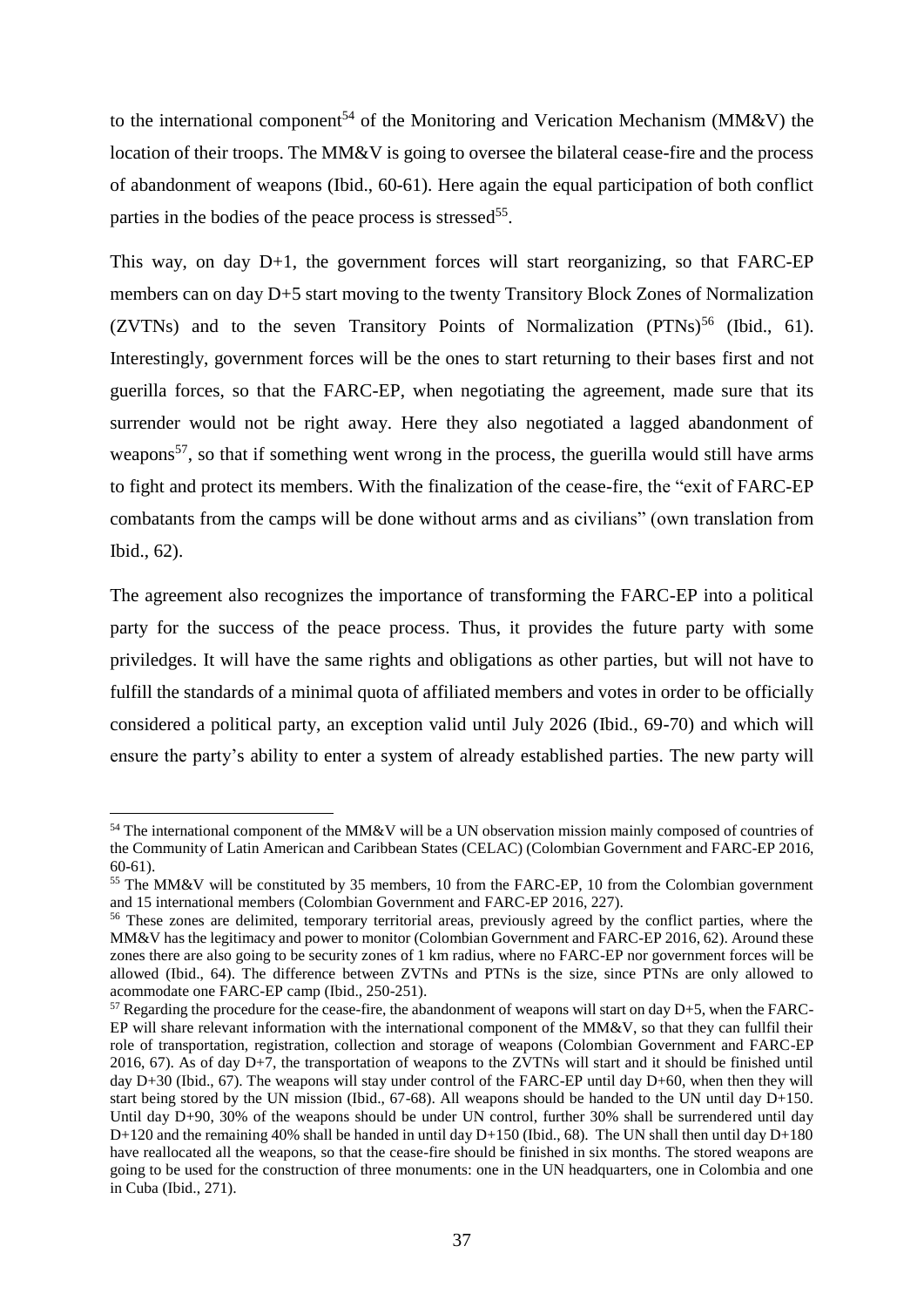also receive an annual financial assistance from the Colombianstate<sup>58</sup>. Additionally, the funding for the presidential and Senate campaigns<sup>59</sup> will also be financed by the state until the election of 2022 (Ibid., 70-71). Moreover, the party will have an assured quota of at least five representatives in each House of Congress (Ibid., 71). This will be in addition to the three spokesmen or spokeswomen<sup>60</sup>, who will be nominated by the FARC-EP and will be in each House, participating in the debates about constitutional reforms.

In order to integrate economically FARC-EP members, each of them will also be warranted the right to a monthly rent for two years if they have no job (Ibid., 75), the right to a unique normalization fee in the height of two million *pesos* (Ibid., 76), the right to social security guaranteed by the state for two years (Ibid., 76), the right to form economic, social and solidary organizations (Ibid., 75) and the right to a one-time financial support in order to entrepreneur (Ibid., 75).

Adding to the political and economic provisions, the new party members shall also have especial guarantees in regards to safety, a demand that can be traced back to the UP precedent. This will be ensured through an integral system of security, which will include specialized protection for members of the new party originating from the FARC-EP, as well as for old members that join civilian life, which are all going to be assumed to be under an extraordinary level of risk (Ibid., 88). The highest decision-making instance in the system will also always count with the participation of at least one member of the new party (Ibid., 87), showing again the importance of the recognition of the FARC-EP's equal status in comparison to that of the government. Therefore, the protection will be executed by a mixed body, composed of entrusted personnel of the FARC-EP and members of the police force, with the latter having to go through extensive inspections to become part of the especial protection force (Ibid., 90-91).

Furthermore, the Final Agreement also regulates that the government is responsible for fighting and investigating crimes perpetrated by criminal organizations and by the sucessors of paramilitaries (Ibid., 78, 80), which reflects one of the guerilla's main demands to the process (Segura and Mechoulan 2017, 8). With that purpose, a review in regards to public servants'

 $\overline{\phantom{a}}$ 

<sup>&</sup>lt;sup>58</sup> This will contain two payments: one being a financial help on an annual basis until 2026 in the size of the average sum received by political parties for their functioning in the elections before the agreement; and the other will be the equivalent to 7% of the budgetary appropriations for the functioning of political parties, which is going to paid to the new party until 2022 (Colombian Government and FARC-EP 2016, 70).

<sup>&</sup>lt;sup>59</sup> Senate campaigns will, however, only maximally receive funding in the sum of 10% of the planned expeditures by electoral authorities (Colombian Government and FARC-EP 2016, 70).

 $60$  They are allowed to be present and participate in the discussions, but they do not have the right to vote as the elected Senators and Deputies do (Colombian Government and FARC-EP 2016, 71).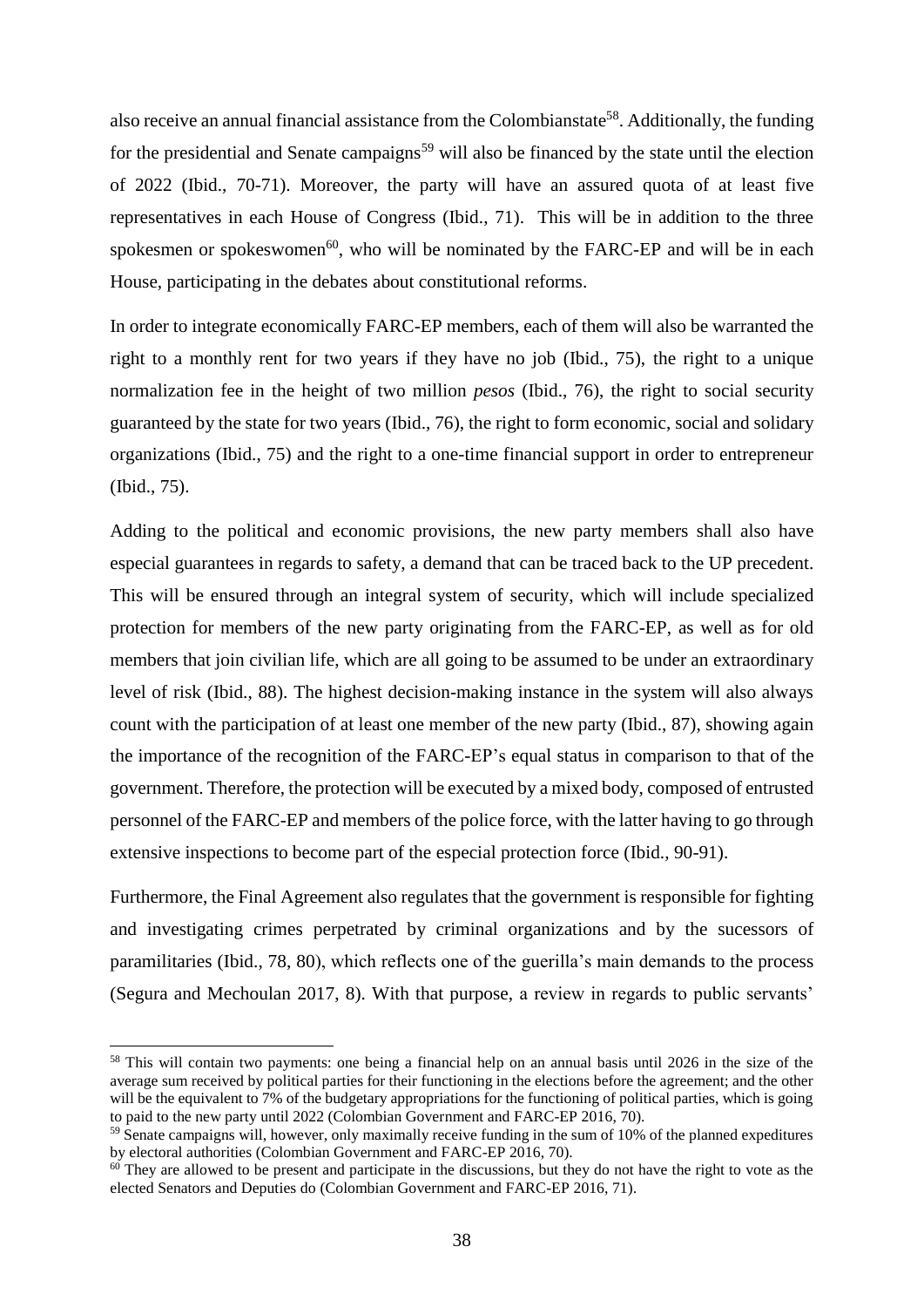involvement with such criminal and paramilitary organizations will also take place (Colombian Government and FARC-EP 2016, 82) and there is also going to be a especial unit of investigation, tasked with desmantling the paramilitaries (Ibid., 82-83).

Appart from that, the agreement on this topic of the agenda, also entailed that only the government will own the legitimate monopoly to use force and that the FARC-EP acknowledges this monopoly (Ibid., 94). Complimentarily, this will be ensured by the prohibition to privatize military, police or inteliegence functions (Ibid., 95), which was probably a condition imposed by the FARC-EP in order to accept the state's legitimacy to the use of force and to avoid corruption and the intervention of external parties, such as the one by the US occasioned through Plan Colombia.

## <span id="page-38-0"></span>*4.5.4 Solution to the Problem of Illicit Drugs*

In order to solve the issue of cultivation of illicit drugs, the parties decided to implement a program of voluntary substitution of crops. It is part of the RRI and is going to be accompanied by alternative development plans, so that the economic and social sustainability of the communities is not put at risk (Ibid.,  $102-103$ ,  $106$ ). The development plans<sup>61</sup> will be created based on proposals and ideas generated at the community assemblies in the affected regions (Ibid., 109-110), which is one further example of the population's direct participation in the peace process.

Additionally, the government will strengthen its presence in the affected regions in order to protect the communities (Ibid., 106). There should also be governmental strategies to fight corruption and thus avoid that the new institutional presence be weakened by links to criminal organizations (Ibid., 120). Both measures were probably proposed by the FARC-EP, in order to ensure that the peasant population be protected against drug cartels, whose presence in these state-abandonned areas is extensive.

#### <span id="page-38-1"></span>*4.5.5 Agreement on the Situation of the Victims*

 $\overline{a}$ 

Before they even started negotiating this item, the parties agreed on a "Declaration of Principles" on June  $7<sup>th</sup>$  2014, in which they set the criteria that would guide the discussions<sup>62</sup>

<sup>&</sup>lt;sup>61</sup> The development plans will, additionally to the suggestions by the population, also include the prioritization of local farmers for supplying markets, the delivery of species and technical assistance in their cultivation, as well as projects of fast entrance in the market such as pisciculture and poultry farming (Colombian Government and FARC-EP 2016, 112).

 $62$  Among these principles are the recognition of the victims not only as victims but also as citizens, the recognition of responsibility from both sides, the satisfaction of victims' rights, their participation, the clarification of the truth,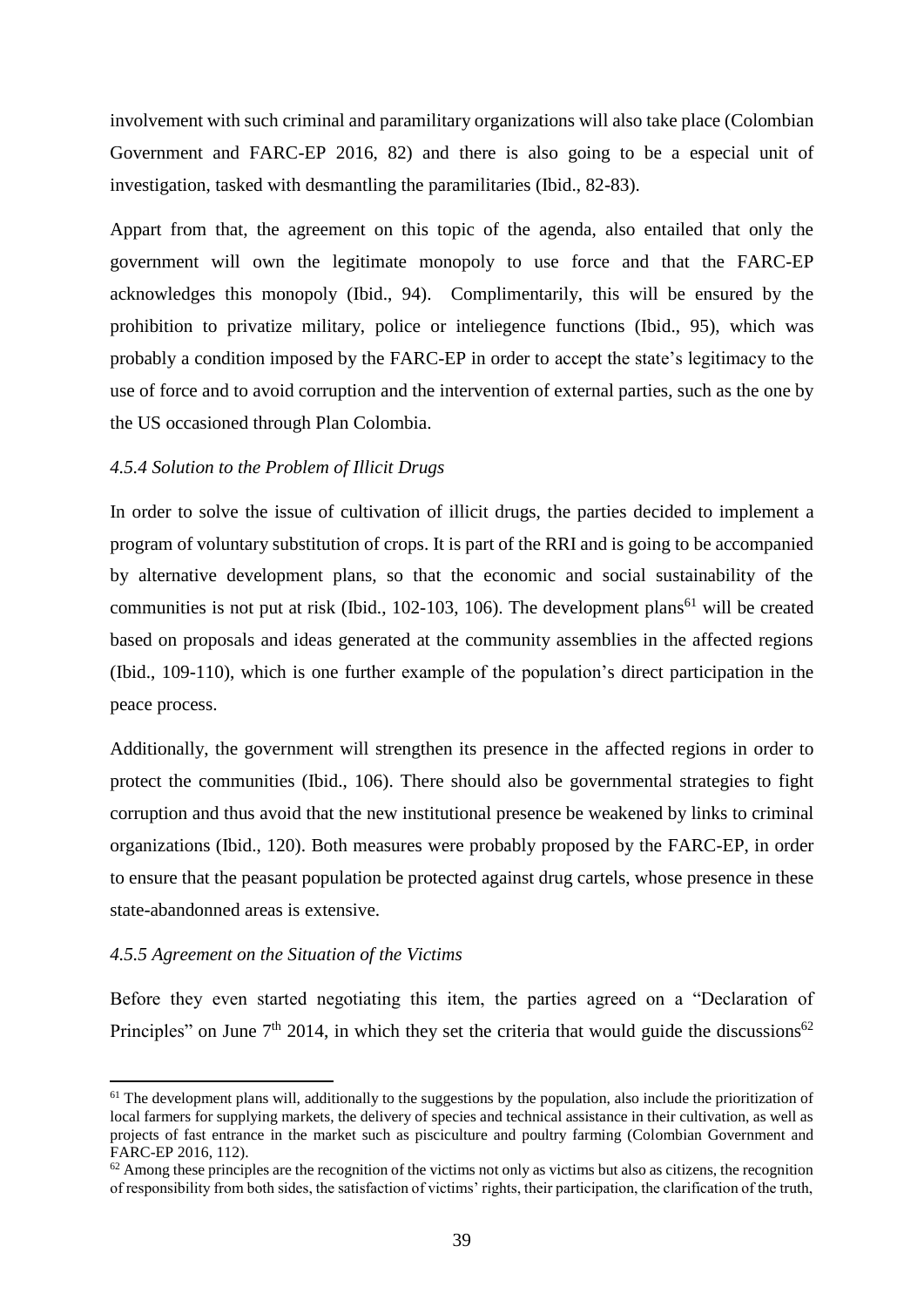(Ibid., 124-125). Based on these principles, on September  $23<sup>rd</sup>$  2015, the parties were able to finalize an agreement (Wills-Otero and Hoyos 2016, 76). They agreed on the creation of a Truth, Reparation and Coexistence Commission, an Especial Unit for the search of missing people, a Especial Jurisdiction for Peace (JES), measures of reparation and guarantees of nonrepetition<sup>63</sup> (Colombian Government and FARC-EP 2016, 129-130).

The Agreement on the creation of the JES was signed on December  $15<sup>th</sup> 2015<sup>64</sup>$  (Ibid., 176) and it established a timeline of ten years for the conclusion of its functions (Ibid., 145). In that, the JES should provide the broadest amnesty possible for the people involved in the conflict<sup>65</sup> (Ibid., 147-148), probably a demand of the FARC-EP. Complimentarily, all sanctions imposed by the JES will not affect one's right to political participation, so that the person will still be allowed to vote and run for office (Ibid., 150), probably also a provision suggested by the FARC-EP. All guerilla members will also be guaranteed a trial in Colombia, without the possibility of extradiction (Ibid., 170), so as to ensure again that the process be done and implemented by Colombians, without the possibility of external intervention.

However, the government also had demands regarding the amnesty provisions. Crimes against humanity, genocide, serious war crimes as well as all violations of the Statute of Rome are not going to be amnestiable (Ibid., 148, 151), which will exclude several FARC-EP members from its provisions<sup>66</sup>. One further important demand by the government was that the amnesty does not exempt the parties from their duties to the clarification of the truth<sup>67</sup> (Ibid., 148). Moreover,

 $\overline{\phantom{a}}$ 

the victims' right to reparations, the guarantee of protection, the guarantee of non-repetition and the principle of reconciliation.

<sup>&</sup>lt;sup>63</sup> In an attempt by the FARC-EP to make sure that the provisions regarding transicional justice remain what they agreed to in the Final Agreement for the whole functioning of the JES, an article was included that regulates that any changes to Colombian laws after the signature of the Final Agreement cannot change the functions nor the scope of the JES, especially in regards to how participants of the conflict are going to be handled (Colombian Government and FARC-EP 2016, 146).

<sup>&</sup>lt;sup>64</sup> According to Murcia (2017, 216-217), a system of transitional justice was only possible due to the Law 975 of 2005, the Law 1448 of 2011 and the Legislative Act 1 of 2012. The Law 1148 complemented Law 975 by including the victims in the transitional justice provisions and moving the focus away from the armed groups. The Legislative Act 1 of 2012 established the legal instruments for transicional justice in Article 22 of the Constitution (Ramírez 2013, 64), finally making such a solution constitutionally viable. Thus, the Amnesty Law and the creation of the JES could be concluded in the Agreement of November 7<sup>th</sup> 2016 (Colombian Government and FARC-EP 2016, 202).

<sup>&</sup>lt;sup>65</sup> Only acts committed because of the conflict are going to be investigated and judged by the JES. Acts committed in order to enhance one's own wealth or without the aim of affecting the conflict are not going to be judged by the JES (Colombian Government and FARC-EP 2016, 149). The Amnesty Law will also only be valid for FARC-EP members, as contained in the list that will be delivered to the government to check until day D+180 (Ibid., 73).

<sup>66</sup> Violations of the Statute of Rome include deprivation of freedom, torture, extrajudicial killings, acts of sexual violence, forced displacement, kidnapping and recruitment of minors (Colombian Government and FARC-EP 2016, 151), which are all acts that the FARC-EP committed with frequency and that are not going to be granted amnesty by the JES, showing the strong demands of the government and how the FARC-EP was unable to oppose them.

 $67$  For the purpose of granting amnesty, the parties agreed on a form of prisoner's dilemma, in which the sanctions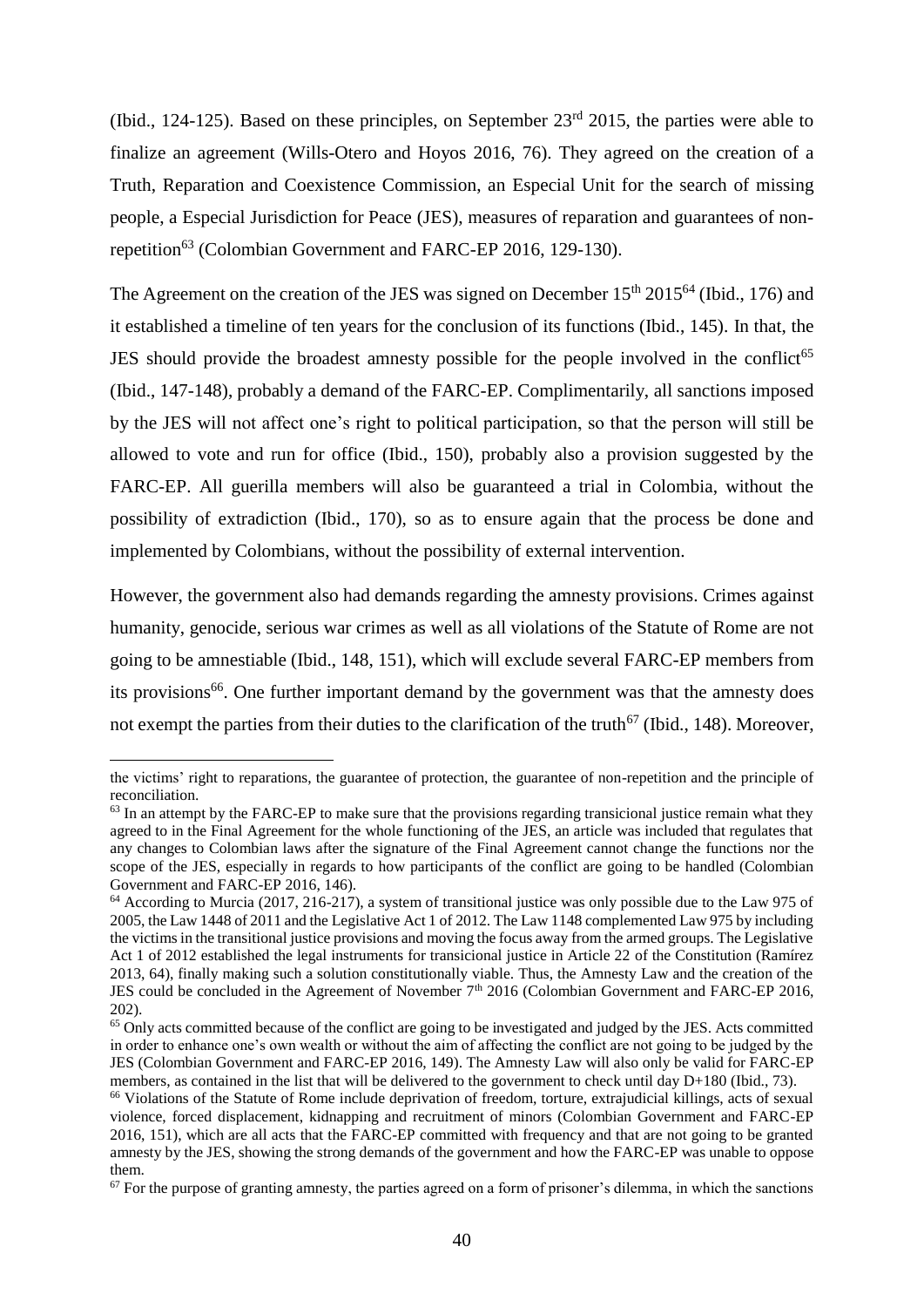the JES, in judging state agents that committed crimes during the conflict, will do so in a different manner, which will still have to be equivalent to how FARC-EP members and other actors are handled (Ibid., 149-150), but the differences will exist<sup>68</sup>.

## <span id="page-40-0"></span>**5. Achieving Peace in Colombia**

 $\overline{a}$ 

This thesis had as its main inquiry the question of how the Santos administration managed to secure an agreement with the FARC-EP and what differed his approach to the negotiations from the ones done by President Betancur in the 80s and President Pastrana in the late 90s. For that purpose, this thesis delivered a descriptive analysis of the previous attempts, analyzing separately the background factors, the conditions, the proper negotiations and the outcomes of the different attempts. The analysis of the recent attempt under President Santos, as the main focus of this thesis, was done with more depth, using all parts of the analytical framework by Sawyer and Guetzkow (1965), thus including background factors such as the relationship between the parties and their previous experiences, preconditions including the pre-negotiation phase, the conditions of the talks such as the decision to hold them in Cuba, the process itself with its positive and negative moments and the outcome. The analysis of the Final Agreement, as the concluding document of the process, allowed me to recognize the bargaining dynamics between the parties, showing in which parts and by which party concessions were made.

"Betancur and Pastrana failed their efforts to end the conflict because they neglected important questions of technical, tactical and political nature, pinning their hopes entirely on the dynamics of the peace process itself" (Waldmann 2007, 240).

Both Betancur and Pastrana made promises of achieving peace in their electoral campaigns, so that they had the time of their mandate as a constraining factor against them (Ibid., 241), which

enhance when the person does not tell the truth. So, for members who commit amnestiable crimes and who come forward and tell the truth, the only sanction will be compulsory work in the sense of participating in projects that are part of the peace process and the deprivation of freedom of residence and movement for a determined period of time (Colombian Government and FARC-EP 2016, 172-174). These deprivation of freedom means that people will have to report to the JES changes in their address and that they are not allowed to leave Colombia without the explicit permission from the JES (Ibid., 300). For the ones that admit the truth only at the first instance of the Tribunal for Peace before their sentencing, they will receive between five and eight years of prison time (Ibid., 174-175). And the ones, who never admit the truth and are deemed guilty, will receive between fifteen and twenty years of prison time (Ibid., 175).

<sup>&</sup>lt;sup>68</sup> Also relevant here as a win for the FARC-EP is that all members of the public force that will not be granted complete absolution for their crimes will not be allowed to reintegrate the state forces (Colombian Government and FARC-EP 2016, 306).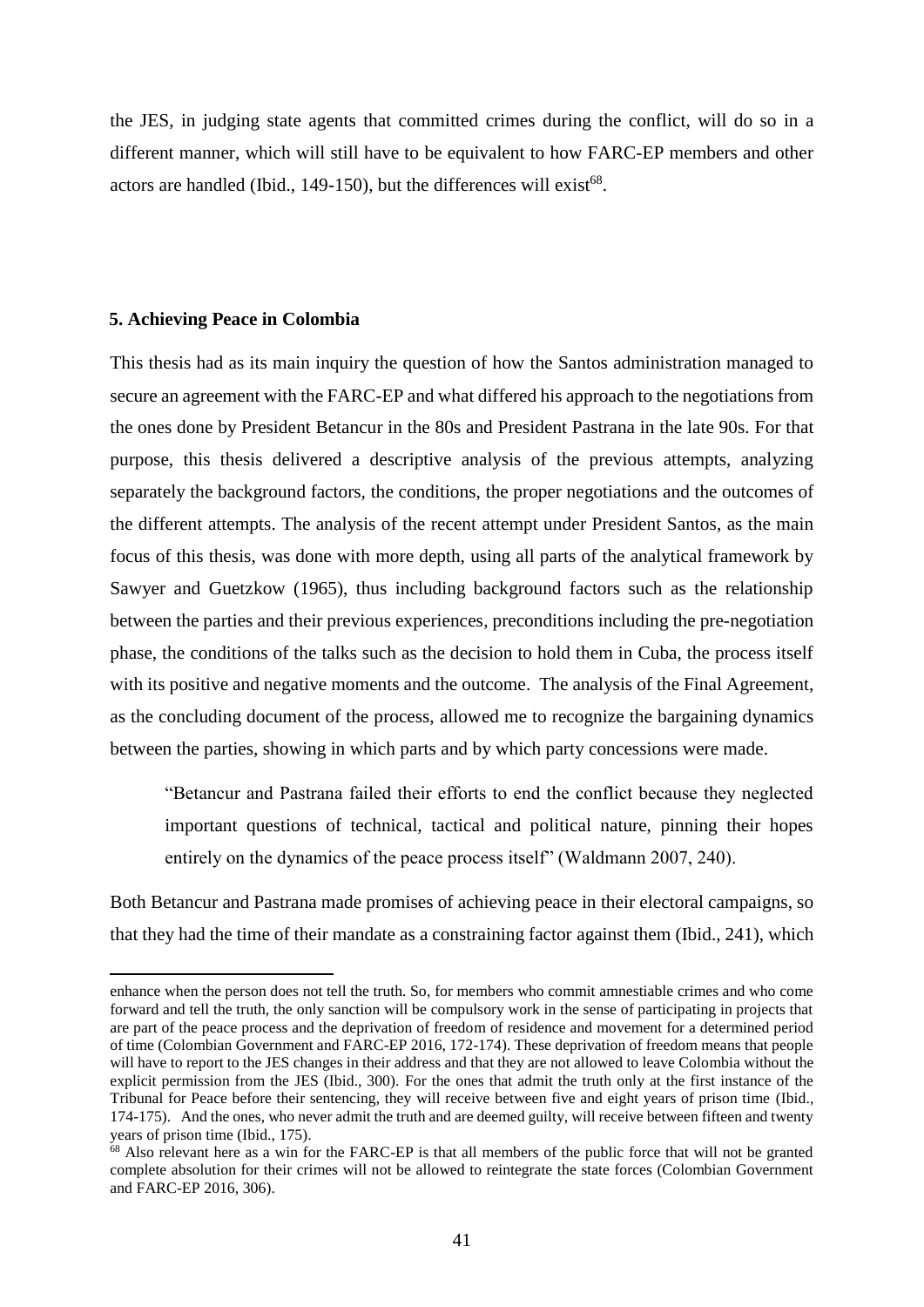only added to the fact that they were conducting exclusively political negotiations, leaving out legal mechanisms such as transicional justice provisions (Ramírez 2013, 64). Betancur used the amnesty law as a mechanism to bring the FARC-EP to the negotiation table, but at the same he forgot to ensure that justice be provided for the victims and even after he was able to secure an agreement, he did not provide the necessary environmental conditions for a transition of the conflict into politics. President Pastrana chose the wrong time to negotiate, since the FARC-EP was at the apice of its power, and therefore he conceded too much when he permitted the creation of the demilitarized zone. At the end, it only made it possible for the guerilla to further enhance its capacities and humiliate the state, since even though several agreements were signed, they did not accomplish anything significant in regards to demobilization.

However, both presidents did only fail in all aspects of their attempts. President Betancur changed the relationship with the FARC-EP, in which he was the first to recognize the guerilla as a political actor and to see that the conflict originated from economic and social injustices (Villaraga 2015, 34-36). Complimentarily, President Pastrana managed to set an agenda, to include the population through public audiences<sup>69</sup>, to exchange prisoners and to recover the support of the international community through its participation in the monitoring commission (Villaraga 2015, 179-180).

Santos learned from their attempts and integrated come of the best practices that they used. The timing of the negotiations, with the state's military strengthened and the FARC-EP weakened through a massive loss of combatants, was the first good choice that President Santos made. In his negotiations, he also used legal mechanisms, such as the transitional justice system and a clearly defined cease-fire agreement, to guarantee that justice is given to the victims and that the truth about the conflict is registered. Additionally, the Final Agreement also regulates specific provisions for ensuring political participation and safety for demobilized combatants. It institutionalizes a strengthened right to political participation, in which the opposition will also be able to express its concerns in the political institutions and the Colombian people, especially the most affected by the conflict, will have especial representation in Congress and the right to participate directly in decision-making. Furthermore, the political openness is going to be supported by "positive discrimination measures" (Bergohof Foundation and UNDP 2016, 14) for the party emerging from the FARC-EP. These are "necessary to compensate for the imbalance between those surrendering their arms and dissolving their armed organizations and

 $\overline{\phantom{a}}$ 

 $69$  The public audiences were broadcasted in national television and watched by more than 24,000 people (Villaraga 2015, 179).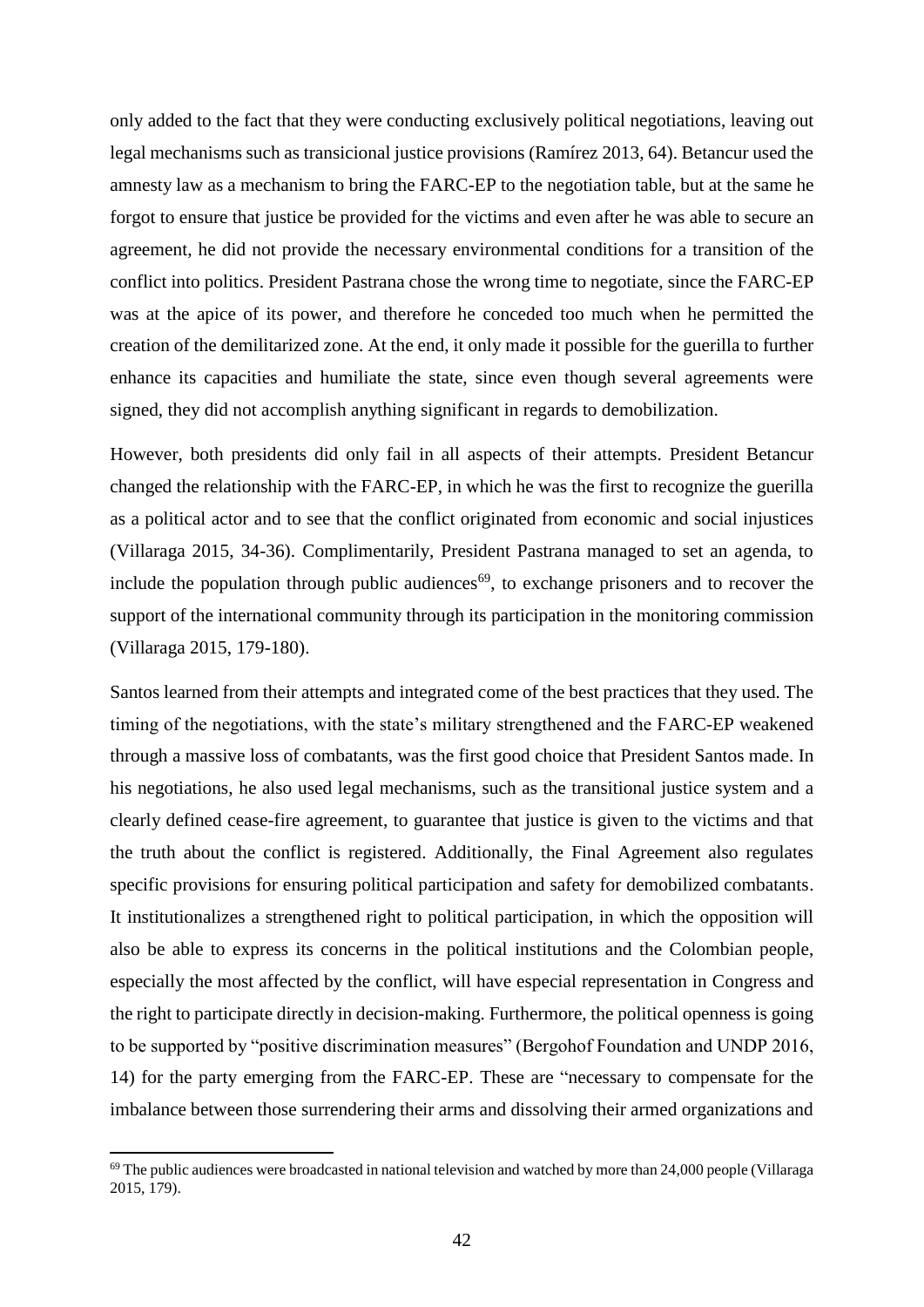the existing political parties – in terms of access to a legal political apparatus for campaigning" (Ibid., 14-15). Such provisions were, for example, not included in the *La Uribe* Agreement that was signed between the FARC-EP and the Betancur administration in 1984. Thus, the Final Agreement clearly regulates post-conflict relations in terms of demobilization, reincorporation, justice and political participation (Ibid., 66).

Furthermore, Santos' innovative negotiation tactics were essential for the success of his attempt. The triangle of a limited agenda (learned from Pastrana), talks outside of Colombia with limited popular participation and the decision to negotiate without a cease-fire were imperative for the signing of the agreement (Gomez-Suarez and Newman 2013, 826). These are all conditions that were already used before at some point to negotiate with the guerilla, but never in this constellation, only separately. Further innovative mechanisms were the high degree of public participation in the process through unconventional ways, such as the victims' delegations, the regional workshops and the tool for sending direct proposals via internet. These were important mechanisms to get ideas to include in the agreement and to be able to change the FARC-EP's perception of the conflict.

On the topic of international involvement, the process had an equilibrium between no intervention, as was the case in the Betancur negotiations, and too much participation, as was the case in the Pastrana negotiations with the inclusion of the United States in the process through Plan Colombia and the pressure from the government to have international monitoring. As a consequence, President Santos made sure to have some international involvement in order to legitimize the process in the eyes of the international community, but at the same time the FARC-EP ensured that the negotiations were made by Colombians for Colombians, with only some support from guarantor and accompanying countries, mainly in the form of funds, the location for the talks, expertise and credibility, but without influencing the substantive compromises on the single conflict issues.

Successful agreements are characterized by: the inclusion of the affected parties, with a higher chance of it being accepted, if they were directly involved in the process; precise formulations, so that a clear commitment is recorded; incentives to stay in the process; domestic support and support from external actors; and the fact that they deal with the core issues of the conflict (Ramsbotham, Woodhouse and Miall 2005, 172-174). As a consequence, the case of the negotiations between the FARC-EP and President Santos can be considered a success. The FARC-EP, as well as the party coming out of it, will, as is evidenced in section 4.5, directly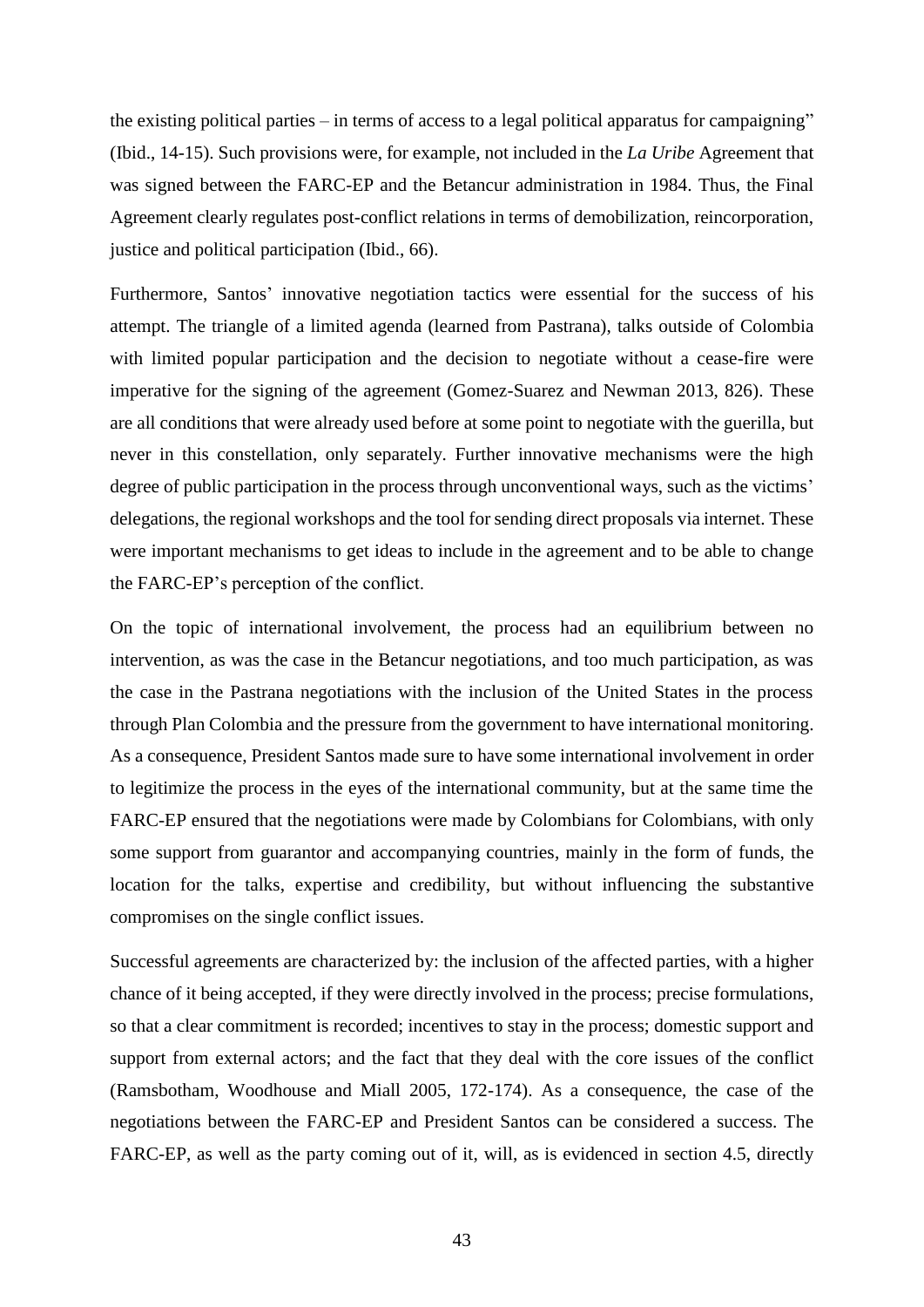participate in the implementation through the diverse bodies that are going to be established and count with equal participation in them when compared to the government. The Final Agreement is also precise enough in its provisions, so that the cease-fire and the laying down of weapons are clearly regulated. Moreover, the FARC-EP's main cause for existence is also depicted in the agreement, in the form of the provisions for rural development, with the RRI, the land fund and the various national plans, all created in order to bring a balance between the urban and rural areas of Colombia. The government's goal of achieving a cease-fire and being accepted as the only legitimate actor allowed to use force in the country are also fulfilled in the agreement. This means that the main objective of both conflict parties is contained and solved through the agreement.

However, "[e]verything that contributed to the advancement of the process was lethal for the result of the plebiscite" (Juanita León, as cited in Segura and Mechoulan 2017, 30), evidencing the lack of domestic support. With more than half of Colombia voting against the agreement and feeling excluded from the process, it might be a challenge for the president to successfully implement the agreement. This is further highlighted by the results of the elections of 2015, in which the departments most affected by the conflict elected politicians that do not support the peace process (Wills-Otero and Hoyos 2016, 83).

The success of any peace agreement will further depend on the integration of the FARC-EP into politics (Van Engeland 2008, 147), so that as long as the government is not able to protect its members that wish to follow this path and ensure the right to political participation, the success of the peace agreement is at risk (Gomez-Suarez and Newman 2013, 821; Nussio and Howe 2012, 64). Even after the agreement with the AUC in 2005, the paramilitaries continue to be a relevant actor in the country, an actor that is easily capable of filling the gaps that will be left by the FARC-EP's demobilization (Segura and Mechoulan 2017, 8) and that will pose a second challenge for the implementation.

The economy poses another difficulty for the implementation, since until now the economic policy has focused on big industries and productions of scale, which goes against the provisions of the agreement about the RRI that focus on encouraging familiary and communitarian businesses (Villaraga 2015, 214).

Still, since the final signing of the agreement until now, there has been over six months and several of the measures contained in the agreement have been put in place (Oficina del Alto Comisionado para la Paz). The cease-fire officially started on December 1<sup>st</sup>, already yelding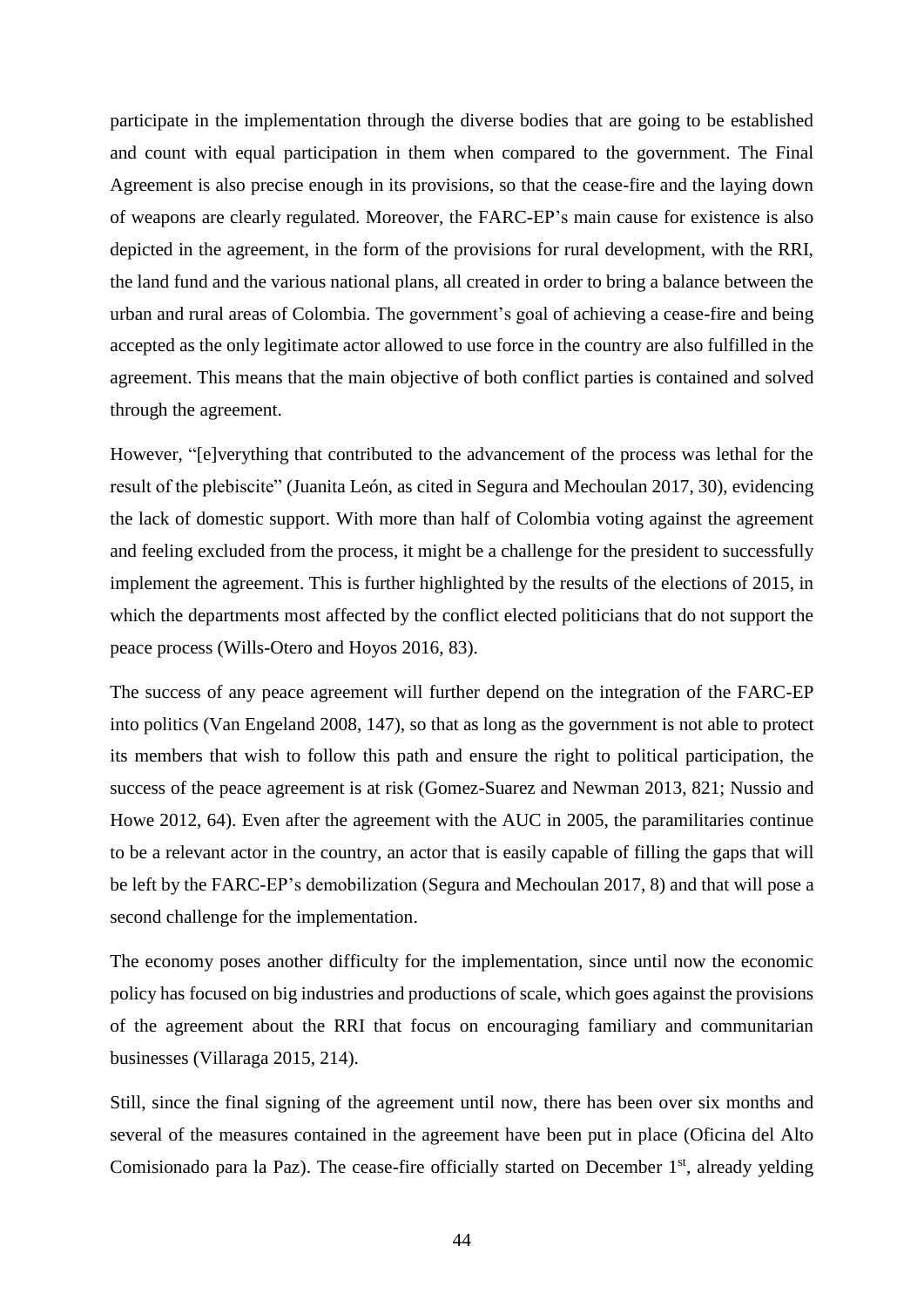results, with 6,934 members of the FARC-EP entering the ZVTNs and PTNs until the end of February. However, the abandonment of weapons started with a delay, only beginning on March  $1<sup>st</sup>$ , which represents the day D+90 and not the day D+60 as prescribed in the Final Agreement. Still, on June  $8<sup>th</sup>$  (Day D+158), 30% of the weapons were handed in to the UN mission and the reincorporation of FARC-EP combatants started. This is still a delay, since actually by day D+150 all the weapons should have already been under UN control and on the way to storage. Yet, the process is proceeding, with several of the bodies having already been established, such as the National Council for Reincorporation and the Verification Commission that were created in December and the Especial Electoral Mission, put together in January, already having delivered its report on the reforms of the electoral system. The Congress is also contributing to the progress of the implementation, approving in December the Amnesty Law, in February the participation of the three nominated FARC-EP spokespersons in the Houses of Congress, in March the creation of the JES and in April the statute on the political rights of the opposition and the political reincorporation of the FARC-EP. Thus, in spite of the several delays the fact there is still a long way ahead, the progress is noticeable.

With that, it can be observed that the agreement is already delivering results, contributing to peace in Colombia. The fact that it was only possible because lessons were learned from the previous attempts and new negotiation tactics were tested underlines the unpredictability of negotiating the end of asymmetric conflicts. In this sense, the analysis of the Colombian case shows that in such negotiations it is important to consider relevant aspects of the previous interactions and to create countermeasures against prior negative precedents, like it was the case with the unprovided safety for UP members or the fiasco of the demilitarized zone. The prenegotiations with a resultingly limited agenda also helped ensure that the talks focused on the main issues, without going off-topic, so that an agreement was possible. The role of external parties is also important to be considered in such negotiations, the belief that their involvement is imperative having been contested in this case, because even if the guarantor countries provided financial and logistical support, they never interfered in the content of the discussions. It also emerges as a finding from the negotiation process that indeed warranting some secrecy and distance from the public is a good technique to allow the parties to be more integrative and concede more easily. The participation of the public, however, is still important. Their acceptance of the outcome is what is going to make the implementation possible, so that involving them also matters. This will, however, remain to be seen about the Colombian case, since the negative result of the referendum could mean that this will represent the biggest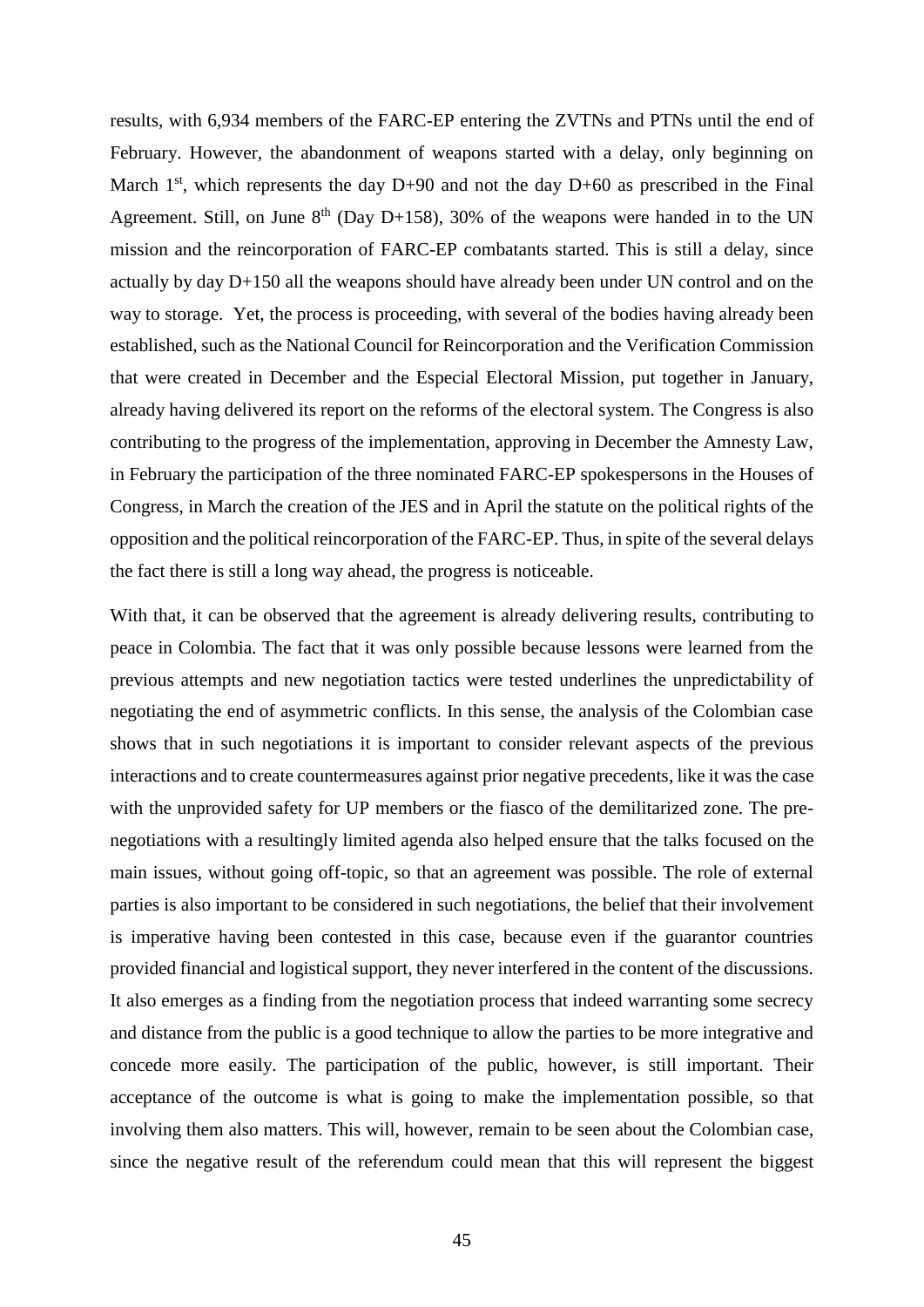challenge for its implementation. Still, all in all, the Colombian case delivers interesting findings on how peace agreements can be achieved through negotiations and what one should pay attention to when deciding on the conditions of such talks. Thus, it contributes to the case studies of conflict resolution of internal, asymmetrical conflicts, which is the new reality and the new challenge for conflicts around the world.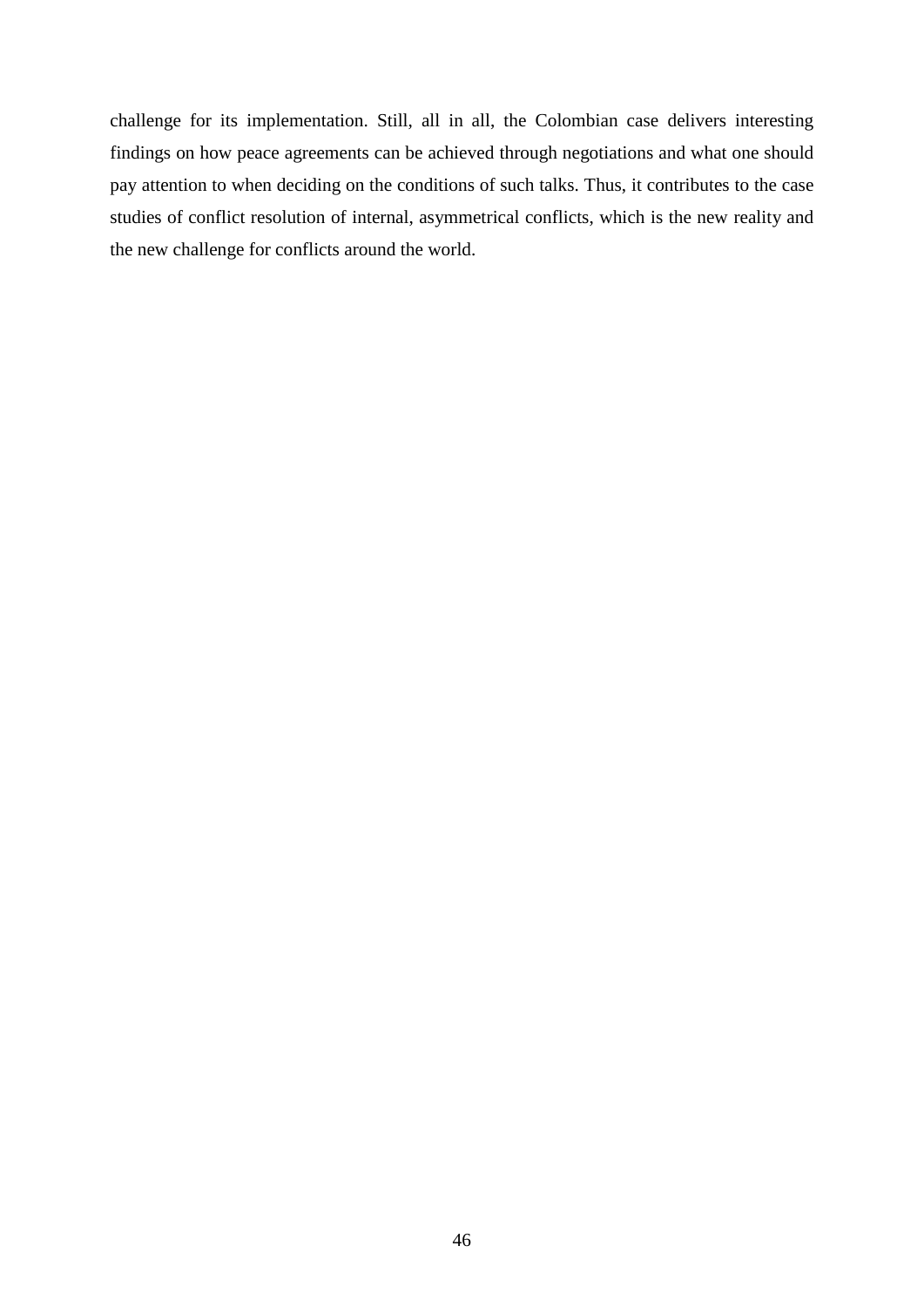#### <span id="page-46-0"></span>**Literature**

Batlle, Margarita and Gustavo Duncan (2013) "Colombia: A clearer scenery", *Revista de Ciencia Política* 33 (1): 101 – 116.

Bercovitch, Jocob and Richard Jackson (2009) "International Negotiation", in *Conflict Resolution in the Twenty-first Century* ed. by Jacob Bercovitch and Richard Jackson, 19-31. Ann Arbor: The University of Michigan Press.

Berghof Foundation and United Nations Development Programme (UNDP) (2016) "The Political Transformation of Armed and Banned Groups: Lessons Learned and Implications for International Support". Available at: http://www.berghoffoundation.org/fileadmin/redaktion/Publications/Other\_Resources/UNDP-

Berghof\_PoliticalTransformation-BannedGroups\_2016.pdf [Accessed 11<sup>th</sup> May 2017].

Buitrago B., Olga Roció and Germán Darío Valencia A. (2013) "El proceso de paz con las Farc y la cuestión rural en Antioquia", *Perfil de Coyuntura Económica* 22: 113-140.

Centro de Estudios sobre Desarollo Economico (CEDE) (2016) "Revealing the preferences of the FARC". Document 12. Available at: https://papers.ssrn.com/sol3/papers.cfm?abstract\_id=2782161 [Accessed 20<sup>th</sup> April 2017].

Colombian Government and FARC-EP (2012) "Acuerdo General para la terminación del conflito y la construcción de una paz estable y duradera (General Agreement for the Ending of Conflict and the Construction of a Stable and Durable Peace)". Signed 26<sup>th</sup> August 2012 in Havana, Cuba. Available at: http://peacemaker.un.org/colombia-generalaccordendconflict2012 [Accessed 24<sup>th</sup> April 2017].

Colombian Government and FARC-EP (2016) "Acuerdo Final para la Terminación del Conflicto y la Construcción de una Paz Estable y Duradera (Final Agreement for the Ending of Conflict and the Construction of a Stable and Durable Peace)". Signed November 24<sup>th</sup> 2016 in Bogotá, Colombia. Available at: http://www.altocomisionadoparalapaz.gov.co/procesos-yconversaciones/Documentos%20compartidos/24-11-2016NuevoAcuerdoFinal.pdf [Accessed  $24<sup>th</sup>$  April 2017].

Chernick, Marc W. (1988) "Negotiated Settlement to Armed Conflict: Lessons from the Colombian Peace Process", *Journal of Interamerican Studies and World Affairs* 30 (4): 53-88.

Donohue, William A. (2009) "Terrorism and Conflict Resolution", in *The SAGE Handbook of*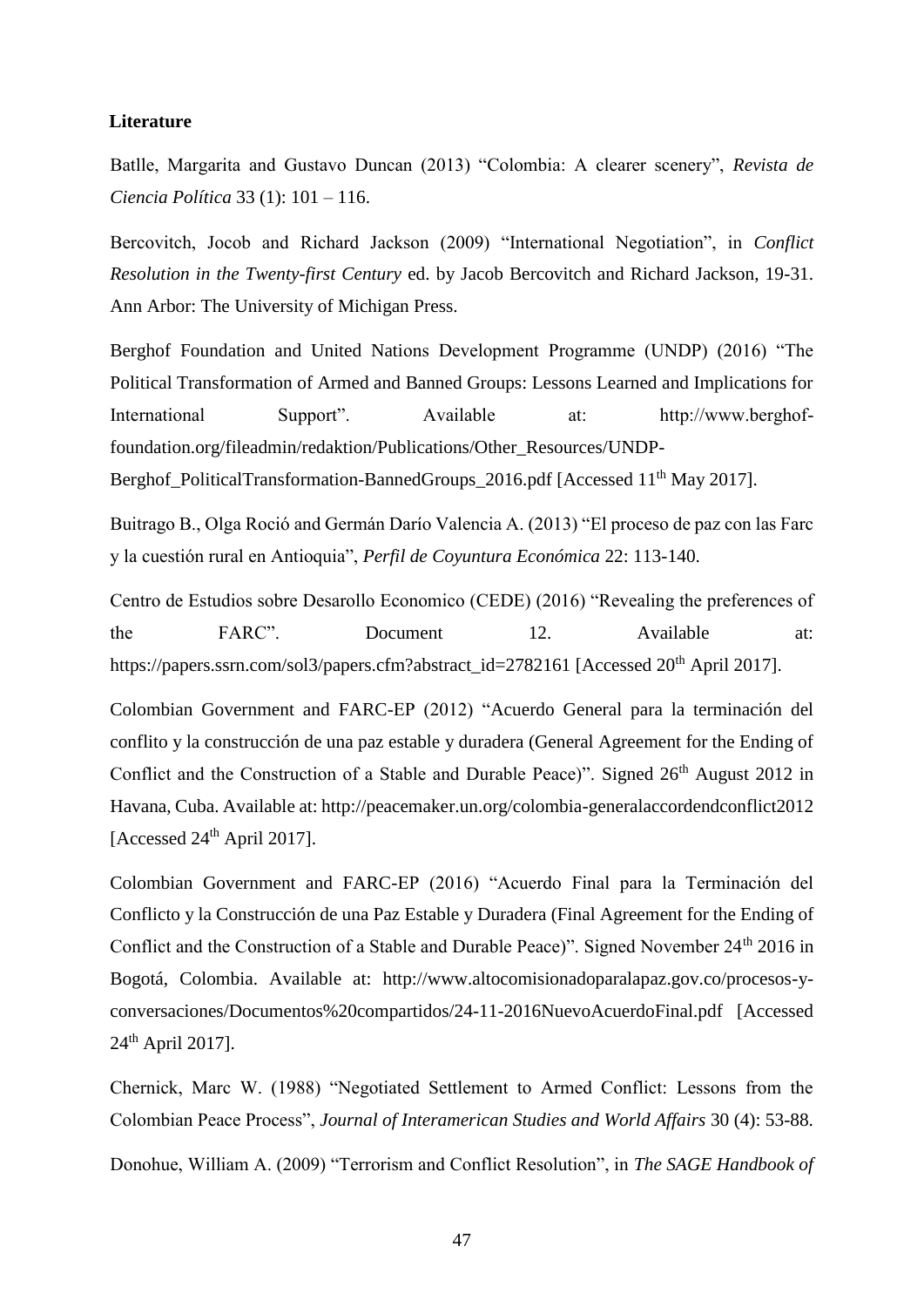*Conflict Resolution* ed. by Jacob Bercovitch, Victor Kremenyuk and Willian Zartman. London: SAGE Publications.

Donohue, William and Moty Cristal (2011) "Growing Out in Organization", *Engaging Extremists* ed. by I. William Zartman and Guy Olivier Faure, 57-80. Washington DC: United States Institute of Peace.

Druckman, Daniel (2003) "Negotiation", in *Conflict: From Analysis to Intervention* ed. by Sandra Cheldelin, Daniel Druckman and Larissa Fast, 193-209. London: Continuum.

Druckman, Daniel (2005) "Getting Started to Do Research", in *Doing Research* ed. by Daniel Druckman, 23-51. California: SAGE Publications.

Druckman, Daniel (2007) "Negotiating in the International Context", in *Peacemaking in International Conflict* ed. by I. William Zartman, 111-162. Washington DC: United States Institute of Peace. Revised Edition.

Dudouet, Véronique (2012) "Intra-Party Dynamics and the Political Transformation of Non-State Armed Groups", *International Journal of Conflict and Violence* 6 (1): 96 – 108.

Gomez-Suarez, Andrei and Jonathan Newman (2013) "Safeguarding Political Guarantees in the Colombian Peace Process: have Santos and FARC learnt the lessons from the past?", *Third World Quarterly* 34(5): 819–837.

Haspeslagh, Sophie (2015) "What next for the peace negotiation between the Colombian government and the FARC?", *LSE Global South Unit*, Policy Brief No.1/2015. Available at: http://eprints.lse.ac.uk/65198/1/LSE-GSU-Policy-Brief-1-2015-%28Haspeslagh%29.pdf [Accessed  $10^{th}$  March 2017].

Kelman, Herbert C. (2007) "Social-Psychological Dimensions of International Conflict", in *Peacemaking in International Conflict* ed. by William Zartman, 61-107. Washington DC: United States Institute of Peace. Revised Edition.

Lee, Chris (2012) "The FARC and the Colombian Left – Time for a Political Solution?", *Latin American Perspectives* 39 (1): 28-42.

Levy, Jack S. (2009) "Case Studies and Conflict Resolution", in *The SAGE Handbook of Conflict Resolution* ed. by Jacob Bercovitch, Victor Kremenyuk and I. Willian Zartman, 72-85. London: SAGE Publications.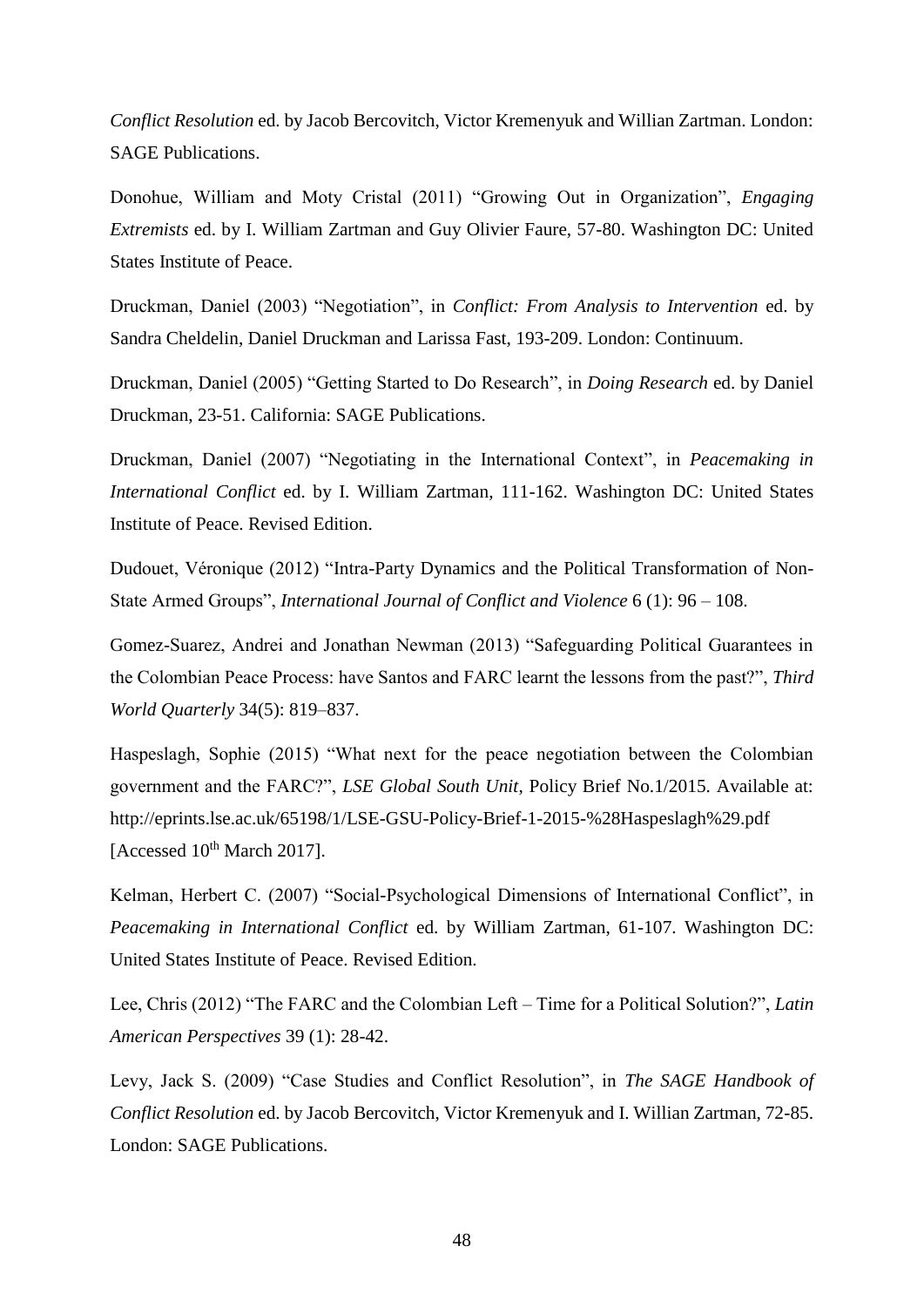Maldonado, Andrés Ucrós (2016) "Early lessons from the Colombian Peace Process", *LSE Global South Unit*, Working Paper No. 1/2016. Available at: http://www.lse.ac.uk/internationalRelations/centresandunits/globalsouth/documents/GSU-Working-Paper-1-2016-(Ucros).pdf [Accessed 10<sup>th</sup> March 2017].

Mitchell, Christopher R. (1995) "Asymmetry and Strategies of Regional Conflict Reduction", in *Cooperative Security* ed. by I. William Zartman and Victor A. Kremenyuk, 25-57. New York: Syracuse University Press.

Murcia, Leonardo Sabogal (2017) "The Significance of the Political Power and the Action in the Colombian. Transitional Justice: The Search for Peace in Colombia", *El Ágora USB* 17 (1): 211-224.

Nobel Prize (2016) "The Nobel Peace Prize 2016 - Press Release". Available at: http://www.nobelprize.org/nobel\_prizes/peace/laureates/2016/press.html [Accessed 22nd June 2017].

Nussio, Enzo and Kimberly Howe (2012) "What if the FARC Demobilizes?", *Stability: Int. Journal of Security and Development* 1(1): 58-67.

Oficina del Alto Comisionado para la Paz (2017) "Así Marcha el Acuerdo". Available at: http://www.altocomisionadoparalapaz.gov.co/Documents/informes-especiales/asi-marchaacuerdo-paz/index.html [Accessed 6th July 2017].

Post, Jerrold M. (2009) "Revolutionary Armed Forces of Colombia (FARC)", in *The World's Most Threatening Terrorist Networks and Criminal Gangs* ed. by Michael T. Kindt, Jerrold M. Post and Barry R. Schneider, 235-245. New York: Palgrave Macmillan.

Ramírez, Paulo Bernardo Arboleda (2013) "La Violencia Política em Colombia: Justicia Transicional em el Marco del Proceso de Paz entre el Gobierno Santos y las FARC-EP", *Revista Prolegómenos - Derechos y Valores* 26 (32): 49-68.

Ramsbotham, Oliver, Tom Woodhouse and Hugh Miall (2005) "Ending Violent Conflict: Peacemaking", in *Contemporary Conflict Resolution* ed. by Oliver Ramsbotham, Tom Woodhouse and Hugh Miall, 159-184. Cambridge/Malden: Polity Press. Second Edition.

Rasmussen, J. Lewis (1997) "Peacemaking in the Twenty-first Century", in *Peacemaking in International Conflict* ed. by I. William Zartman and J. Lewis Rasmussen, 23-50. Washington DC: United States Institute of Peace Press.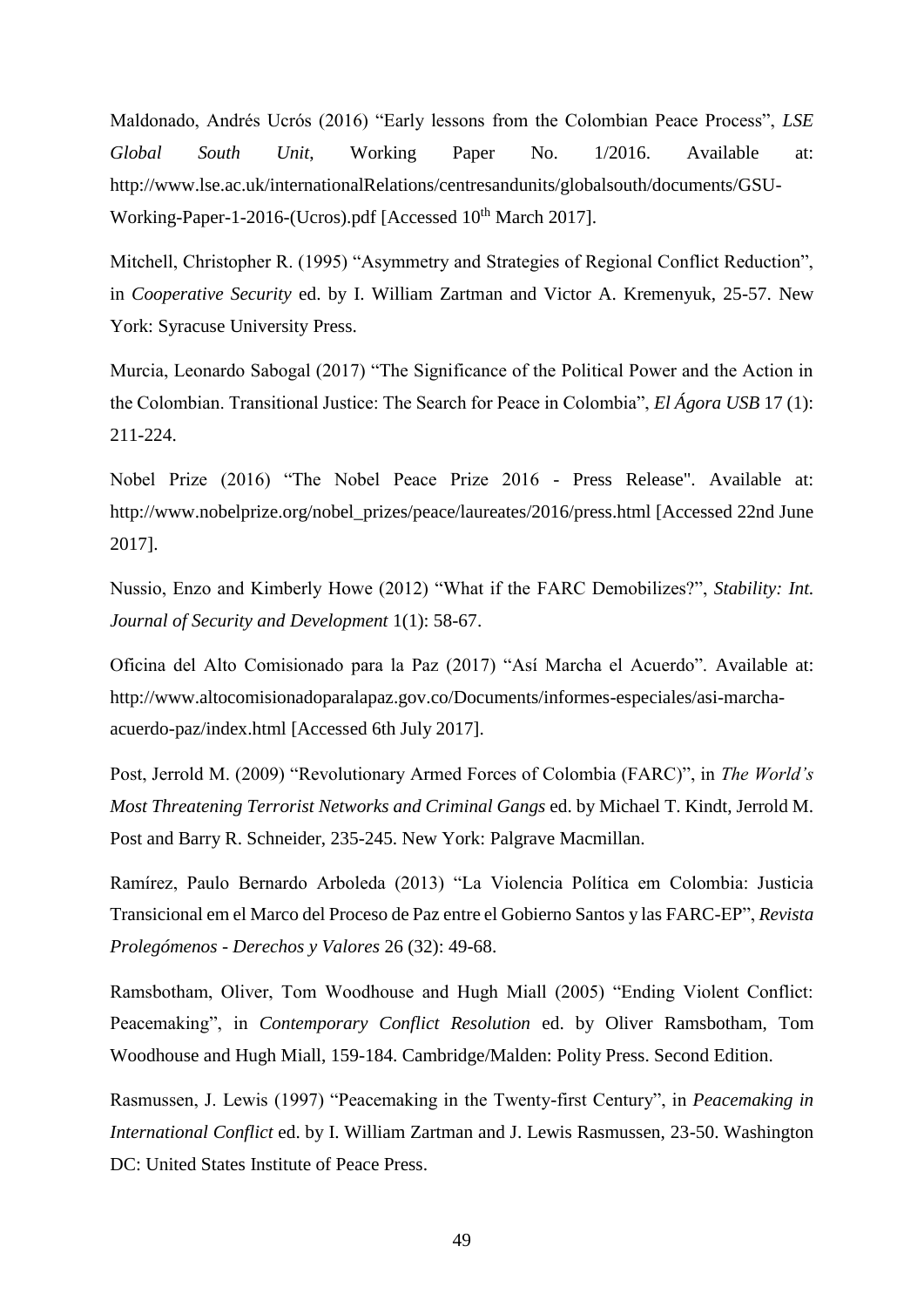Registradúria Nacional del Estado Civil (2016) "Plebiscito 2 octubre 2016". Available at: http://plebiscito.registraduria.gov.co/99PL/DPLZZZZZZZZZZZZZZZZZ\_L1.htm [Accessed 24th April 2017].

Rochlin, Jim (2011) "Plan Colombia and the revolution in military affairs: the demise of the FARC", *Review of International Studies* 37: 715–740.

Rubin, Jeffrey Z. and Bert R. Brown (1975) *The Social Psychology of Bargaining and Negotiation*. New York/London: Academic Press.

Sánchez, Fabio, Andrés Solimano and Michel Formisano (2005) "Conflict, Violence and Crime in Colombia", in *Understanding Civil War* ed. by Paul Collier and Nicholas Sambanis, 119- 159. Washington DC: The World Bank.

Sawyer, Jack and Harold Guetzkow (1965) "Bargaining and Negotiations in International Relations", in *International Behavior: A Social-Psychological Analysis* ed. by Herbert C. Kelman, 466-520. New York: Holt, Rinehart and Winston.

Segura, Renata and Delphine Mechoulan (2017) "Made in Havana: How Colombia and the FARC Decided to End the War". International Peace Institute. Available at: https://www.Segura and Mechoulannst.org/wp-content/uploads/2017/02/SEGURA AND MECHOULAN-Rpt-Made-in-HavanaSpan.pdf [Accessed 20<sup>th</sup> April 2017].

Van Engeland, Anisseh (2008) "Failed Attempts: the Fuerzas Armadas Revolucionarias de Colombia (FARC) and the Union Patriotica (UP)", in *From Terrorism to Politics* ed. by Anisseh Van Engeland and Rachel M. Rudolph, 135-149. Hampshire: Ashgate Publishing Limited.

Villaraga, Álvaro (2015) "Biblioteca de la Paz 1980-2013 - Los procesos de paz en Colombia, 1982-2014 (Documento resumen)". Fundación Cultura Democrática. Available at: http://biblioteca.ucp.edu.co/Descargas/core/documentos/2.pdf [Accessed 11<sup>th</sup> May 2017].

Waldmann, Paul (2007) "Colombia and the FARC: Failed Attempts to Stop Violence and Terrorism in a Weak State", in *Democracy and Counterterrorism: Lessons from the Past* ed. by Robert J. Art and Louise Richardson, 221-260. Washington DC: United States Institute of Peace.

Wills-Otero, Laura and Carlos Andrés Hoyos (2016) "Colombia in 2015: Peace, Regional Elections and the Relations Between Branches of Power", *Revista de Ciencia Política* 36 (1):  $75 - 101$ .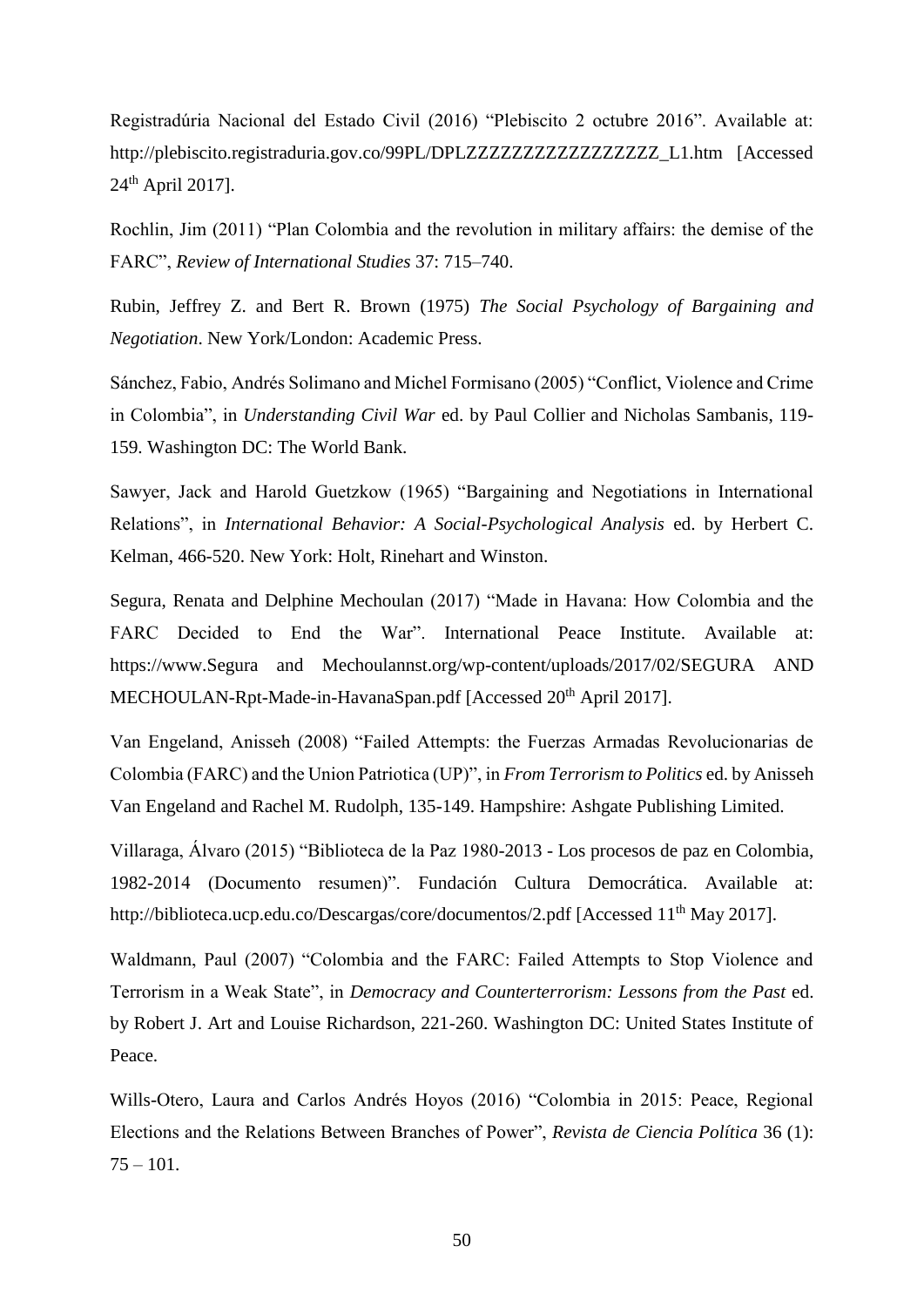Zartman, I. William (1995a) "Dynamics and Constraints in Negotiations in Internal Conflicts", in *Elusive Peace: Negotiating and End to Civil Wars* ed. by I. William Zartman, 3-30. Washington DC: The Brookings Institution.

Zartman, I. William (1995b) "Conclusions: The Last Mile", in *Elusive Peace: Negotiating and End to Civil Wars* ed. by I. William Zartman, 332-346. Washington DC: The Brookings Institution.

Zartman, I. William (2001) "Negotiating Internal Conflict: Incentives and Intractability", in *International Negotiation* 6(3): 297-302.

Zartman, I. William (2009) "Conflict Resolution and Negotiation", in *The SAGE Handbook of Conflict Resolution* ed. by Jacob Bercovitch, Victor Kremenyuk and I. William Zartman, 322- 339. London: SAGE Publications.

Zartman, I. William (2010) "Common Elements in the Analysis of the Negotiation Process", in *Negotiation Theory and Practice* ed. by J. William Breslin and Jeffrey Z. Rubin, 147-159. Cambridge: Program on Negotiation at Harvard Law School. Sixth Edition.

Zartman, I. William and Guy Olivier Faure (2011) "Introduction: Why Engage. And Why Not?", in *Engaging Extremists* ed. by I. William Zartman and Guy Olivier Faure, 1-19. Washington DC: United States Institute of Peace.